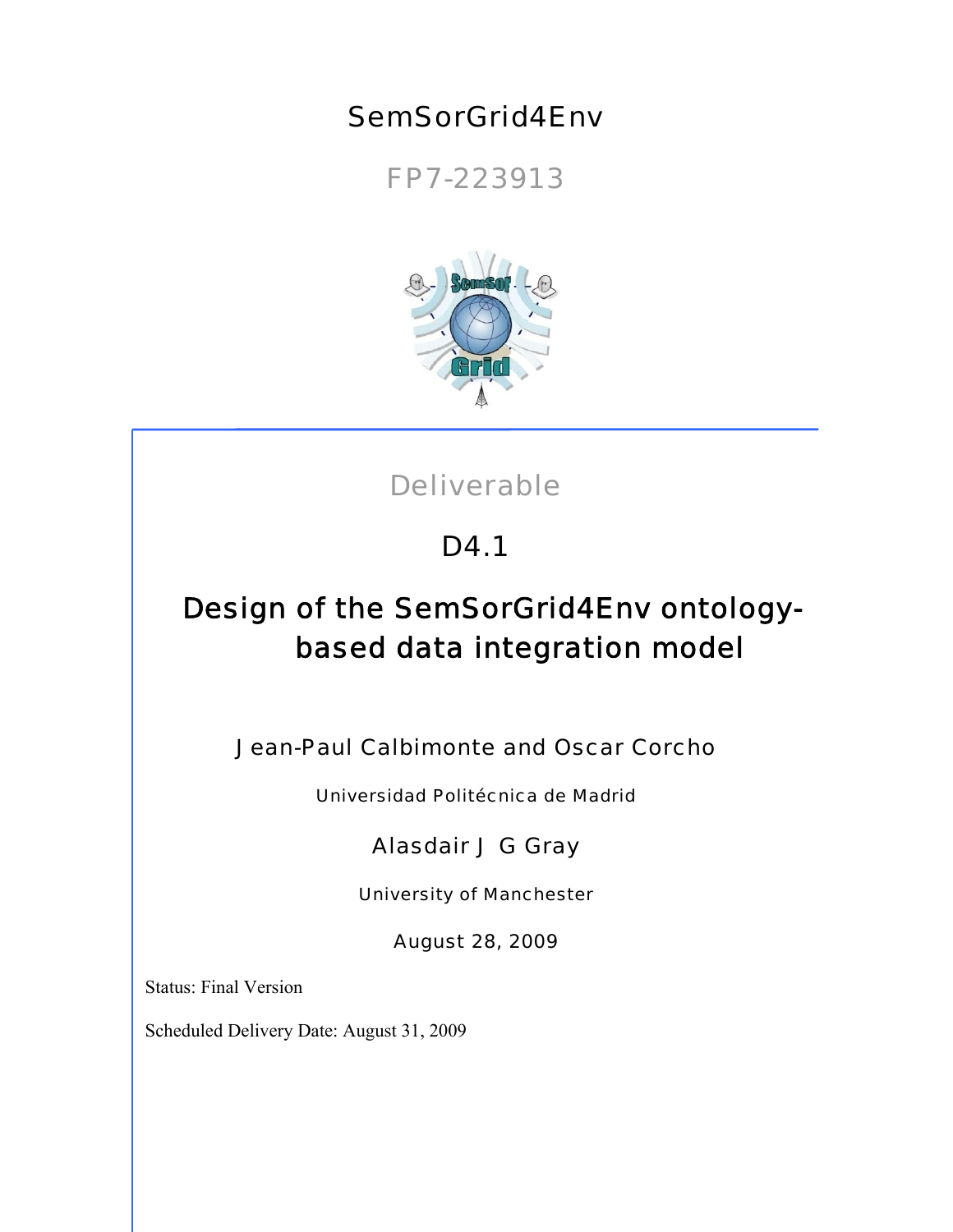### Executive Summary

Semantic technologies and ontologies have been successfully used in the latest years for data integration, the process of providing *unified* and *transparent* data access to multiple and heterogeneous data sources [[Len02\]](#page-59-0). The problem of integrating these sources involves not only granting access to information but also providing mechanisms for interpreting and processing the data consistently, overcoming syntactical and semantic heterogeneity.

The main of these data sources in the context of the *Semantic Sensor Grid Rapid Application Development for Environmental Management* project (SemSorGrid4Env) are stream data sources coming form *sensor networks*. Sensor networks consist of multiple interconnected nodes that are able to sense and capture different kinds of data, accessed through query processors that use declarative continuous query languages. Managing streaming data differs significantly from classical static data. Streaming data is potentially infinite and transient, with tuples being constantly added. Therefore queries on this data are also continuous, i.e. their results are updated regularly as time passes [\[TGN+92\]](#page-62-0).

The goal of the SemSorGrid4Env project is to provide a platform that supports the rapid development of applications that make use of existing heterogeneous data sources using semantic web technologies [GGF+09]. In this deliverable we propose the design of a *Semantic Integrator Service* that deals with the above-mentioned challenges, using ontology-based data integration and mapping techniques, for both streaming and stored data.

In order to produce this design we have reviewed work on ontology-based data access, ontologybased data integration, streaming data access, distributed query processing and quality of service notions. We have also reviewed relevant technologies and approaches in all these areas, which we will reuse in our work in this WP of the SemSsorGrid4Env project.

We have also proposed a walk-through of a typical use-case that shows how the user requirements expressed in the SemSorGrid4Env use-cases can be handled from the semantic integration point of view. We do not only show how requirements are fulfilled but also how we can implement the service functionalities outlined in the architecture of SemSorGrid4Env [\[GGF+09\]](#page-57-0). We have designed and described the components that we will develop and provide, outlining the main extensions to existing work that we have to accomplish. Finally we propose the main lines of our future work in this WP, which will be revised throughout the duration of the project and will be the focus of the following deliverables:  $R_2O$  extensions for streams, extended SPARQL queries for streams, Translation of SPARQL for streams to streaming languages, Distributed Query Processing of integrated streaming data queries and Quality-of-Service optimizations.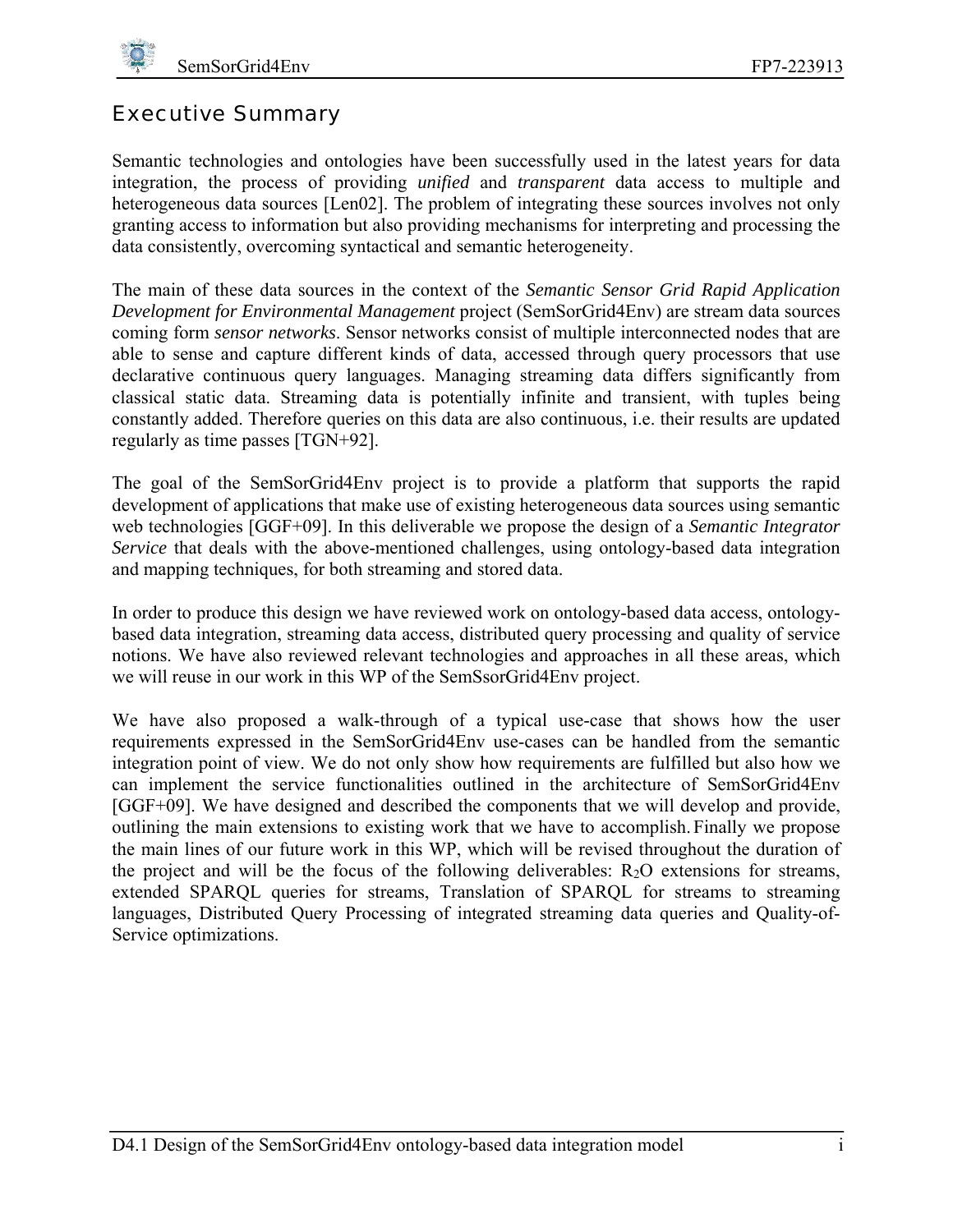

### Note on Sources and Original Contributions

The SemSorGrid4Env consortium is an inter-disciplinary team, and in order to make deliverables self-contained and comprehensible to all partners, some deliverables thus necessarily include state-of-the-art surveys and associated critical assessment. Where there is no advantage to recreating such materials from first principles, partners follow standard scientific practice and occasionally make use of their own pre-existing intellectual property in such sections. In the interests of transparency, we here identify the main sources of such pre-existing materials in this deliverable:

- Chapter [2](#page-12-0) contains material adapted from [GGF+09]
- Chapter [3](#page-19-0) contains material adapted from [GGF+09, [GGF+09a\]](#page-58-0)
- Sections [4.2.1](#page-32-0) and [4.2.2](#page-34-0) contain material adapted from [\[Bar06\]](#page-55-0)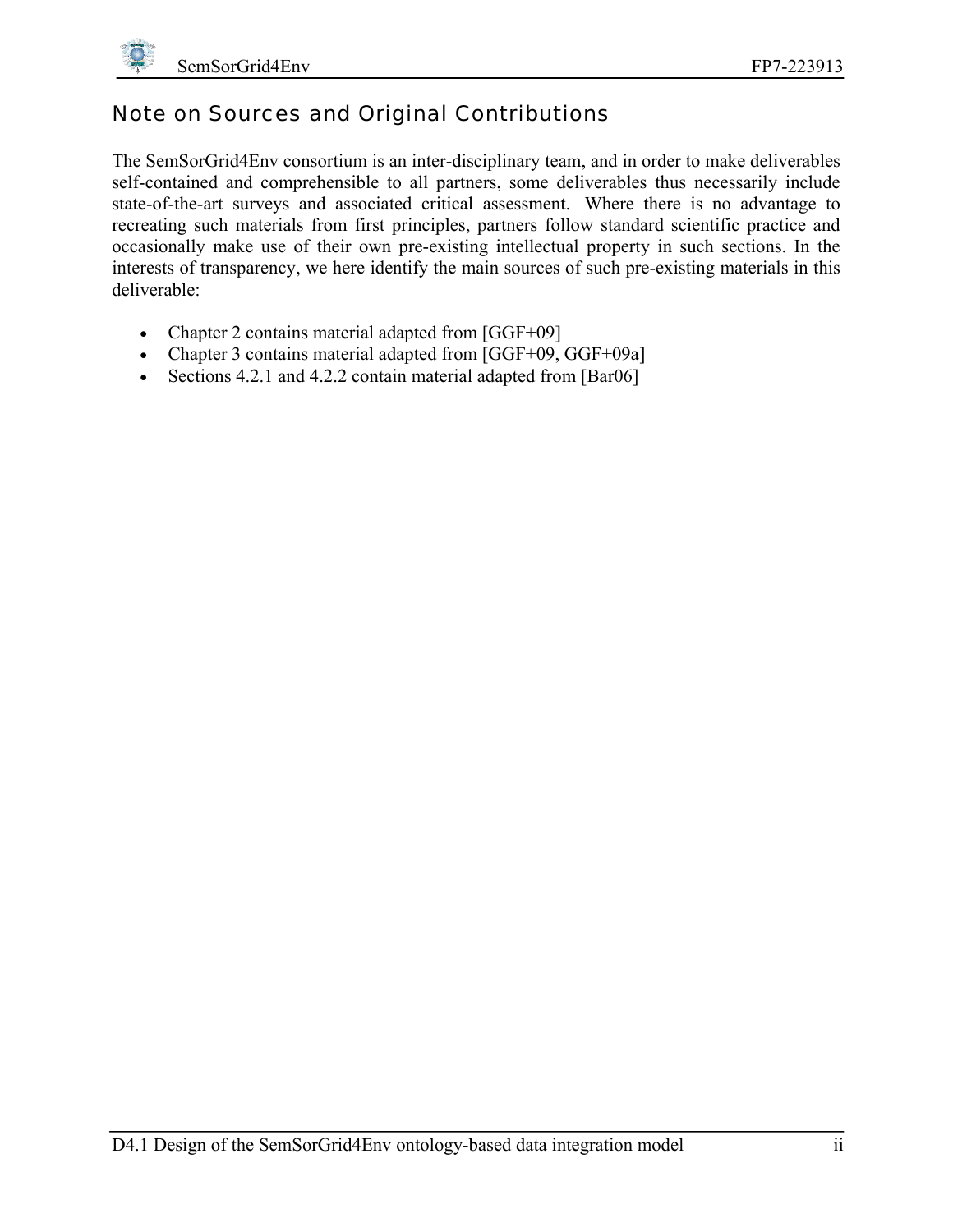

### Document Information

| <b>Contract Number</b>    | FP7-223913<br>SemSorGrid4Env<br>Acronym                                                                                                                                                                                                                                                                                                                                                                                                                                                                                                                                                                                                                                                                                                                                    |                  |                                                            |                   |  |                                                                           |     |                                                                                               |
|---------------------------|----------------------------------------------------------------------------------------------------------------------------------------------------------------------------------------------------------------------------------------------------------------------------------------------------------------------------------------------------------------------------------------------------------------------------------------------------------------------------------------------------------------------------------------------------------------------------------------------------------------------------------------------------------------------------------------------------------------------------------------------------------------------------|------------------|------------------------------------------------------------|-------------------|--|---------------------------------------------------------------------------|-----|-----------------------------------------------------------------------------------------------|
| <b>Full title</b>         | SemSorGrid4Env: Semantic Sensor Grids for Rapid Application Development for                                                                                                                                                                                                                                                                                                                                                                                                                                                                                                                                                                                                                                                                                                |                  |                                                            |                   |  |                                                                           |     |                                                                                               |
|                           | <b>Environmental Management</b><br>www.semsorgrid4env.eu                                                                                                                                                                                                                                                                                                                                                                                                                                                                                                                                                                                                                                                                                                                   |                  |                                                            |                   |  |                                                                           |     |                                                                                               |
| <b>Project URL</b>        |                                                                                                                                                                                                                                                                                                                                                                                                                                                                                                                                                                                                                                                                                                                                                                            |                  |                                                            |                   |  |                                                                           |     |                                                                                               |
| <b>Document URL</b>       | http://www.semsorgrid4env.eu/home.jsp?content=/sew/viewTerm&content=instance.jsp&_sew                                                                                                                                                                                                                                                                                                                                                                                                                                                                                                                                                                                                                                                                                      |                  |                                                            |                   |  |                                                                           |     |                                                                                               |
|                           | var_name=instance&_sew_instance=D4.1&_sew_instance_set=SemSorGrid4Env&_origin=%<br>2Fhome.jsp                                                                                                                                                                                                                                                                                                                                                                                                                                                                                                                                                                                                                                                                              |                  |                                                            |                   |  |                                                                           |     |                                                                                               |
| <b>EU Project officer</b> | Gaëlle Le Gars                                                                                                                                                                                                                                                                                                                                                                                                                                                                                                                                                                                                                                                                                                                                                             |                  |                                                            |                   |  |                                                                           |     |                                                                                               |
| <b>Deliverable</b>        | Number                                                                                                                                                                                                                                                                                                                                                                                                                                                                                                                                                                                                                                                                                                                                                                     | D4.1             | Name                                                       |                   |  |                                                                           |     | Design of the SemSorGrid4Env ontology-based data                                              |
|                           |                                                                                                                                                                                                                                                                                                                                                                                                                                                                                                                                                                                                                                                                                                                                                                            |                  |                                                            | integration model |  |                                                                           |     |                                                                                               |
| Task                      | Number                                                                                                                                                                                                                                                                                                                                                                                                                                                                                                                                                                                                                                                                                                                                                                     | T4.1             | Name                                                       |                   |  | Design an ontology-based integration model                                |     |                                                                                               |
| Work package              | <b>Number</b>                                                                                                                                                                                                                                                                                                                                                                                                                                                                                                                                                                                                                                                                                                                                                              |                  |                                                            | WP4               |  |                                                                           |     |                                                                                               |
| Date of delivery          | Contractual                                                                                                                                                                                                                                                                                                                                                                                                                                                                                                                                                                                                                                                                                                                                                                |                  | 31 August                                                  | Actual            |  | 31 August 2009                                                            |     |                                                                                               |
|                           |                                                                                                                                                                                                                                                                                                                                                                                                                                                                                                                                                                                                                                                                                                                                                                            |                  | 2009                                                       |                   |  |                                                                           |     |                                                                                               |
| Code name                 | D4.1                                                                                                                                                                                                                                                                                                                                                                                                                                                                                                                                                                                                                                                                                                                                                                       |                  |                                                            | <b>Status</b>     |  | draft <b>□</b>                                                            |     | final $\boxtimes$                                                                             |
| <b>Nature</b>             |                                                                                                                                                                                                                                                                                                                                                                                                                                                                                                                                                                                                                                                                                                                                                                            |                  | Prototype <b>□</b> Report Ø Specification □ Tool □ Other □ |                   |  |                                                                           |     |                                                                                               |
| <b>Distribution Type</b>  |                                                                                                                                                                                                                                                                                                                                                                                                                                                                                                                                                                                                                                                                                                                                                                            |                  | Public <b>Ø</b> Restricted <b>□</b> Consortium □           |                   |  |                                                                           |     |                                                                                               |
| <b>Authoring Partner</b>  | UPM                                                                                                                                                                                                                                                                                                                                                                                                                                                                                                                                                                                                                                                                                                                                                                        |                  |                                                            |                   |  |                                                                           |     |                                                                                               |
| <b>QA Partner</b>         | <b>UNIMAN</b>                                                                                                                                                                                                                                                                                                                                                                                                                                                                                                                                                                                                                                                                                                                                                              |                  |                                                            |                   |  |                                                                           |     |                                                                                               |
| <b>Contact Person</b>     | Jean-Paul Calbimonte                                                                                                                                                                                                                                                                                                                                                                                                                                                                                                                                                                                                                                                                                                                                                       |                  |                                                            |                   |  |                                                                           |     |                                                                                               |
|                           |                                                                                                                                                                                                                                                                                                                                                                                                                                                                                                                                                                                                                                                                                                                                                                            |                  |                                                            |                   |  |                                                                           |     |                                                                                               |
|                           | Email                                                                                                                                                                                                                                                                                                                                                                                                                                                                                                                                                                                                                                                                                                                                                                      |                  | jpcalbimonte@delici Phone                                  |                   |  | +34913363670                                                              | Fax | +34913524819                                                                                  |
|                           |                                                                                                                                                                                                                                                                                                                                                                                                                                                                                                                                                                                                                                                                                                                                                                            | as.dia.fi.upm.es |                                                            |                   |  |                                                                           |     |                                                                                               |
| Abstract                  |                                                                                                                                                                                                                                                                                                                                                                                                                                                                                                                                                                                                                                                                                                                                                                            |                  |                                                            |                   |  |                                                                           |     |                                                                                               |
| (for dissemination)       |                                                                                                                                                                                                                                                                                                                                                                                                                                                                                                                                                                                                                                                                                                                                                                            |                  |                                                            |                   |  |                                                                           |     | Semantic technologies and ontologies have been successfully used in the latest years for data |
|                           |                                                                                                                                                                                                                                                                                                                                                                                                                                                                                                                                                                                                                                                                                                                                                                            |                  |                                                            |                   |  |                                                                           |     | integration, the process of providing unified and transparent data access to multiple and     |
|                           |                                                                                                                                                                                                                                                                                                                                                                                                                                                                                                                                                                                                                                                                                                                                                                            |                  |                                                            |                   |  |                                                                           |     | heterogeneous data sources. The problem of integrating these sources involves not only        |
|                           |                                                                                                                                                                                                                                                                                                                                                                                                                                                                                                                                                                                                                                                                                                                                                                            |                  |                                                            |                   |  |                                                                           |     | granting access to information but also providing mechanisms for interpreting and processing  |
|                           |                                                                                                                                                                                                                                                                                                                                                                                                                                                                                                                                                                                                                                                                                                                                                                            |                  |                                                            |                   |  | the data consistently, overcoming syntactical and semantic heterogeneity. |     |                                                                                               |
|                           |                                                                                                                                                                                                                                                                                                                                                                                                                                                                                                                                                                                                                                                                                                                                                                            |                  |                                                            |                   |  |                                                                           |     | The main of these data sources in the context of the Semantic Sensor Grid Rapid Application   |
|                           |                                                                                                                                                                                                                                                                                                                                                                                                                                                                                                                                                                                                                                                                                                                                                                            |                  |                                                            |                   |  |                                                                           |     | Development for Environmental Management project (SemSorGrid4Env) are stream data             |
|                           | sources coming form sensor networks. Sensor networks consist of multiple interconnected<br>nodes that are able to sense and capture different kinds of data, accessed through query                                                                                                                                                                                                                                                                                                                                                                                                                                                                                                                                                                                        |                  |                                                            |                   |  |                                                                           |     |                                                                                               |
|                           |                                                                                                                                                                                                                                                                                                                                                                                                                                                                                                                                                                                                                                                                                                                                                                            |                  |                                                            |                   |  |                                                                           |     |                                                                                               |
|                           | processors that use declarative continuous query languages. Managing streaming data differs                                                                                                                                                                                                                                                                                                                                                                                                                                                                                                                                                                                                                                                                                |                  |                                                            |                   |  |                                                                           |     |                                                                                               |
|                           | significantly from classical static data. Streaming data is potentially infinite and transient, with                                                                                                                                                                                                                                                                                                                                                                                                                                                                                                                                                                                                                                                                       |                  |                                                            |                   |  |                                                                           |     |                                                                                               |
|                           | tuples being constantly added. Therefore queries on this data are also continuous, i.e. their                                                                                                                                                                                                                                                                                                                                                                                                                                                                                                                                                                                                                                                                              |                  |                                                            |                   |  |                                                                           |     |                                                                                               |
|                           | results are updated regularly as time passes.                                                                                                                                                                                                                                                                                                                                                                                                                                                                                                                                                                                                                                                                                                                              |                  |                                                            |                   |  |                                                                           |     |                                                                                               |
|                           | The goal of the SemSorGrid4Env project is to provide a platform that supports the rapid                                                                                                                                                                                                                                                                                                                                                                                                                                                                                                                                                                                                                                                                                    |                  |                                                            |                   |  |                                                                           |     |                                                                                               |
|                           | development of applications that make use of existing heterogeneous data sources using                                                                                                                                                                                                                                                                                                                                                                                                                                                                                                                                                                                                                                                                                     |                  |                                                            |                   |  |                                                                           |     |                                                                                               |
|                           |                                                                                                                                                                                                                                                                                                                                                                                                                                                                                                                                                                                                                                                                                                                                                                            |                  |                                                            |                   |  |                                                                           |     | semantic web technologies. In this deliverable we propose the design of a Semantic Integrator |
|                           |                                                                                                                                                                                                                                                                                                                                                                                                                                                                                                                                                                                                                                                                                                                                                                            |                  |                                                            |                   |  |                                                                           |     | Service that deals with the above-mentioned challenges, using ontology-based data integration |
|                           |                                                                                                                                                                                                                                                                                                                                                                                                                                                                                                                                                                                                                                                                                                                                                                            |                  |                                                            |                   |  | and mapping techniques, for both streaming and stored data.               |     |                                                                                               |
|                           |                                                                                                                                                                                                                                                                                                                                                                                                                                                                                                                                                                                                                                                                                                                                                                            |                  |                                                            |                   |  |                                                                           |     |                                                                                               |
|                           | In order to produce this design we have reviewed work on ontology-based data access,<br>ontology-based data integration, streaming data access, distributed query processing and                                                                                                                                                                                                                                                                                                                                                                                                                                                                                                                                                                                           |                  |                                                            |                   |  |                                                                           |     |                                                                                               |
|                           |                                                                                                                                                                                                                                                                                                                                                                                                                                                                                                                                                                                                                                                                                                                                                                            |                  |                                                            |                   |  |                                                                           |     |                                                                                               |
|                           | quality of service notions. We have also reviewed relevant technologies and approaches in all<br>these areas, which we will reuse in our work in this WP of the SemSsorGrid4Env project.<br>We have also proposed a walk-through of a typical use-case that shows how the user<br>requirements expressed in the SemSorGrid4Env use-cases can be handled from the semantic<br>integration point of view. We do not only show how requirements are fulfilled but also how we<br>can implement the service functionalities outlined in the architecture of SemSorGrid4Env. We<br>have designed and described the components that we will develop and provide, outlining the<br>main extensions to existing work that we have to accomplish. Finally we propose the main lines |                  |                                                            |                   |  |                                                                           |     |                                                                                               |
|                           |                                                                                                                                                                                                                                                                                                                                                                                                                                                                                                                                                                                                                                                                                                                                                                            |                  |                                                            |                   |  |                                                                           |     |                                                                                               |
|                           |                                                                                                                                                                                                                                                                                                                                                                                                                                                                                                                                                                                                                                                                                                                                                                            |                  |                                                            |                   |  |                                                                           |     |                                                                                               |
|                           |                                                                                                                                                                                                                                                                                                                                                                                                                                                                                                                                                                                                                                                                                                                                                                            |                  |                                                            |                   |  |                                                                           |     |                                                                                               |
|                           |                                                                                                                                                                                                                                                                                                                                                                                                                                                                                                                                                                                                                                                                                                                                                                            |                  |                                                            |                   |  |                                                                           |     |                                                                                               |
|                           |                                                                                                                                                                                                                                                                                                                                                                                                                                                                                                                                                                                                                                                                                                                                                                            |                  |                                                            |                   |  |                                                                           |     |                                                                                               |
|                           |                                                                                                                                                                                                                                                                                                                                                                                                                                                                                                                                                                                                                                                                                                                                                                            |                  |                                                            |                   |  |                                                                           |     |                                                                                               |
|                           |                                                                                                                                                                                                                                                                                                                                                                                                                                                                                                                                                                                                                                                                                                                                                                            |                  |                                                            |                   |  |                                                                           |     |                                                                                               |
|                           | of our future work in this WP, which will be revised throughout the duration of the project and                                                                                                                                                                                                                                                                                                                                                                                                                                                                                                                                                                                                                                                                            |                  |                                                            |                   |  |                                                                           |     |                                                                                               |
|                           | will be the focus of the following deliverables.<br>Data Integration. Semantic integration                                                                                                                                                                                                                                                                                                                                                                                                                                                                                                                                                                                                                                                                                 |                  |                                                            |                   |  |                                                                           |     |                                                                                               |
| <b>Keywords</b>           |                                                                                                                                                                                                                                                                                                                                                                                                                                                                                                                                                                                                                                                                                                                                                                            |                  |                                                            |                   |  |                                                                           |     |                                                                                               |
| <b>Version log/Date</b>   |                                                                                                                                                                                                                                                                                                                                                                                                                                                                                                                                                                                                                                                                                                                                                                            |                  | Change                                                     |                   |  |                                                                           |     | Author                                                                                        |
| $0.1$ / 22 May 2009       |                                                                                                                                                                                                                                                                                                                                                                                                                                                                                                                                                                                                                                                                                                                                                                            |                  | <b>Initial Draft</b>                                       |                   |  |                                                                           |     | J-P. Calbimonte                                                                               |
| 0.15 / 30 July 2009       |                                                                                                                                                                                                                                                                                                                                                                                                                                                                                                                                                                                                                                                                                                                                                                            |                  | Table of contents, restructured                            |                   |  |                                                                           |     | J-P. Calbimonte & O.Corcho                                                                    |
| 0.2 / 15 August 2009      |                                                                                                                                                                                                                                                                                                                                                                                                                                                                                                                                                                                                                                                                                                                                                                            |                  | Revised proposal, major edits                              |                   |  |                                                                           |     | J-P. Calbimonte & O. Corcho                                                                   |
| 0.3 / 22 August 2009      |                                                                                                                                                                                                                                                                                                                                                                                                                                                                                                                                                                                                                                                                                                                                                                            |                  | <b>Comments &amp; corrections</b>                          |                   |  |                                                                           |     | J-P. Calbimonte & O. Corcho                                                                   |
| 0.4 / 25 August 2009      |                                                                                                                                                                                                                                                                                                                                                                                                                                                                                                                                                                                                                                                                                                                                                                            |                  | <b>Corrections from QA</b>                                 |                   |  |                                                                           |     | J-P. Calbimonte & O. Corcho & A. Gray                                                         |
| 0.5 / 28 August 2009      |                                                                                                                                                                                                                                                                                                                                                                                                                                                                                                                                                                                                                                                                                                                                                                            |                  | <b>Final revision</b>                                      |                   |  |                                                                           |     | J-P. Calbimonte & O. Corcho & A. Gray                                                         |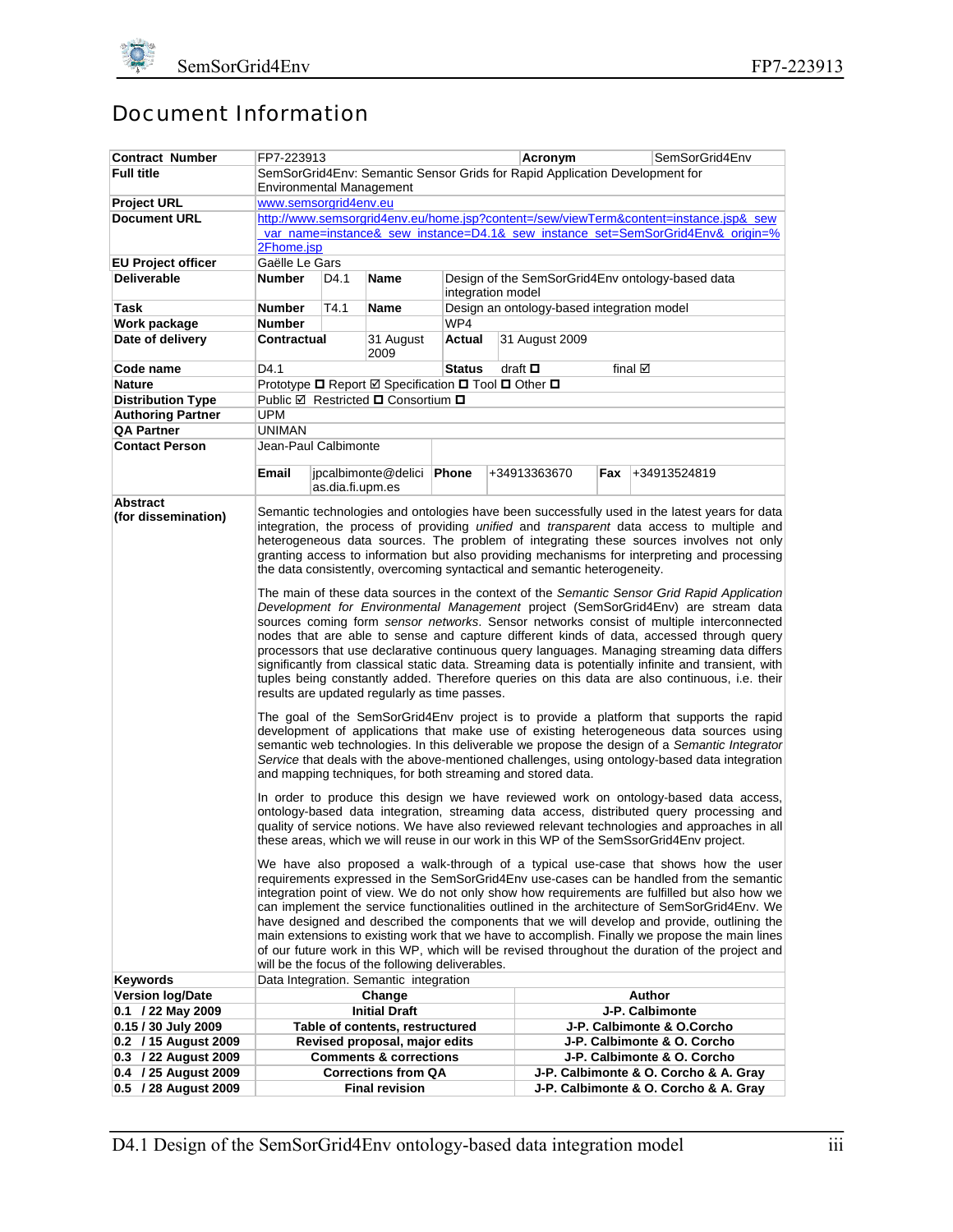

# Project Information

This document is part of a research project funded by the IST Programme of the Commission of the European Communities as project number FP7-223913. The Beneficiaries in this project are:

| <b>Partner</b>                          | Acronym                          | Contact                                        |
|-----------------------------------------|----------------------------------|------------------------------------------------|
| Universidad Politécnica de Madrid       | <b>UPM</b>                       | Prof. Dr. Asunción Gómez-Pérez                 |
| (Coordinator)                           |                                  | Facultad de Informática                        |
|                                         |                                  | Departamento de Inteligencia Artificial        |
|                                         |                                  | Campus de Montegancedo, sn                     |
|                                         |                                  | Boadilla del Monte 28660                       |
|                                         |                                  | Spain                                          |
|                                         |                                  | #@ asun@fi.upm.es                              |
|                                         |                                  | #t +34-91 336-7439, #f +34-91 352-4819         |
|                                         |                                  |                                                |
| The University of Manchester            | <b>UNIMAN</b>                    | Prof. Carole Goble                             |
|                                         | MANCHESTER                       | Department of Computer Science                 |
|                                         |                                  | The University of Manchester                   |
|                                         |                                  | Oxford Road                                    |
|                                         |                                  | Manchester, M13 9PL, United Kingdom            |
|                                         |                                  | #@ carole@cs.man.ac.uk                         |
|                                         |                                  | #t +44-161-275 61 95, #f +44-161-275 62 04     |
| National and Kapodistrian University of | <b>NKUA</b>                      | Prof. Manolis Koubarakis                       |
| Athens                                  |                                  | University Campus, Ilissia                     |
|                                         |                                  | Athina                                         |
|                                         |                                  | GR-15784 Greece                                |
|                                         |                                  | #@ koubarak@di.uoa.gr                          |
|                                         | <b>National and Kapodistrian</b> | #t +30 210 7275213, #f +30 210 7275214         |
|                                         | <b>University of Athens</b>      |                                                |
| University of Southampton               | <b>SOTON</b>                     | Prof. David De Roure                           |
|                                         |                                  | University Road                                |
|                                         |                                  | Southampton                                    |
|                                         | <b>Southampton</b>               | SO17 1BJ United Kingdom                        |
|                                         |                                  | #@ dder@ecs.soton.ac.uk                        |
|                                         |                                  | #t +44 23 80592418, #f +44 23 80595499         |
| Deimos Space, S.L.                      | <b>DMS</b>                       | Mr. Agustín Izquierdo                          |
|                                         |                                  | Ronda de Poniente 19, Edif. Fiteni VI, P 2, 2º |
|                                         |                                  | Tres Cantos, Madrid - 28760 Spain              |
|                                         |                                  | #@agustin.izquierdo@deimos-space.com           |
|                                         |                                  | #t +34-91-8063450, #f +34-91-806-34-51         |
|                                         |                                  |                                                |
|                                         |                                  |                                                |
| <b>EMU Limited</b>                      | EMU                              | Dr. Bruce Tomlinson                            |
|                                         |                                  | Mill Court, The Sawmills, Durley number 1      |
|                                         |                                  | Southampton, SO32 2EJ - United Kingdom         |
|                                         |                                  | #@ bruce.tomlinson@emulimited.com              |
|                                         | s m                              | #t +44 1489 860050, #f +44 1489 860051         |
| TechIdeas Asesores Tecnológicos, S.L.   | TI                               | Mr. Jesús E. Gabaldón                          |
|                                         |                                  | C/ Marie Curie 8-14                            |
|                                         |                                  | 08042 Barcelona, Spain                         |
|                                         |                                  | #@ jesus.gabaldon@techideas.es                 |
|                                         |                                  | #t +34.93.291.77.27, #f ++34.93.291.76.00      |
|                                         |                                  |                                                |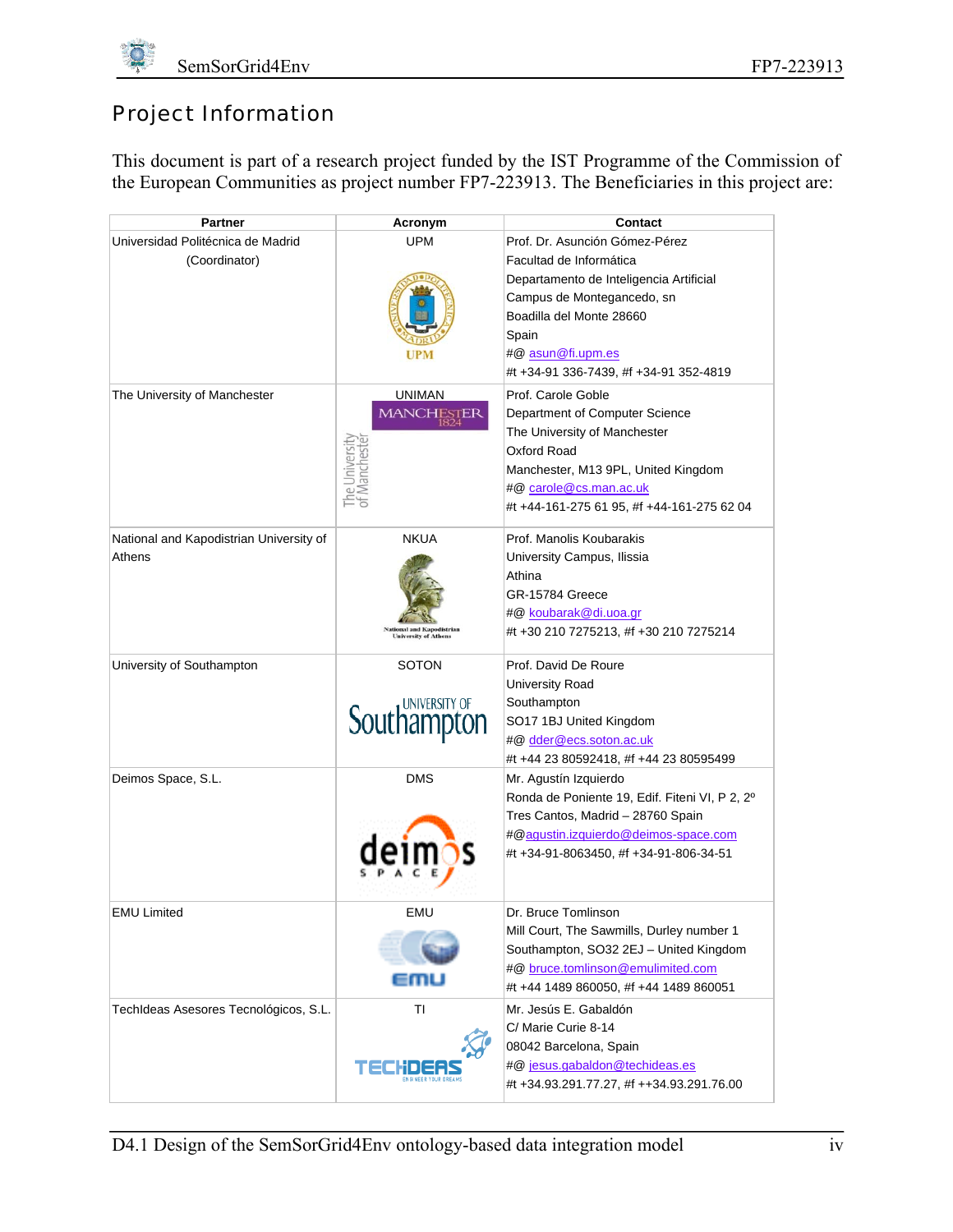

# **Table of Contents**

| $\mathbf{1}$   |       |  |
|----------------|-------|--|
|                | 1.1   |  |
| $\overline{2}$ |       |  |
|                | 2.1   |  |
|                | 2.2   |  |
|                | 2.2.1 |  |
|                | 2.2.2 |  |
| 3              |       |  |
| $\overline{4}$ |       |  |
|                | 4.1   |  |
|                | 4.1.1 |  |
|                | 4.1.2 |  |
|                | 4.1.3 |  |
|                | 4.1.4 |  |
|                | 4.1.5 |  |
|                | 4.2   |  |
|                | 4.2.1 |  |
|                | 4.2.2 |  |
|                | 4.2.3 |  |
|                | 4.2.4 |  |
|                | 4.2.5 |  |
|                |       |  |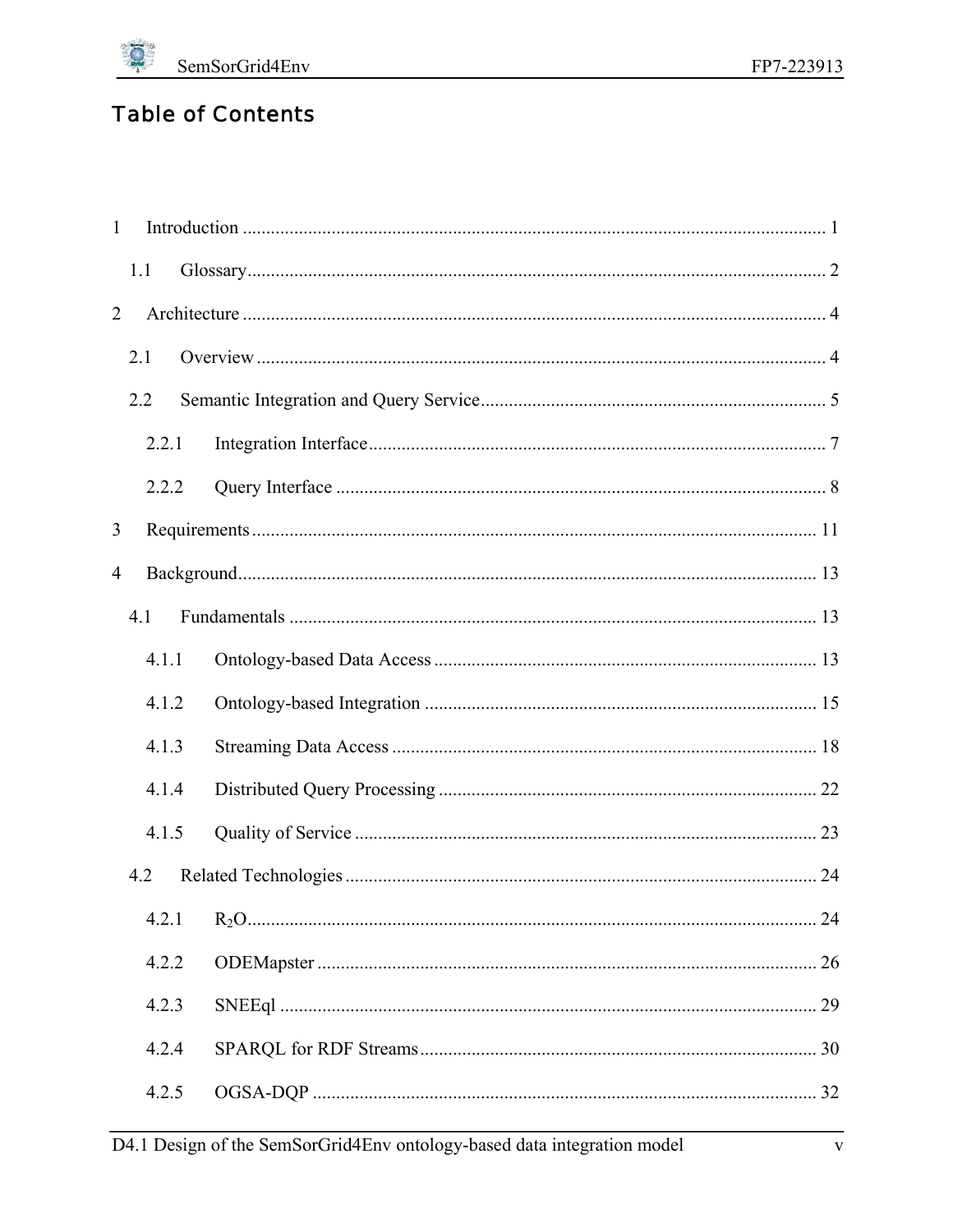| 5                        |       |  |
|--------------------------|-------|--|
|                          | 5.1   |  |
|                          | 5.1.1 |  |
|                          | 5.1.2 |  |
|                          | 5.1.3 |  |
|                          | 5.2   |  |
|                          | 5.2.1 |  |
|                          | 5.2.2 |  |
|                          | 5.3   |  |
|                          | 5.3.1 |  |
|                          | 5.3.2 |  |
|                          | 5.3.3 |  |
|                          | 5.3.4 |  |
|                          | 5.3.5 |  |
|                          | 5.3.6 |  |
|                          | 5.3.7 |  |
| 6                        |       |  |
| $\overline{\mathcal{L}}$ |       |  |
|                          |       |  |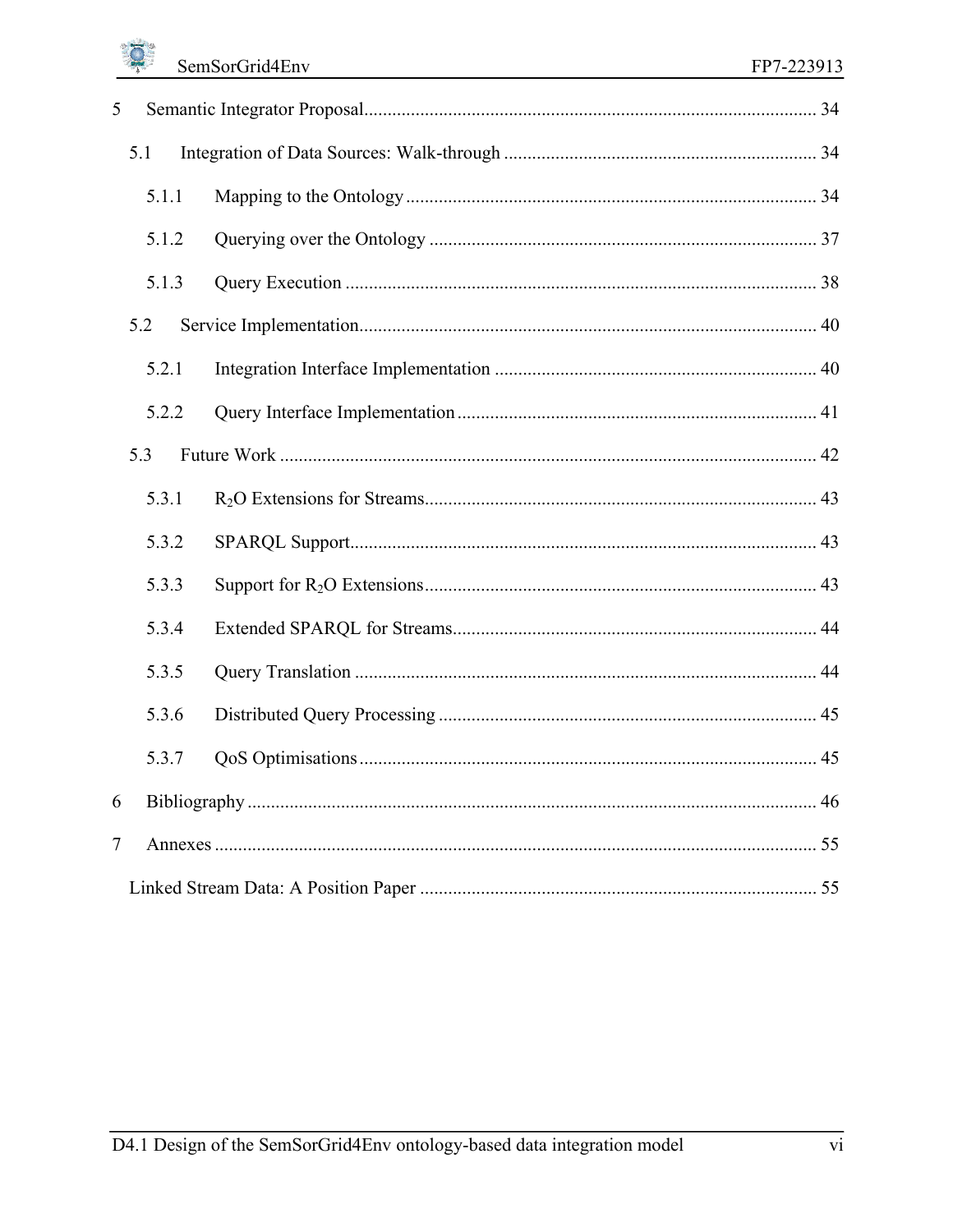# Index of Figures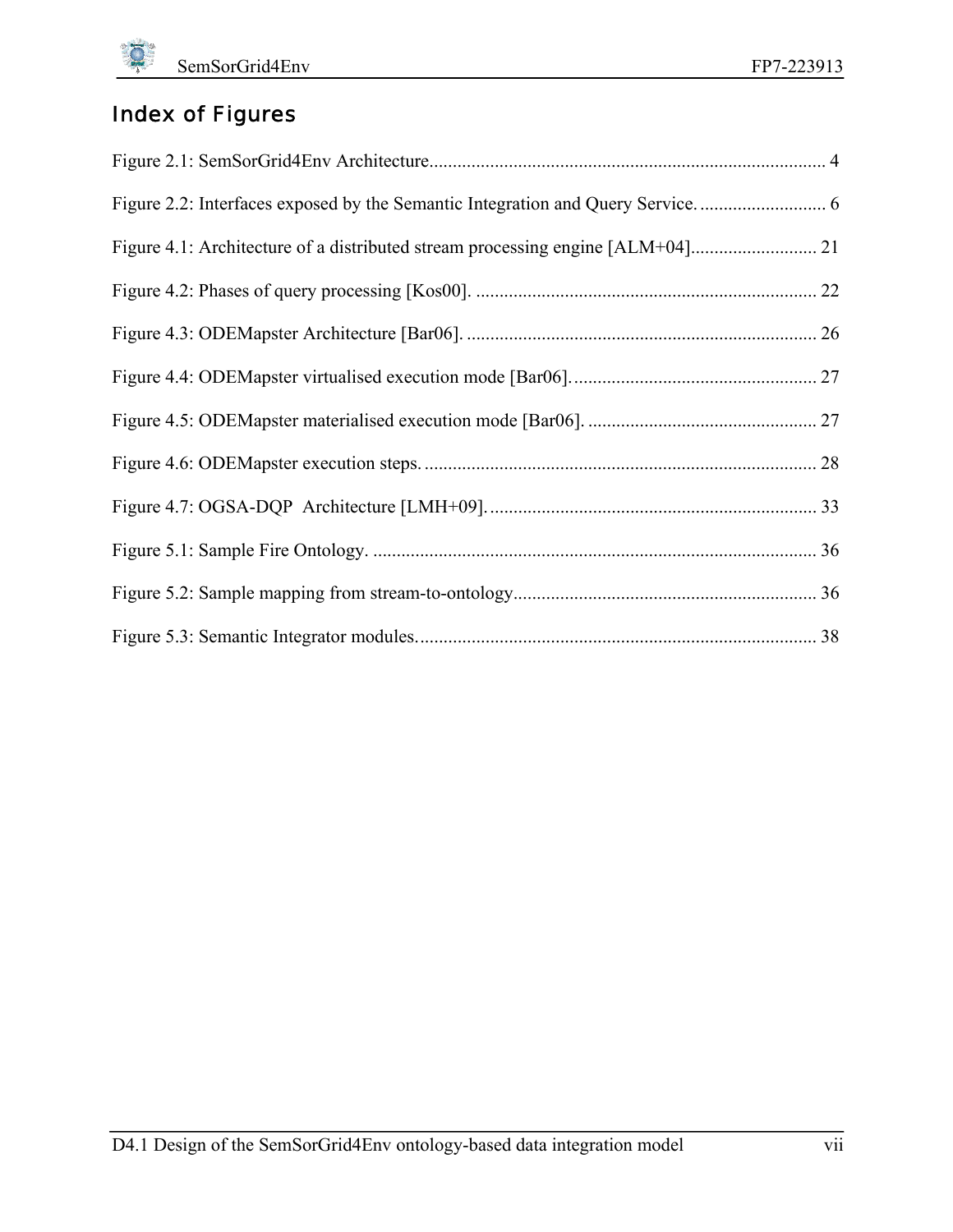# Index of Tables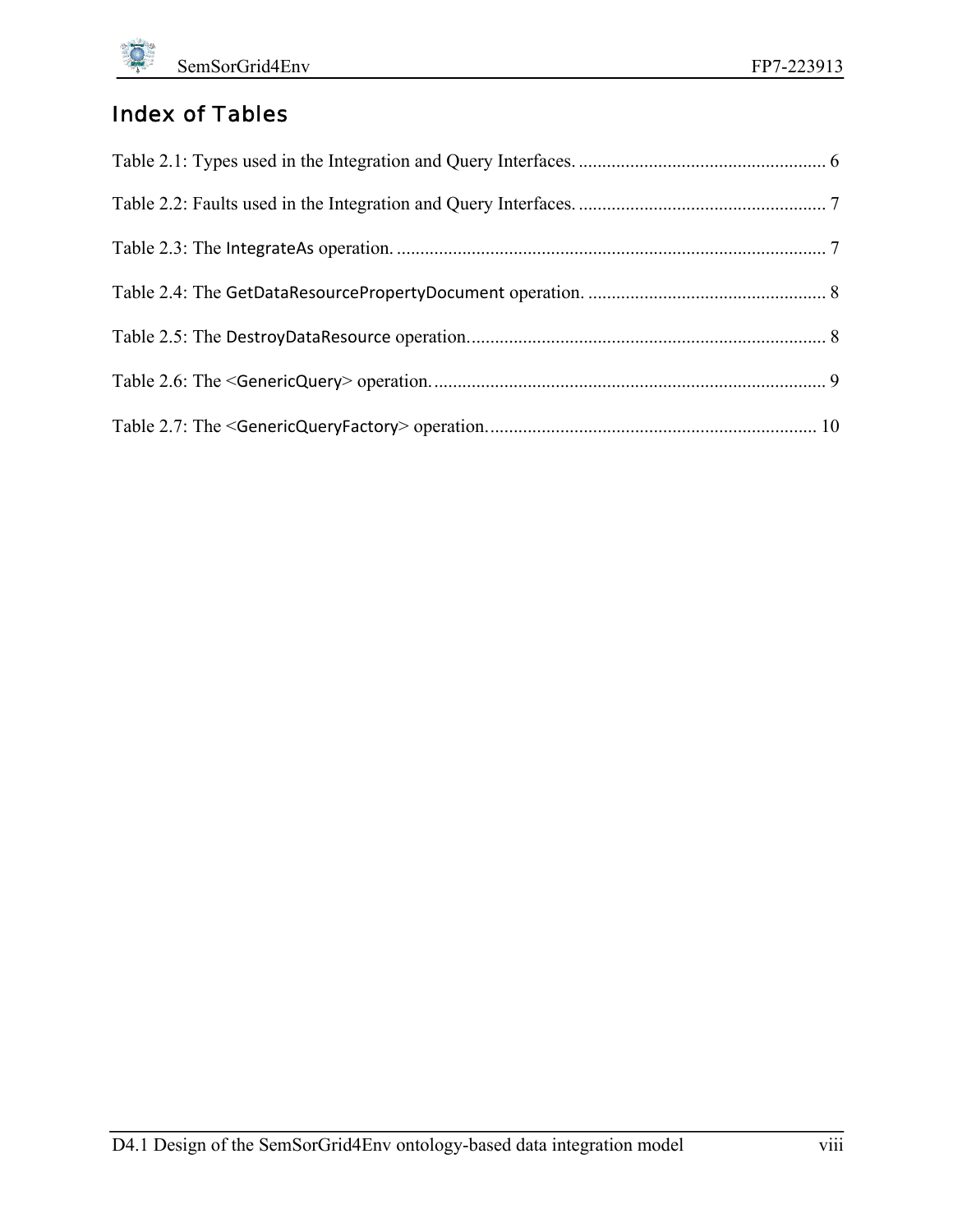# <span id="page-9-0"></span>**1 Introduction**

The goal of the *Semantic Sensor Grid Rapid Application Development for Environmental Management* project (SemSorGrid4Env) is to provide a platform that supports the rapid development of applications which make use of existing heterogeneous data sources including databases and sensor networks, using semantic web technologies [GGF+09].

The SemsorGrid4Env project activities are divided in separate work packages, and this deliverable is part of Work Package 4 (WP4). The objective of WP4 is to design and implement a *Semantic Integration Service* for the SemSorGrid4Env project and specify a suite of sensor network ontologies that will be used for describing sensors and related data.

This deliverable focuses on the issues and challenges of data integration for heterogeneous sources; and the design of the Semantic Integrator that will be in charge of combining these diverse sources.

Latest advances in wireless communications and sensor technologies have opened the way for deploying networks of interconnected sensing devices capable of ubiquitous data capture, collection and processing. Sensor networks deployments are expected to increase significantly in the upcoming years because of their advantages and unique features. Tiny sensors can be installed virtually anywhere and still be reachable thanks to wireless communications. Moreover, these devices are inexpensive and can be used for a wide range of applications such as security surveillance, traffic control, environmental monitoring, healthcare provision, industrial monitoring, etc.

However, sensor networks characteristics also raise several challenges for the research community, related to inherent constraints such as the low power resources of the devices, their restricted computation capabilities and limited storage. Another key challenge is related to the integration of the data collected by sensor networks. Applications such as the mashups in the SemSorGrid4Env project require a suitable platform to access and combine heterogeneous data coming from different sensor networks and other data sources such as databases. Furthermore, these applications require accessing this data in terms of a uniform schema that hides the diverse and internal data representations of each source.

Semantic technologies and ontologies have been successfully used in the latest years for data integration solutions, particularly in the area of databases. The integration solution that we propose in this deliverable will be built using ontology-based data access and mapping to data sources, which may be streaming sensor networks or relational databases.

The main contributions of this deliverable are: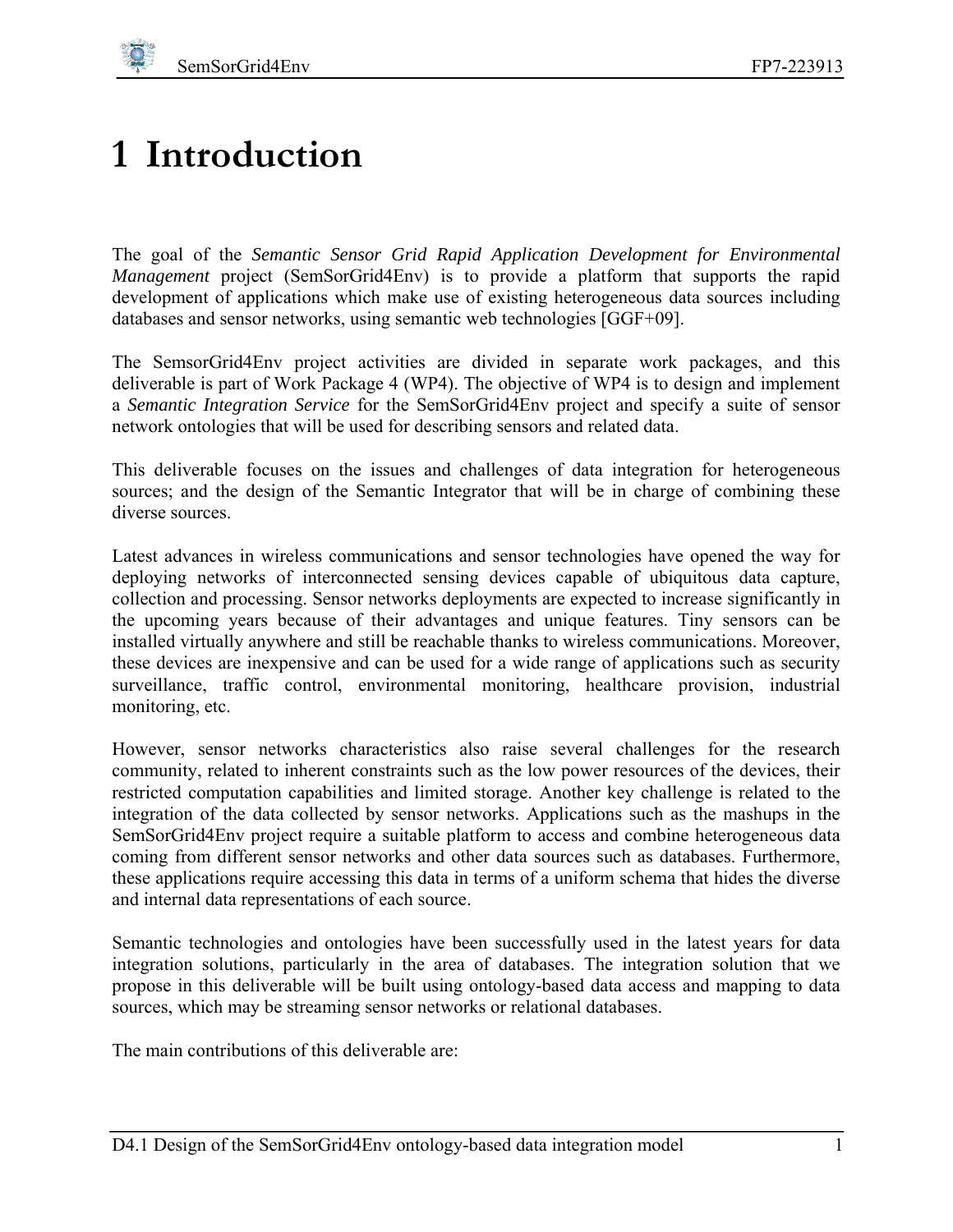<span id="page-10-0"></span>

- A study of the related work in the area of semantic data integration and ontology based access to relational data.
- A study of semantic querying over streaming data and identification of limitations on current formalisms regarding useful streaming query operators such as time windows, etc.
- A proposal of a high level ontology-based integration model for heterogeneous streaming and relational data sources.

The document is organised as follows:

In Chapter [2](#page-12-0), we set the context of this work package, by introducing the SemSorGrid4Env architecture and its service tiers and interfaces. We focus in particular on the Semantic Integrator Service, which is the core component for the integration solution proposed in WP4.

In Chapter [3,](#page-19-0) we identify the requirements of WP4 based on the use-cases of the SemSorGrid4Env project.

In Chapter [4](#page-21-1), we provide details about the previous works on the areas of ontology-based data access, ontology-based data integration, stream data access and integration, distributed query processing and quality of service concepts. Then we provide details about the technologies that will be used as basis for the remainder of the work in WP4.

In Chapter [5,](#page-42-1) we introduce our proposal for the design and internal details of the ontology-based data integration solution for the SemSorGrid4Env project.

An Annex (see Chapter [7\)](#page-63-1) is included in this deliverable about linked stream data. This annex deals with the requirements and a proposal for generation of unique URIs for sensor network data, which may be useful for identifications creation during translation from stream to ontological models.

# **1.1 Glossary**

API Application Programmer Interface. A set of defined method calls.

CQL Continuous Query Language

C‐SPARQL Continuous SPARQL

DBMS Database Management System.

DQP Distributed Query Processor.

DSMS Data Stream Management System.

GAV Global-as-View. A mechanism for mapping a global schema to the data source schemas.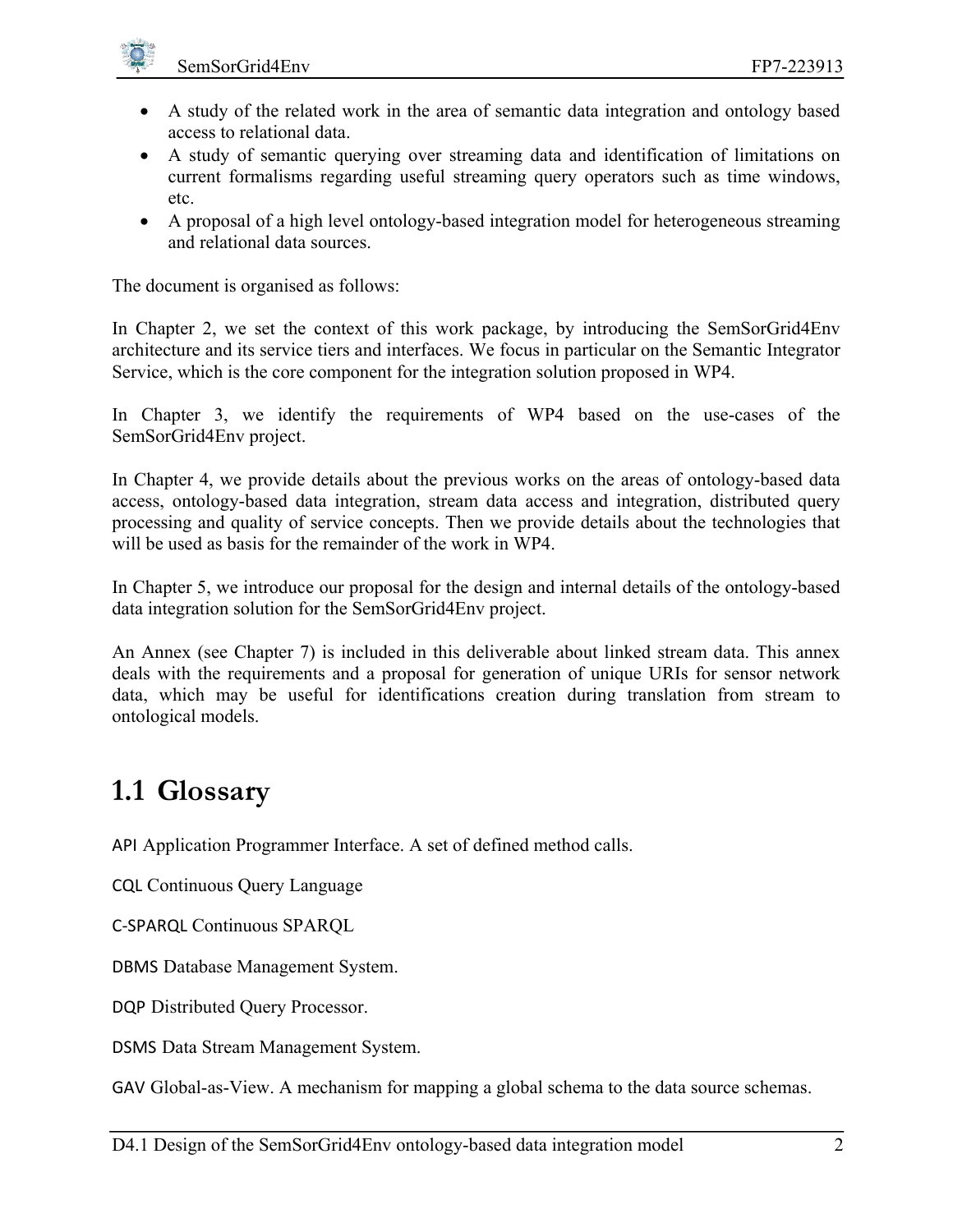GLAV Global-Local-as-View. A mechanism for mapping a global schema to the source schemas.

HTTP Hypertext Transfer Protocol.

LAV Local-as-View. A mechanism for mapping a global schema to the data source schemas.

OGSA‐DAI Open Grid Services Architecture Database Access and Integration Services.

OGSA‐DQP Open Grid Services Architecture Distributed Query Processing

OWL The Web Ontology Language. A W3C standard for specifying ontologies.

QEP Query Execution Plan.

QoS Quality of Service.

R2O Relational-to-Ontology mapping language.

RDBMS Relational Database Management System.

RDF The Resource Description Framework. A W3C standard for modeling Web resources metadata.

REST Representational State Transfer.

SNEE Sensor Network Engine. A query compiler for the SNEEql language.

SNEEql Sensor Network Evaluation Query Language for querying streams of data.

SPARQL SPARQL Protocol and RDF Query Language for querying RDF documents.

SQL Structured Query Language for querying relational databases.

STREAM The Stanford data stream management system.

UNIMAN University of Manchester.

UPM Universidad Politécnica de Madrid.

URI Uniform Resource Identifier.

WP Work Package.

WS-\* The group of Web service standards.

XML Extensible Markup Language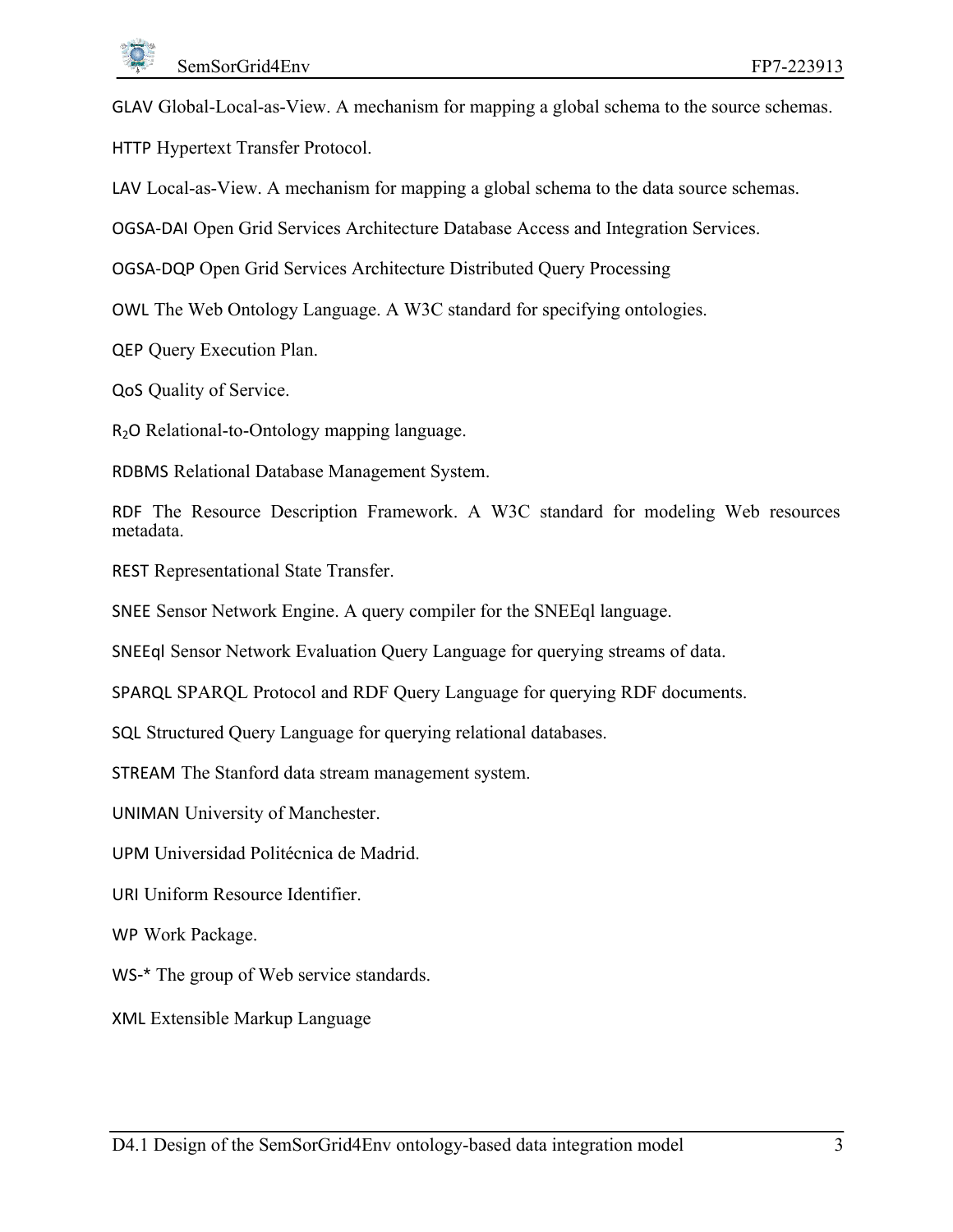<span id="page-12-1"></span>

# <span id="page-12-0"></span>**2 Architecture**

In this chapter we present an overview of the SemSorGrid4Env architecture and its tiers (see Section [2.1\)](#page-12-2). Then we focus on the Semantic Integrator Service, the component charge with the task of integrating heterogeneous data sources using semantic technology (see Section [2.2](#page-13-1)). Then we provide details about the interfaces exposed by this service.

# <span id="page-12-2"></span>**2.1 Overview**

The SemSorGrid4Env architecture, as defined in [GGF+09] comprises of a set of web services that interact by calling each other, as depicted in [Figure 2.1.](#page-12-3) The services can be categorised into three well-defined tiers: *application tier*, *middleware tier* and *data tier*.



**Figure 2.1: SemSorGrid4Env Architecture.**

<span id="page-12-3"></span>**Data Tier:** Services of this tier are able to publish and provide access to classical database data or streaming data. In [Figure 2.1](#page-12-3) a single Data Source service is depicted. However for the SemSorGrid4Env project two different types of data services have been defined: *Stored Data Service* and *Streaming Data Service*, for databases and streams respectively [GGF+09a].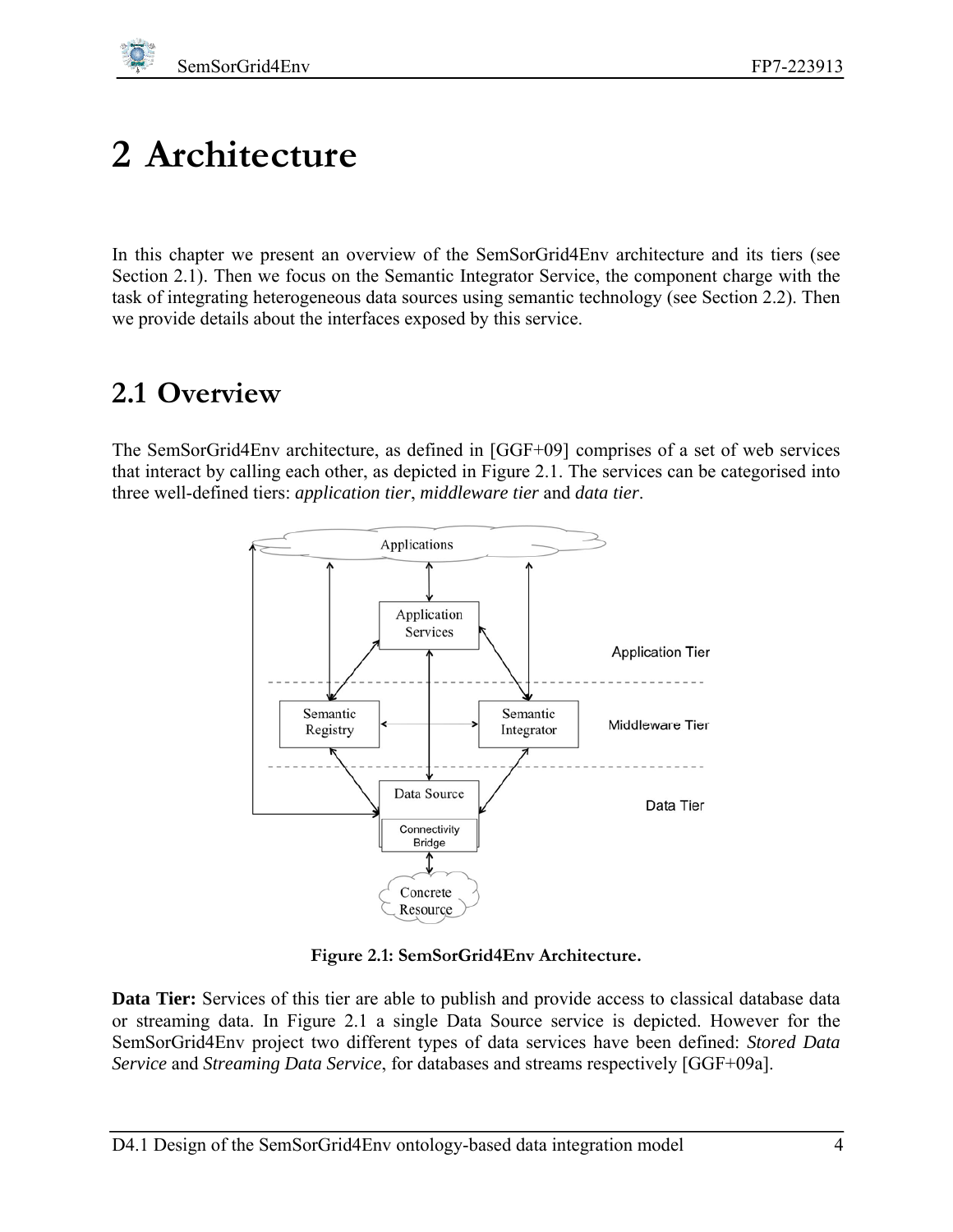<span id="page-13-0"></span>

**Middleware Tier:** Two main services are available in this Tier: *Semantic Registry* and *Semantic Integrator Service*. The Semantic Registry [[KKK09](#page-59-1)] allows discovering available data sources and services according to some criteria. The Semantic Integrator provides a mechanism for accessing multiple data sources as a single *virtual source*. The virtual data source will present a global ontological view and queries over this view will be translated to queries over the schemas of the original data sources.

**Application Tier:** This tier provides domain specific functionality to consumers so that mash-up applications can directly use them instead of dealing with the complexities of the middleware and data tiers.

WP4 focuses on one of the key classes of services of the middleware tier: the Semantic Integration and Query Service or Semantic Integrator Service.

# <span id="page-13-1"></span>**2.2 Semantic Integration and Query Service**

The Semantic Integration and Query Service or Semantic Integrator provides access to multiple data sources through a single mediated ontological view, as if it was a virtual data source. All SemSorGrid4Env services define a set of interfaces that will be available and will be exposed to consumers. For each interface there is a set of operations, the types they use for inputs and outputs and a set of faults that may be generated in case of errors.

The Semantic Integration and Query Service requires the following functionality from other services [GGF+09]:

- Retrieving data sources functional properties and metadata as defined by the Service Interface.
- Retrieving data sources data description and querying the data using the Query Interface.
- Receiving data streams using a pull-based mechanism using the Data Access Interface.
- Receiving data streams using a push-based mechanism using the Subscription Interface.
- Security mechanisms for data access authorization.

As detailed in the architecture document [GGF+09] and depicted in [Figure 2.2](#page-14-1), the Semantic Integration and Query Service exposes the following interfaces:

- *Service Interface*
- *Integration Interface*
- *Query Interface*
- *Data Access Interface* (optional)
- *Subscription Interface* (optional)
- *Subscription Manager Interface* (optional)
- *Notification Interface* (optional)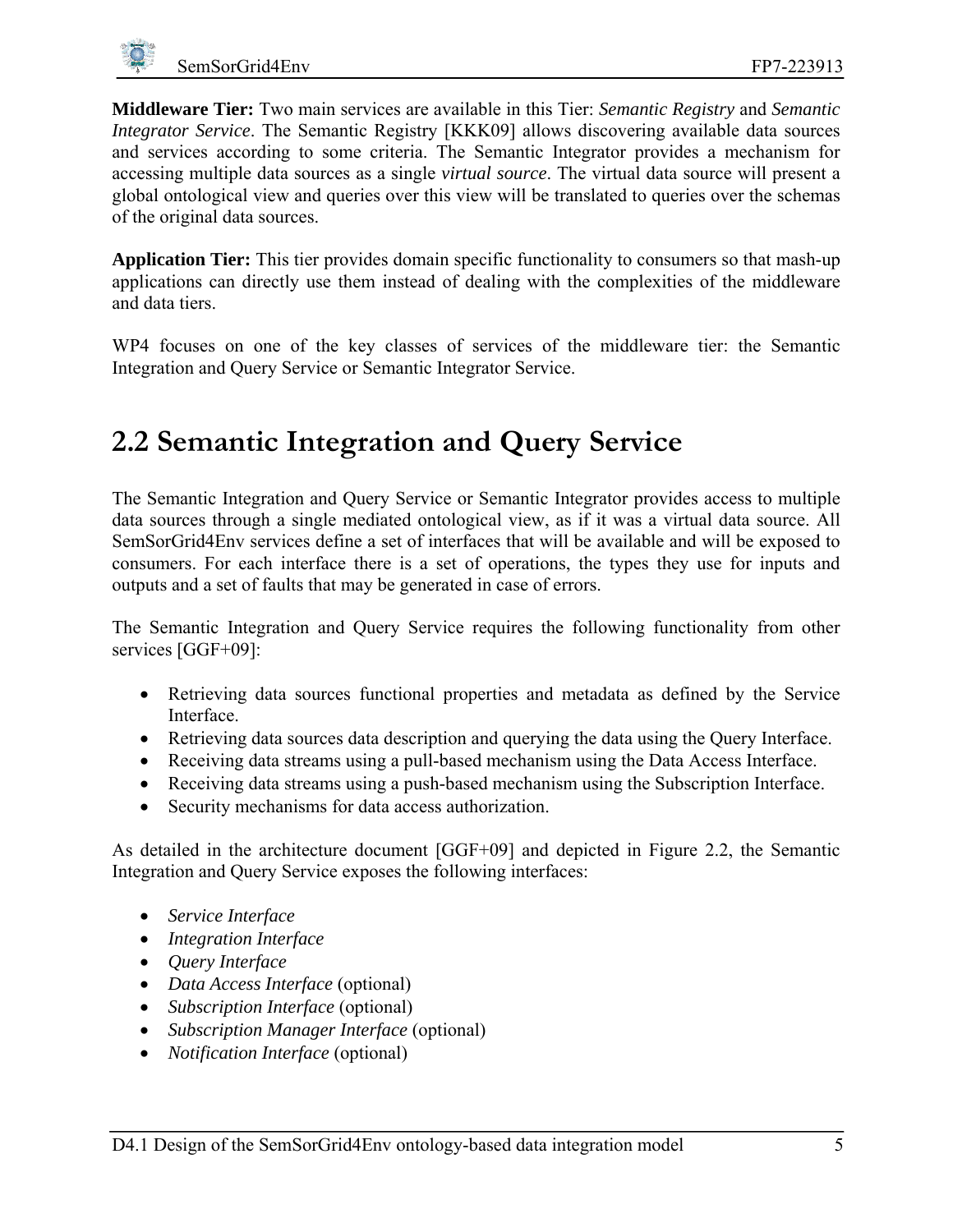<span id="page-14-0"></span>



#### **Figure 2.2: Interfaces exposed by the Semantic Integration and Query Service.**

<span id="page-14-1"></span>If the Integration Interface supports pull-based retrieval of streams, it must expose the Data Access Interface. If it supports push-based delivery of streams then it must expose the Subscription and the Subscription Manager interfaces. If the Integration Interface requires receiving a push-based delivery stream from a data source it must expose the Notification **Interface** 

The Integration and Query interfaces are detailed in the next sections. For each interface, a set of exposed operations is listed. Each operation has a set of input and output parameters, and a set of possible Faults. Notice the notation conventions: elements marked with '+' may appear one or multiple times, elements marked with '?' may appear once or may not appear.

The types listed in [Table 2.1](#page-14-2) and faults in [Table 2.2](#page-15-1) are valid for the subsequent sub-sections.

| EndpointReference              | An address conforming to WS-Addressing [GHR06] that<br>specifies the location of a resource as accessed through a<br>Web service. |
|--------------------------------|-----------------------------------------------------------------------------------------------------------------------------------|
| QName                          | A String that denotes an XML global element definition.                                                                           |
| DataResourceAbstractName       | The abstract name associated with the data resource(s)<br>represented as a URI.                                                   |
| MappingDocument                | An XML document that describes the mappings between                                                                               |
|                                | the data sources and the resulting global schema.                                                                                 |
| PropertyDocument               | An XML document conforming to a defined XML schema                                                                                |
|                                | to describe the properties of the service.                                                                                        |
| ConfigurationDocument          | An XML document containing the initial parameters for                                                                             |
|                                | the indirect access resource.                                                                                                     |
| <b>DatasetFormatURI</b>        | The URI of a dataset format.                                                                                                      |
| RequestDocument                | An XML document that contains the request expression.                                                                             |
| ResponseDocument               | A document consisting of a dataset format URI and the                                                                             |
|                                | encoded data.                                                                                                                     |
| QueryExpressionDocument        | An XML document that contains the query expression.                                                                               |
| <b>DataResourceAddressList</b> | A list of data resource addresses.                                                                                                |

<span id="page-14-2"></span>**Table 2.1: Types used in the Integration and Query Interfaces.**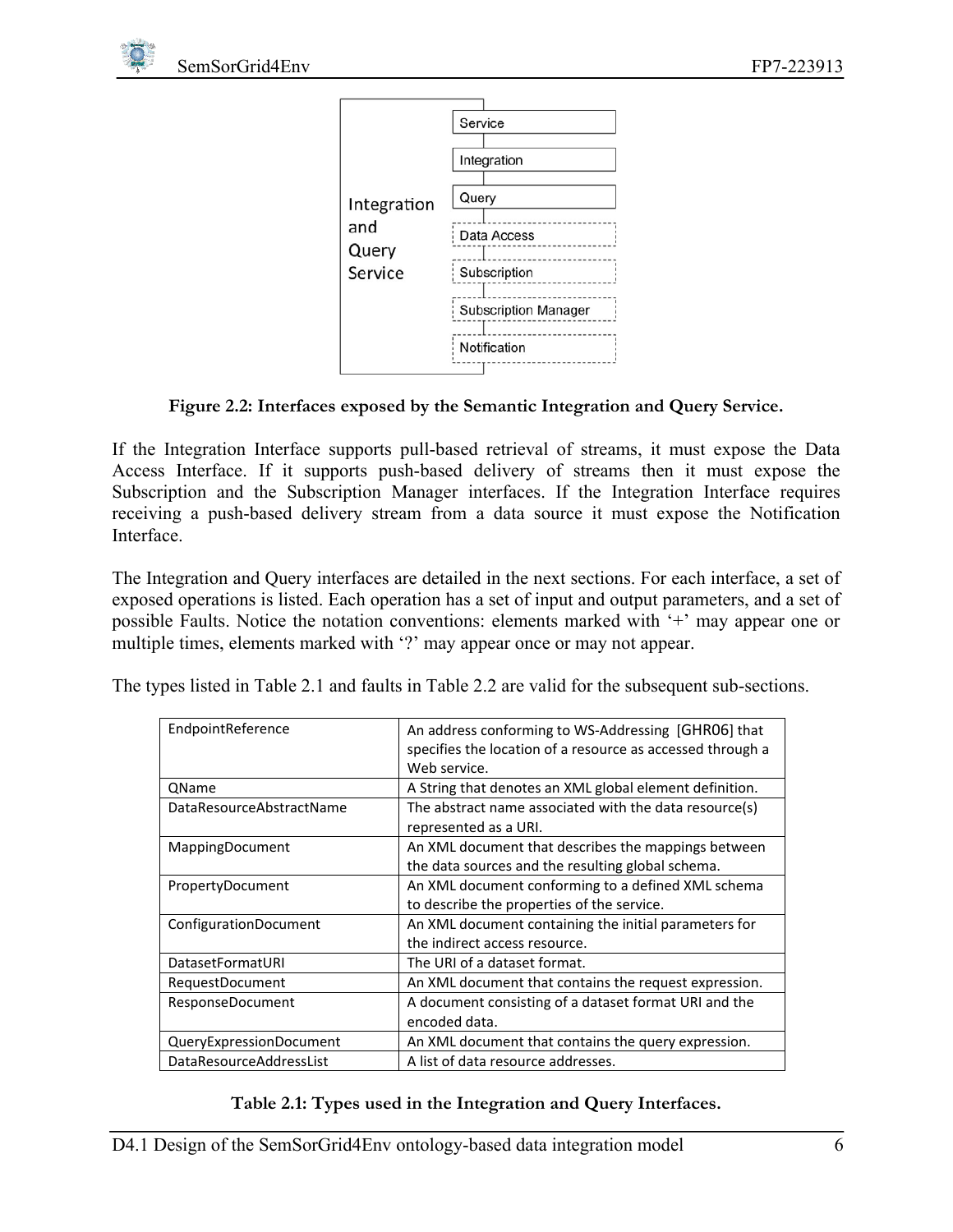<span id="page-15-0"></span>

| InvalidDataResourceNameFault      | The data resource specified is unknown to the service.  |
|-----------------------------------|---------------------------------------------------------|
| DataResourceUnavailableFault      | The data resource that is the target of the message is  |
|                                   | currently not available.                                |
| InvalidMappingDocumentFault       | The mapping document specified is not in a valid format |
|                                   | or cannot be processed by the service.                  |
| <b>NotAuthorizedFault</b>         | The consumer is not authorized to perform the requested |
|                                   | operation or is not authorized to perform the requested |
|                                   | operation at this time.                                 |
| ServiceBusyFault                  | The service is already processing a message and         |
|                                   | concurrent operations are not supported.                |
| InvalidDatasetFormatFault         | The dataset format URI specified is not known to the    |
|                                   | service.                                                |
| InvalidExpressionFault            | The expression given as part of the request contains    |
|                                   | errors.                                                 |
| InvalidLanguageFault              | The input dataset has an unrecognized language element. |
| InvalidConfigurationDocumentFault | The configuration document specified is not valid.      |

|  |  |  |  |  | Table 2.2: Faults used in the Integration and Query Interfaces. |
|--|--|--|--|--|-----------------------------------------------------------------|
|--|--|--|--|--|-----------------------------------------------------------------|

### <span id="page-15-1"></span>**2.2.1 Integration Interface**

The Integration Interface provides integrated data access to multiple data resources through a unified virtual source that can be later managed and queried.

#### **Operations**

**IntegrateAs**: Creates a data resource which presents the global view over a set of data sources (see [Table 2.3\)](#page-15-2).

| Inputs        | resourceNames+: DataResourceAbstractName  |
|---------------|-------------------------------------------|
|               | mappings?: MappingDocument                |
| Output        | integratedDataResource: EndpointReference |
| <b>Faults</b> | InvalidDataResourceNameFault              |
|               | DataResourceUnavailableFault              |
|               | InvalidMappingDocumentFault               |
|               | NotAuthorizedFault                        |
|               | ServiceBusyFault                          |

**Table 2.3: The IntegrateAs operation.** 

<span id="page-15-2"></span>This operation receives the names of the data resources and the mapping as an input. The data resource names are of type DataResourceAbstractName, represented by an URI. The mapping document will indicate how to transform the elements form the stored or streaming data to elements of the global schema. The output is a reference to the created *virtual data source*, and can later be used in order to query the information provided by the underlying original sources.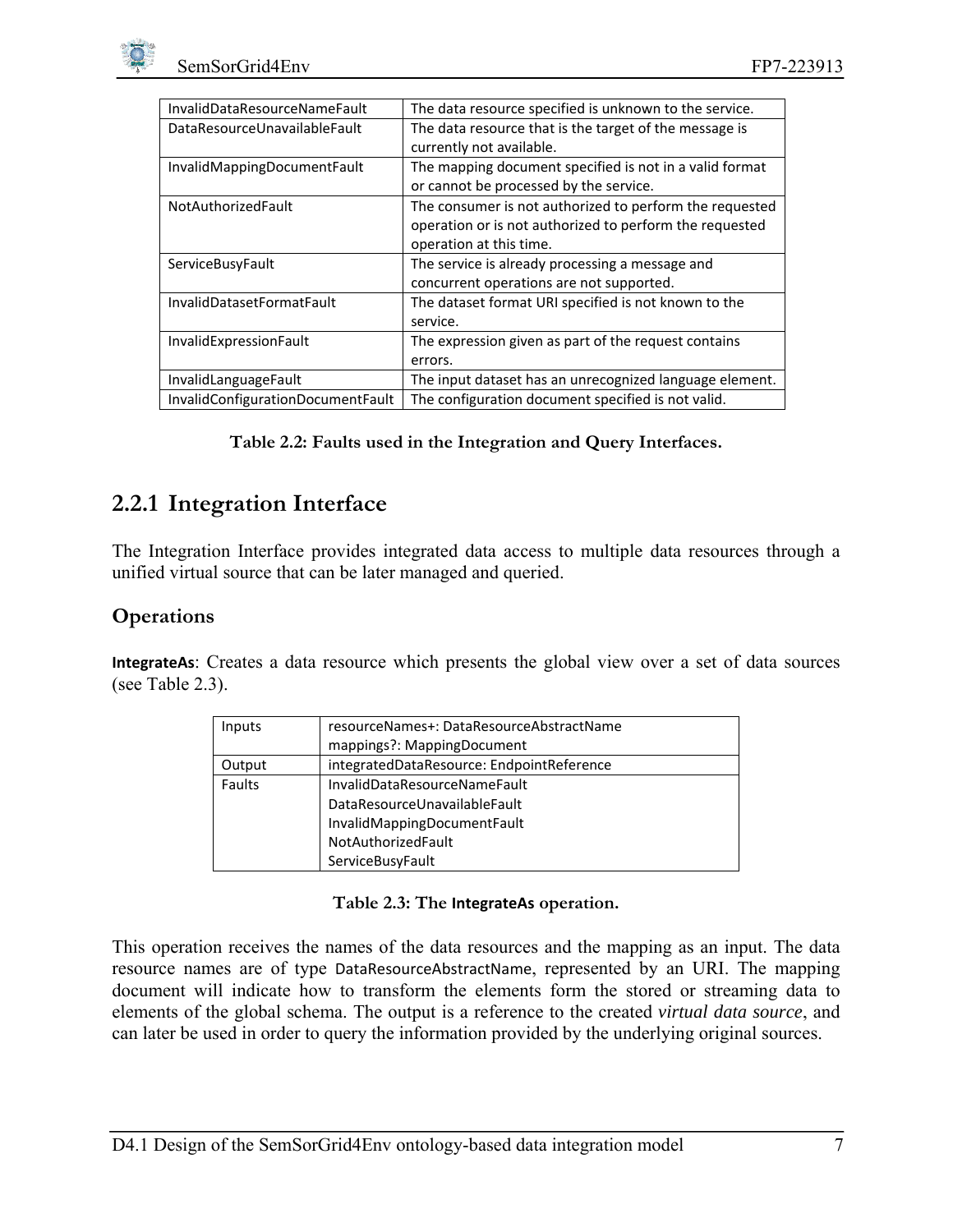<span id="page-16-0"></span>The implementation of this interface operation will need to use a mapping language expressible enough to represent complex mappings from the heterogeneous models to the global one, as described in Section [4.1.1](#page-21-2).

The data source referenced by the result of this operation (integratedDataResource) will have to be able to be queried in terms of the global view. And the queries may include data that has been extracted from any of the local sources. Therefore the global view will need to cover the data that can be expressed in the local data source schemas.

# **2.2.2 Query Interface**

The Query Interface defines operations for data access using a formal query language to specify the needed information. Two modes for retrieving the data are available in the Query Interface: *direct* and *indirect*. In the direct mode the results are thrown in the response message of the query request. In the indirect mode the response message includes a reference to a data resource that can be queried using either the Data Access Interface or the Subscription and Subscription Manager Interfaces.

#### **Operations**

**GetDataResourcePropertyDocument**: Returns the core property document values associated with the service implementing this message (see [Table 2.4\)](#page-16-1).

| Inputs | resourceName: DataResourceAbstractName |
|--------|----------------------------------------|
| Output | properties: PropertyDocument           |
| Faults | InvalidDataResourceNameFault           |
|        | DataResourceUnavailableFault           |
|        | NotAuthorizedFault                     |
|        | ServiceBusyFault                       |

**Table 2.4: The GetDataResourcePropertyDocument operation.** 

<span id="page-16-1"></span>This operation returns a document containing metadata of the data source identified by the specified DataResourceAbstractName. It is expected that the resulting PropertyDocument will be an XML document complying with a defined schema.

<span id="page-16-2"></span>**DestroyDataResource**: Destroys the named data resource, future messages directed at the resource must yield an InvalidResourceNameFault (see [Table 2.5](#page-16-2)).

| Inputs | resourceName: DataResourceAbstractName |
|--------|----------------------------------------|
| Output |                                        |
| Faults | InvalidDataResourceNameFault           |
|        | DataResourceUnavailableFault           |
|        | NotAuthorizedFault                     |
|        | ServiceBusyFault                       |

#### **Table 2.5: The DestroyDataResource operation.**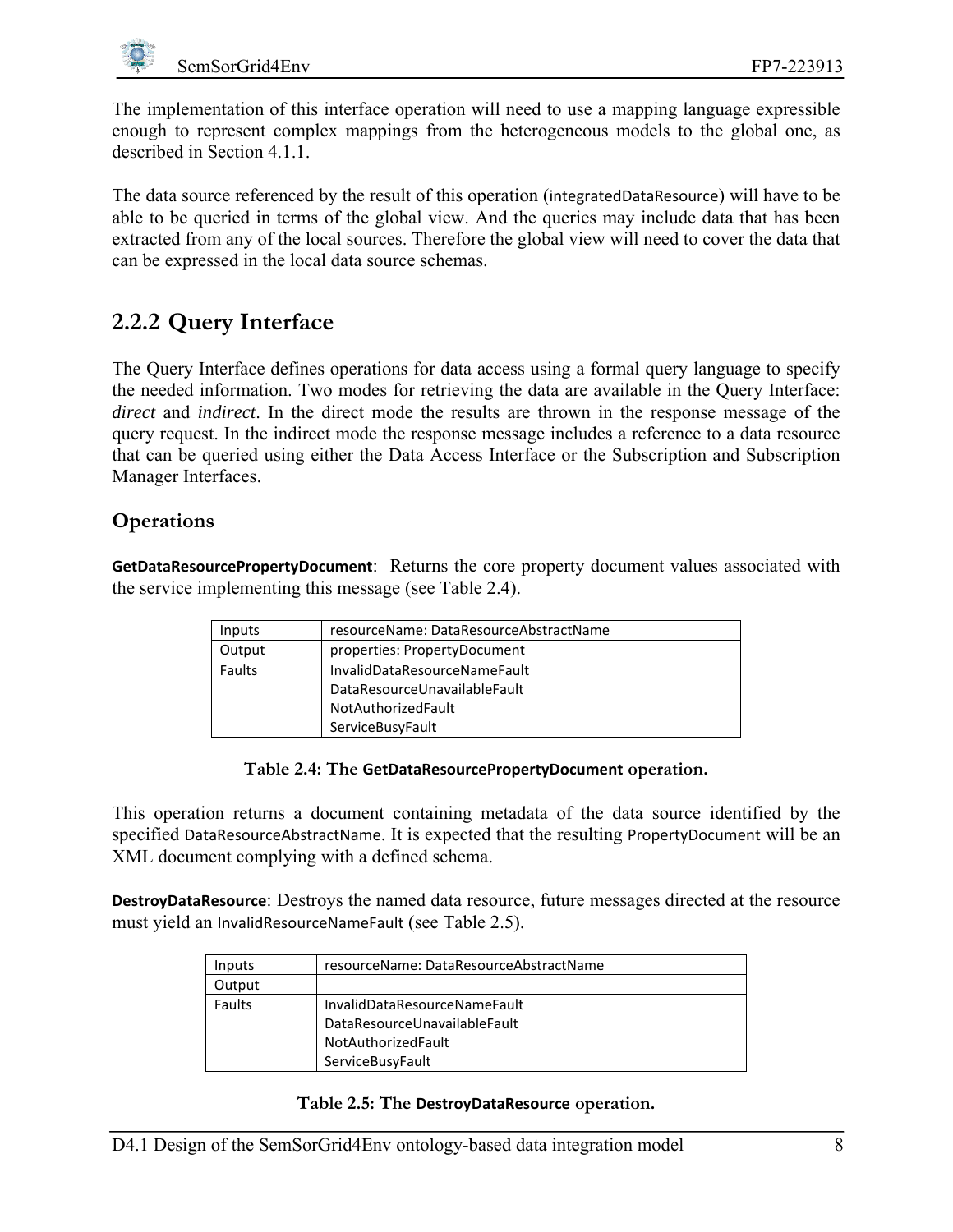<span id="page-17-0"></span>This is a data source management operation that will typically be used when the data source is no longer in use.

|  | Inputs | resourceName: DataResourceAbstractName |
|--|--------|----------------------------------------|
|  |        | format?: DatasetFormatURI              |
|  |        | queryExpression: RequestDocument       |
|  | Output | queryResponse: ResponseDocument        |
|  | Faults | <b>InvalidDataResourceNameFault</b>    |
|  |        | DataResourceUnavailableFault           |
|  |        | InvalidDatasetFormatFault              |
|  |        | InvalidExpressionFault                 |
|  |        | InvalidLanguageFault                   |
|  |        | NotAuthorizedFault                     |
|  |        | <b>ServiceBusyFault</b>                |

<**GenericQuery**>: Directs a query document to a data resource (see [Table 2.6\)](#page-17-1).

#### **Table 2.6: The <GenericQuery> operation.**

<span id="page-17-1"></span>This is the central operation of the Query Interface, as it allows retrieving results given a declarative query expression. The resourceName parameter will indicate which data source is to be queried, for instance a stored or streaming data source, or an integrated data source as the one thrown by the IntegrateAs operation of the Integration Interface. The query itself is contained in the queryExpression input parameter of type RequestDocument.

The query expression must be written in a declarative query language expressive enough to represent the different kinds of information requests typical of stored or streaming data access. Therefore these queries must provide support for joins between relations and streams, aggregates, selections and projections, stream-to-relation operators, relation-to stream operators, etc, as it will be seen in Section [4.1.3.](#page-26-1) In the case of an integrated data source, it is expected that the queries are specified in terms of the global ontological view, rather than the local schemas. Therefore a query language capable of querying ontological elements is required for such situations.

In this case the query results are directly outputted in the queryResponse parameter. The format of this response will depend on the optional format parameter of type DatasetFormatURI. It is also noteworthy that in case of querying an integrated data source in terms of a global ontological view, the results are also expected to be in terms of that view.

<**GenericQueryFactory**>: Creates a relationship between a data resource representing the result of a query and the data access service by which it will be accessed (see [Table 2.7\)](#page-18-1).

| Inputs | resourceName: DataResourceAbstractName<br>responseInterfaceType?: QName<br>configurationDocument?: ConfigurationDocument<br>preferredTargetService?: EndPointReference<br>requestDocument: QueryExpressionDocument |
|--------|--------------------------------------------------------------------------------------------------------------------------------------------------------------------------------------------------------------------|
| Output | resourceList: DataResourceAddressList <endpointreference></endpointreference>                                                                                                                                      |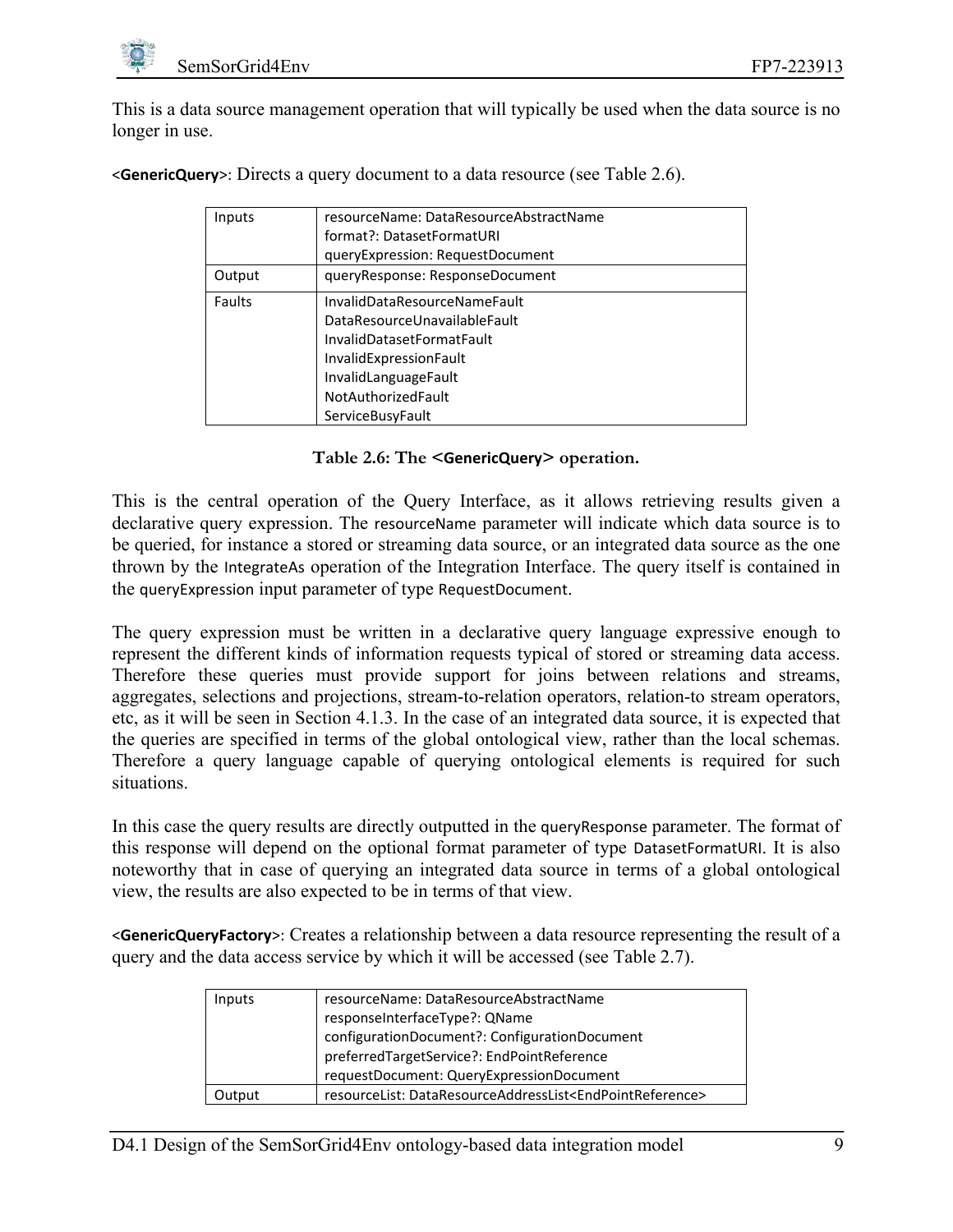<span id="page-18-0"></span>

| Faults | <b>InvalidDataResourceNameFault</b> |
|--------|-------------------------------------|
|        | DataResourceUnavailableFault        |
|        | InvalidPortTypeQNameFault           |
|        | InvalidCon gurationDocumentFault    |
|        | InvalidExpressionFault              |
|        | InvalidLanguageFault                |
|        | NotAuthorizedFault                  |
|        | ServiceBusyFault                    |

**Table 2.7: The <GenericQueryFactory> operation.** 

<span id="page-18-1"></span>In this operation the results are not directly thrown in the output message. Instead a list of data sources is provided as output, and these sources can be consulted to get the response data sets either with a pull-based mechanism using the Data Access Interface; or push-based using the Subscription and Subscription Manager interfaces.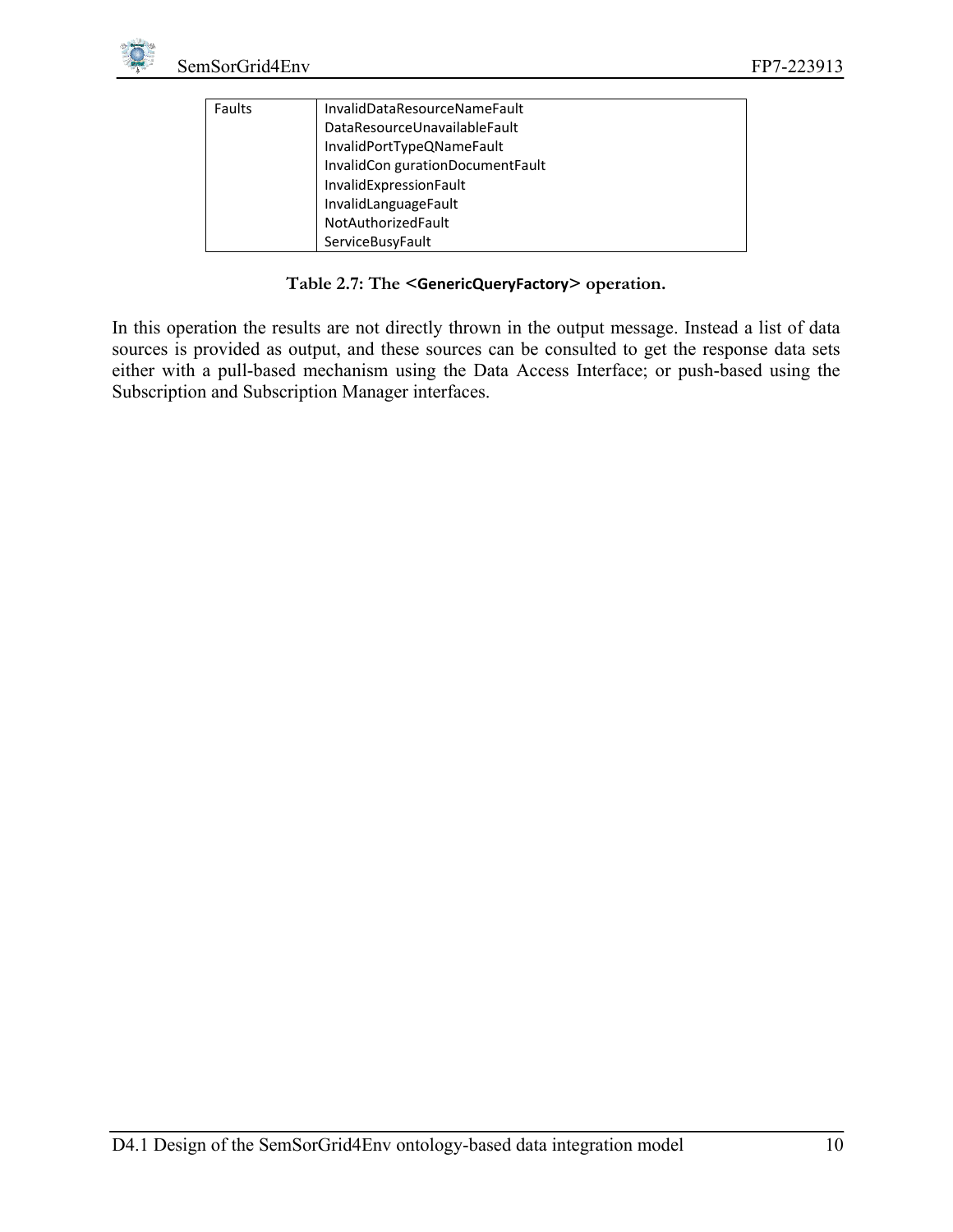# <span id="page-19-1"></span><span id="page-19-0"></span>**3 Requirements**

The SemsorGrid4Env project considers two concrete use-case scenarios in order to validate the proposed platform. The first is a fire risk monitoring and warning system in the Region of Castilla y León in Spain, and is under the scope of WP6 [[LDI09\]](#page-60-0). The second is a coastal and estuarine flood warning system in the Southern region of the United Kingdom, and is the subject of WP7 [\[CHSR09](#page-57-1)].

This chapter summarises the requirements for WP4 gathered from the use-cases presented in the requirements specifications of WP6 and WP7. These requirements have also been analysed in [[GGF+09\]](#page-57-0) and [[GGF+09a](#page-58-0)] and we include them here for completeness and consistency with the work done in WP2.

- *Stored data sources* must be accessible, mainly for querying and analysing archived information such as historic satellite or sensor network data.
- *Stream data sources* must be accessible, mainly for real-time queries and analysis such as continuous queries over a sensor network.
- *Integrating different stored data sources* through a unified view must be possible, for instance for retrieving and combining historic satellite and sensor network data.
- *Integrating different streaming data sources* through a unified view must be possible, for instance for combining data from different sensor networks.
- *Integrating both stored and streaming data* through a unified view must be possible, for instance in order to retrieve and combine current and past sensor network data.
- *Posing declarative queries* over the integrated view must be possible, independently of the stored or streaming data sources.
- *Subscribing to events* in the integrated data source must be possible.
- Results of the queries can be delivered either *directly* in the query response or *indirectly* through another data source.
- Streaming results can be accessed by *explicit requests* of the consumer or *without any request*. In the latter case the streams are generated and sent to consumers at a potentially unknown rate.
- The queries posed to the integrated data source must consider *temporal interval* filters and *temporal correlation* over streaming data.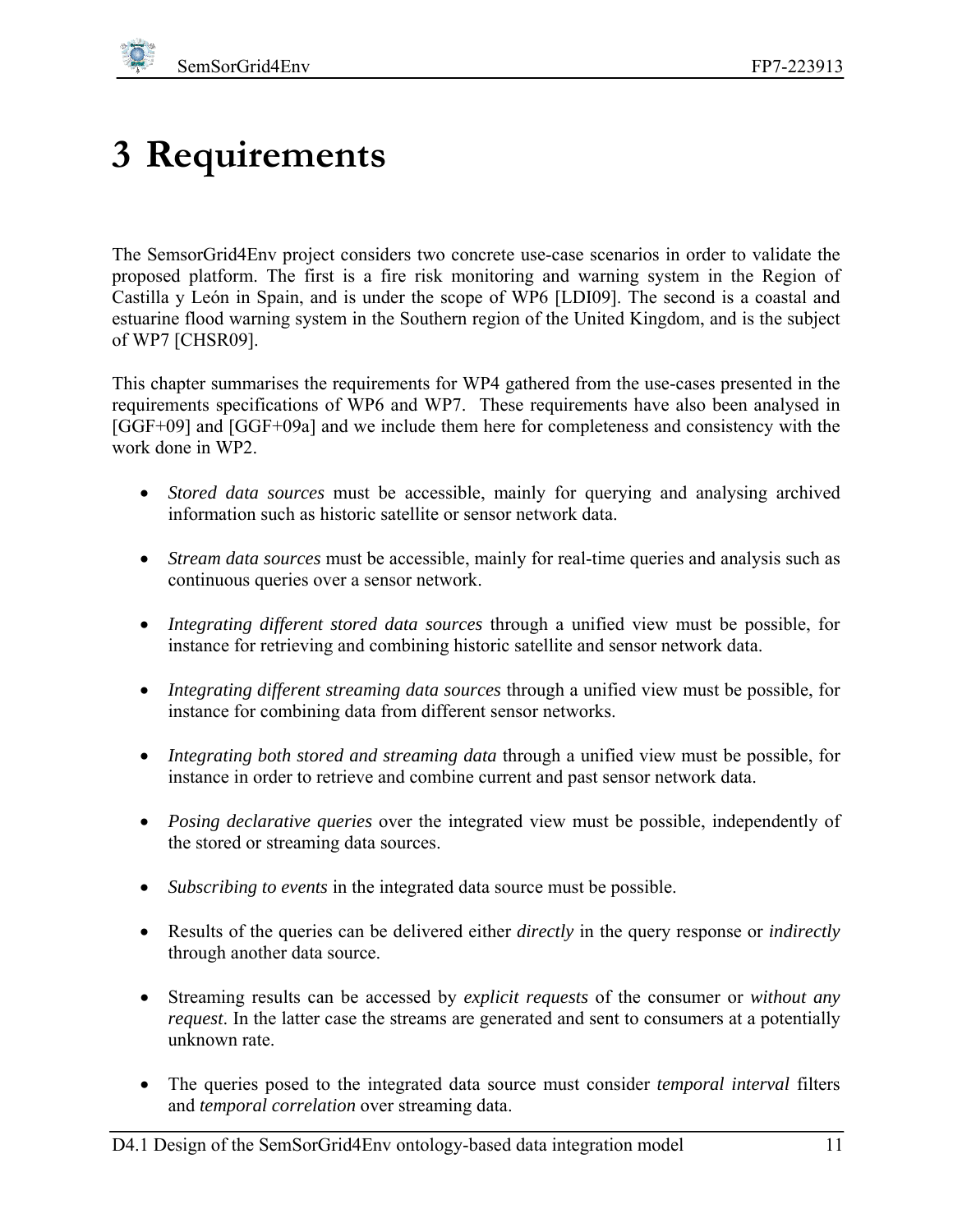- The queries posed to the integrated data source must consider *spatial correlation*.
- The integrated data source must consider *Quality-of-Service* parameters for optimizations in the query processing task.

In summary the Integration and Query Service is required to be able to combine different stream or stored data sources under a unified view. This integrated data source can later be queried as if it was a single data source.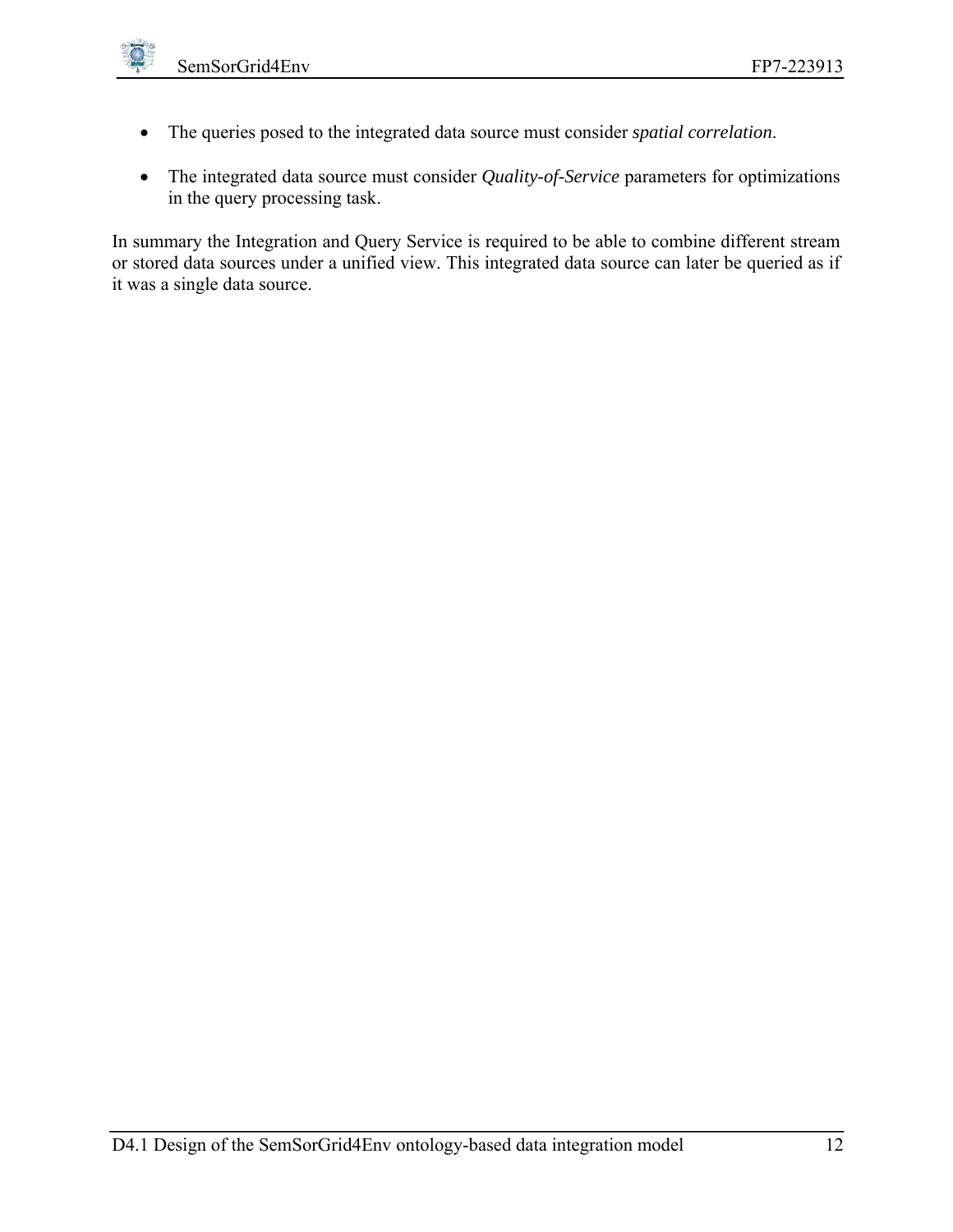# <span id="page-21-1"></span><span id="page-21-0"></span>**4 Background**

In this chapter we present a survey about previous work related to semantic data access and integration, data streams management and querying, distributed query processing and Quality-of-Service notions. This chapter is divided in two sections: Fundamentals (see Section [4.1\)](#page-21-3), which describes the state of the art in the selected relevant topics, and Related Technologies (see Section [4.2](#page-32-2)), which describes the main technological products and assets that will be used for this WP in the context of the SemSorGrid4Env project.

# <span id="page-21-3"></span>**4.1 Fundamentals**

The following sections describe the state of the art in ontology-based data access and integration, streaming data access and integration, distributed query processing, and also quality of service representation for data services.

First in Section [4.1.1](#page-21-2) we provide a short overview of the research and available solutions for *ontology-based data access*. Then we present the challenges of *data integration* (see Section [4.1.2](#page-23-1)) and the relevant works on the subject that consider the problem of semantic interoperability. In this section we focus primarily on ontology-based integration approaches and mapping from relational sources to ontological models.

Next in Section [4.1.3](#page-26-1) we introduce the concepts of *streams* and how they differ from classic relational data. We include references to systems and approaches for managing and querying streaming data, and also for combining it with static relational data. Afterwards we identify the current limitations on semantic technologies to deal with stream information, particularly concerning time notions. Then we review other works dealing with semantic queries over streams and the specific extensions to currently available query languages.

Afterwards Section [4.1.4](#page-30-1) is devoted to *Distributed Query Processing*, as it is expected that data integration of heterogeneous sources will require techniques from this area.

Finally in Section [4.1.5](#page-31-1) we introduce some concepts about *Quality of Service*, relevant in the context of query processing and data quality evaluation.

# <span id="page-21-2"></span>**4.1.1 Ontology-based Data Access**

The realisation of the *Semantic Web* vision, where data is available, understandable and processable by computers, has launched several initiatives that aim at providing semantic access to traditional data sources. Most stored data is currently preserved in relational databases and it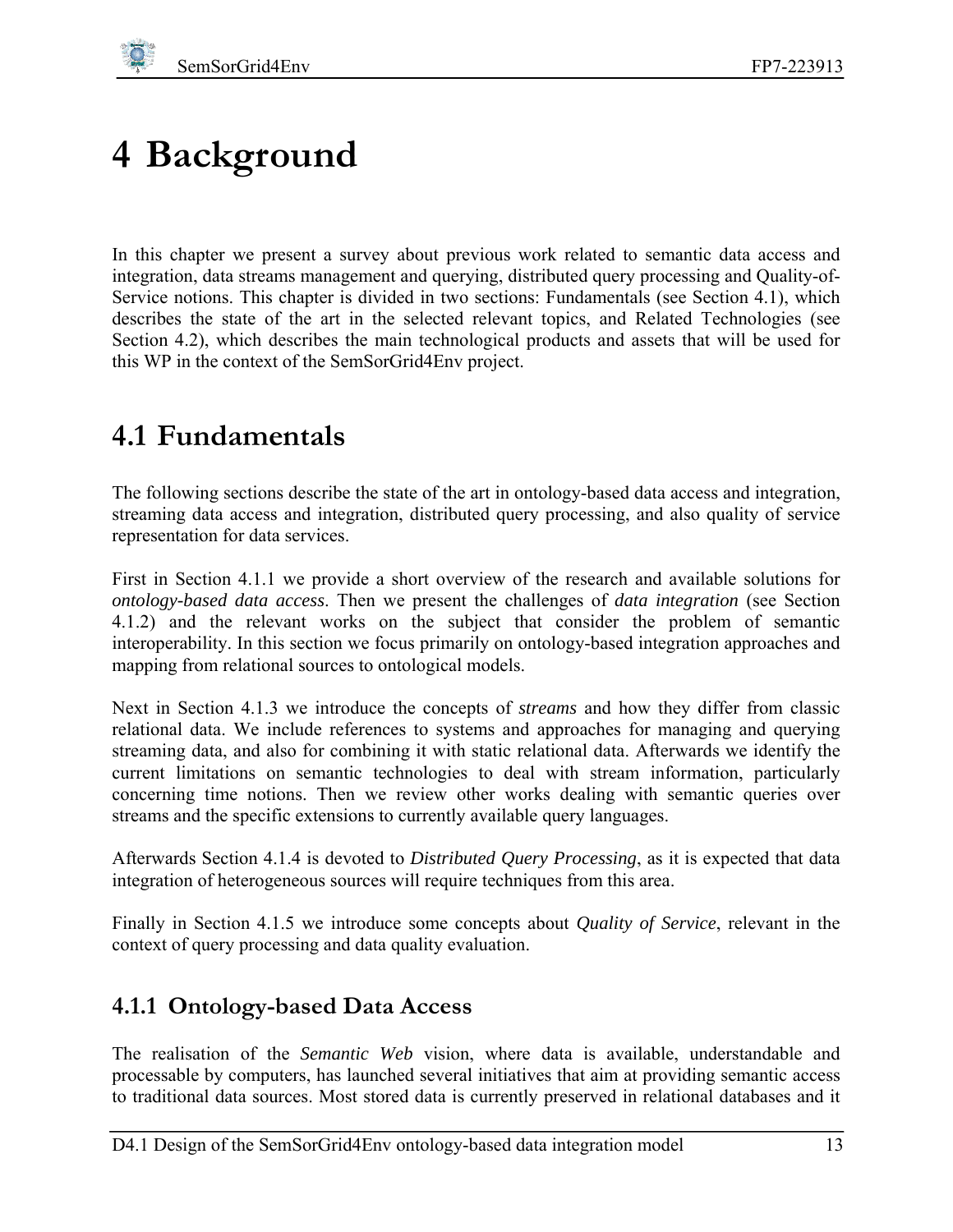

has therefore become a need to generate Semantic Web content from them [[SHH+08\]](#page-61-0). In this context there is a considerably large amount of research in the community, with the goal of exposing data in terms of ontologies that formally express the domain of interest [[PLC+08](#page-60-1)]. This is the goal of *Ontology-based data access* (OBDA).

Most of the approaches attempt to provide some kind of *mapping* from a relational concept to a concept in an ontological model (such as OWL [[BvHH+04\]](#page-56-0) or RDF [[MM04\)](#page-60-2). Many problems arise then, as they have to deal with model mismatch issues, query interpretation, semantic reasoning, etc.

Some of the proposed systems use their own languages [\[BCG05](#page-55-1), [BC07\]](#page-55-2) to define the mappings between ontology concepts and roles and their corresponding tables in the relational models. Others rely on SPARQL [[PS08](#page-61-1)] extensions and SQL [\[SQL92\]](#page-61-2) expressions to define these mappings [[PLC+08](#page-60-1), [SSW07](#page-61-3), [EM07](#page-57-2), [PC06\]](#page-60-3).

OBDA systems use these kinds of mappings between the global ontology and the different data sources. These mappings allow constructing queries over the ontology (e.g. in SPARQL) which are then re-written to the data sources query language (typically SQL). Then the results are converted to RDF which is the result that is returned to the user [[SHH+08\]](#page-61-0). We briefly describe the main works on this area that surfaced in the latest years.

One of the common approaches is to first generate a *syntactical translation* of the database schema to an ontological representation. Although the resulting ontology has no real semantics behind, it may be argued that it is a first step through an ontology model and that ontology alignment could be used later to map it to a real domain ontology [\[LT09,](#page-60-4) [MBR01\]](#page-60-5).

In SquirrelRDF [\[SSW07\]](#page-61-3) they take this simple approach. A rough mapping of the relational database schema is built in RDF. There is no mapping to a mediated ontology. SPARQL queries can be executed and results are return in RDF.

An additional step is taken in RDBToOnto [[Cer08\]](#page-56-1), where the ontology generation process does not only take the database schema into account, but also the data. For instance it is able to discover subsumption relationships by finding categorisation columns in the database tables. Even after this resulting ontology is produced, RDBToOnto allows users to create custom constraints. However this work focuses on the ontology generation and does not provide a querying mechanism to the database data.

Relational.OWL [[PC06](#page-60-3)] builds an ontology based on the relational schema and then maps it to the mediated ontology through a RDF query language. The first phase -transforming the database schema to the Relational.OWL ontology- produces a syntactical representation without real semantics. It is thus necessary to proceed with the second step, mapping the Relational.OWL representation to the domain ontology. This mapping can be done with an RDF query language like SPARQL and it is therefore not necessary to create a new mapping language.

The SPASQL implementation [[Pru07\]](#page-61-4) is an extension for MySQL to support SPARQL queries. It is thus technologically restricted to MySQL as it uses its query engine, although similar extensions could be built for other DBMSs. This extension is able to parse SPARQL queries and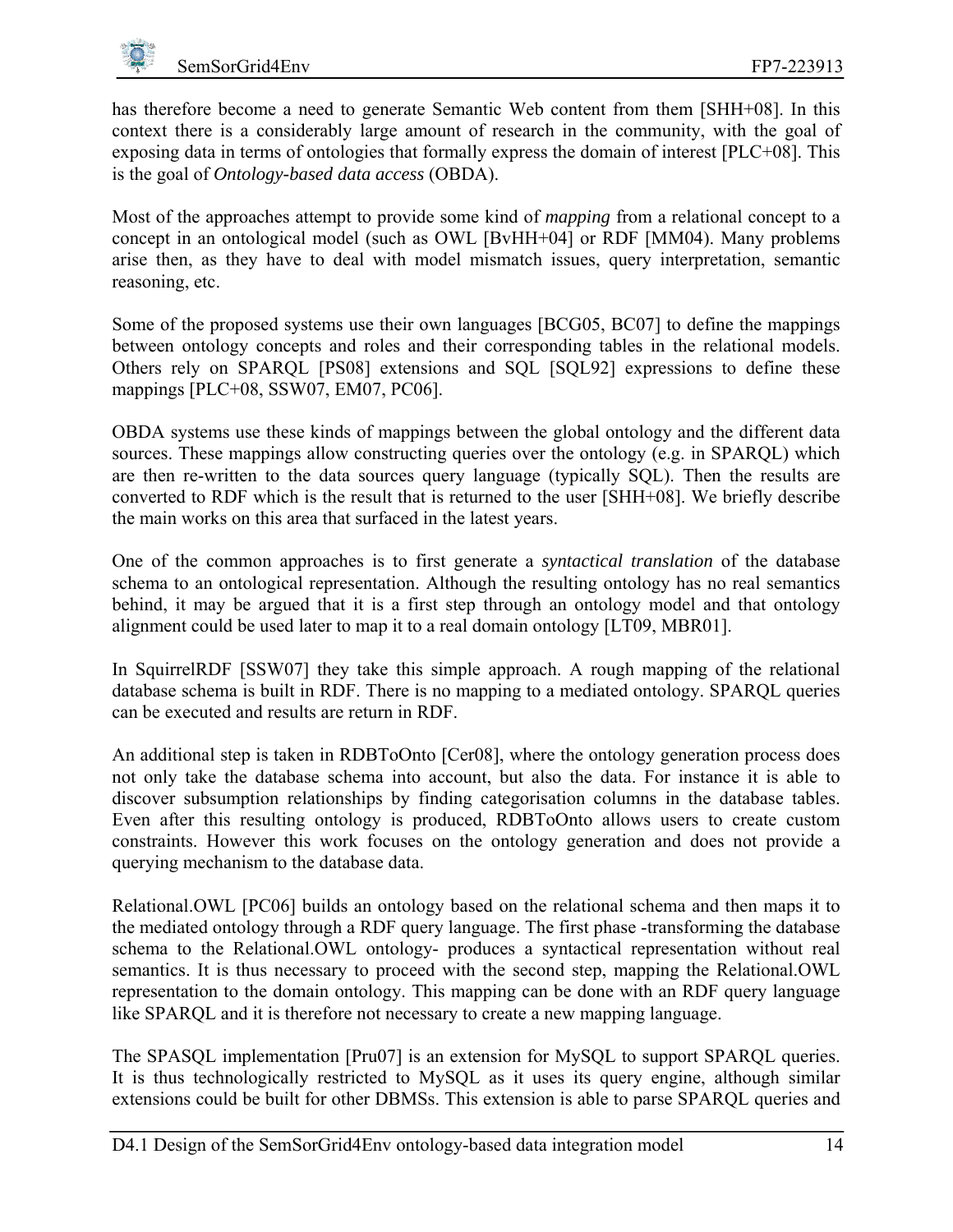<span id="page-23-0"></span>

compile them and directly execute them in the MySQL engine. The mapping is limited (e.g. no multi-field keys allowed) and it is not formalized.

Although automatic generation of ontologies and mappings can be useful in simple scenarios, for complex ones it is a limited approach. User expert knowledge may become necessary for complex mapping definitions, but it is also necessary to provide *well defined languages* that express those mappings.

The Virtuoso [[EM07\]](#page-57-2) declarative meta-schema language allows mapping relational schemas to RDF ontologies. SPARQL queries posed to the system are mapped to relational databases. The meta-schema is based on Quad Map Patterns that define transformations from relational columns into triples that match a SPARQL pattern. Notice that Virtuoso includes extensions to SPARQL for aggregates (COUNT, MIN, MAX, AVG, SUM) and it also allows SPARQL sub-queries.

In the D2RQ platform [\[BC07\]](#page-55-2), a specific mapping language is introduced (D2RQ language) and formally defined by an RDF schema. The mapping defines relationships between an ontology and a relational database schema. The D2RQ Engine is implemented as a Jena graph. It provides a Jena or Sesame API plug-in for querying and reasoning with RDF. This plug-in rewrites thee API calls to SQL queries which are executed in the database server, using the mappings. Results are returned as RDF triples.

In [\[PLC+08](#page-60-1)] they propose MASTRO, a DL reasoner for ontologies whose data is accessed through mappings in an external source, i.e. an ODBA-enabled reasoner. The reasoner works over the *DL-Lite<sup>A</sup>* language, a fragment of OWL-DL. The mappings are specified through assertions that include SQL queries over the database. The language in this work is well formalized and the query answering complexity is well explored. The expressivity of the queries is limited to conjunctive queries (CQ). An implementation of a plug-in for data access to relational databases through SPARQL queries has also been built using this approach [[PRR08](#page-61-5)].

The R<sub>2</sub>O language [[BCG05](#page-55-1)] provides formal mappings from relational databases to ontologies. The ODEMapster System uses this language to execute queries on the ontology that are translated to SQL to get results from the relational source. A complete description of this approach is detailed in Section [4.2.1](#page-32-0).

# <span id="page-23-1"></span>**4.1.2 Ontology-based Integration**

Data integration can be defined as the process of providing *unified* and *transparent* data access to multiple and heterogeneous data sources [\[Len02\]](#page-59-0). The problem of integrating heterogeneous data sources involves not only providing access to information but also providing means of interpreting and processing the data in a consistent manner. When dealing with different sources it is often complicated to establish the meaning of the incoming data. And if the meaning cannot be clearly identified, then it is impossible to pair information for the different sources [[RAY+00\]](#page-61-6). Problems of this kind are mainly due to confusion in term meanings and naming conflicts. Added to syntactical conflicts, the semantic integration challenge is hard to tackle.

We can identify the main issues of data integration as [[WVV+01](#page-62-1)]: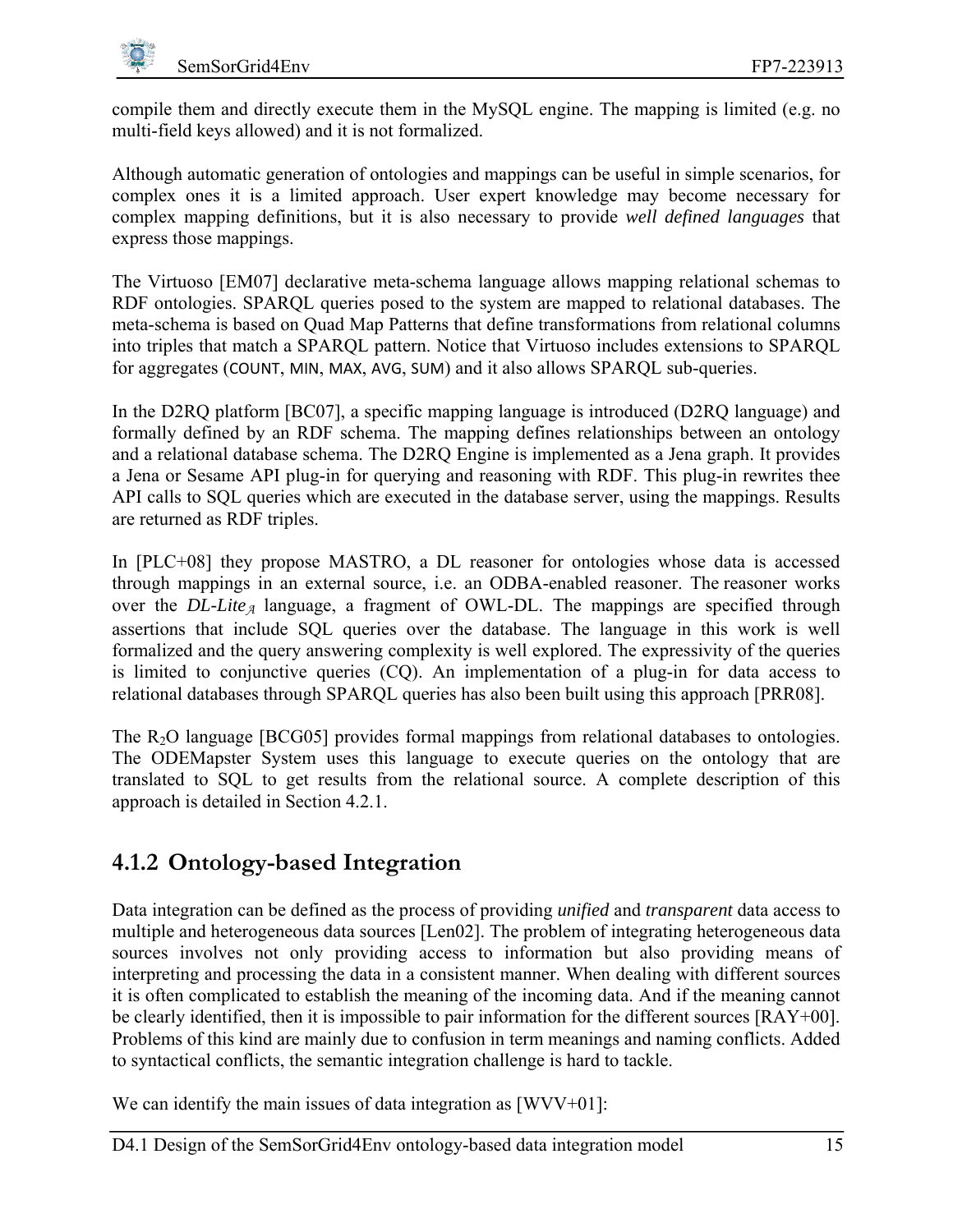

- Incompatibility in communication and protocols, across different data management systems.
- *Syntactical heterogeneity*: differences in data model representation and structure, incompatibility of data values.
- *Semantic heterogeneity*: differences in naming and abstraction level, homonyms and synonyms in schemas.

Ontologies provide a means of explicitly specifying the meaning of the information that will be interchanged between systems. In that way it can help achieve semantic interoperability: regardless of the source's data syntax or semantics, we can map it to a known ontology and access the data in terms of the mediated ontological view [[WVV+01](#page-62-1)]. As a consequence semantic declarative queries can be written in terms of the mediated schema.

It has been acknowledged that ontologies may be useful to solve this semantic heterogeneity problem as it is described in [\[WVV+01,](#page-62-1) [DH05](#page-57-3)]. We can mention several systems and prototypes based on ontologies for data integration support: OBSERVER [[MIK+00\]](#page-60-6), SIMS [[ACH+93\]](#page-54-1), Carnot [[HJK+93](#page-58-2)], DWQ [\[CDL+98\]](#page-56-2), PICSEL [[GLR00\]](#page-58-3), MOMIS [\[BBV+07\]](#page-55-3).

The main role and purpose of ontologies in an integration system is to explicitly state the semantics of the data sources so that it can be possible to identify and establish semantic relationships between these sources. For instance, if a data source stores person information and another source stores student information, the ontology may represent both concepts, with person subsuming student. This information can later be exploited by query integrators to coherently perform joins or unions over these sources.

Data sources can be relational databases, data files, xml files or any other storing media. Most of the work on data integration has been centred on relational databases, as it is the most widespread way of storing large volumes of information. In any case the ultimate goal is to allow querying the different sources through a uniform interface, hiding the underlying heterogeneous schemas. Therefore the applications querying the integrated system must only focus on the information they wish to obtain, leaving to the integration system the work of searching for the information in the different sources, clearly simplifying the development of upper layer applications on top of the integration infrastructure.

Research on the subject has produced many approaches to building such integration systems. We mention two main alternatives: the *virtualisation* and *materialisation* approaches [[IKK05](#page-59-2)].

In the virtualisation approach queries are posed over the mediated schema and a mediator component identifies the sources that will be needed to produce the answer. Then a series of appropriate sub-queries are automatically written for these sources and executed. The results of each source are retrieved, post-processed and transformed to the mediated schema and returned to the caller application.

This alternative allows answering queries on demand, even if the update rate of data is high and the queries are potentially arbitrary. As the queries are rewritten dynamically for each of the sources, it is possible to retrieve any portion of data exposed through the mediated schema. On the other hand the transformations on the queries and the processing of the data from the sources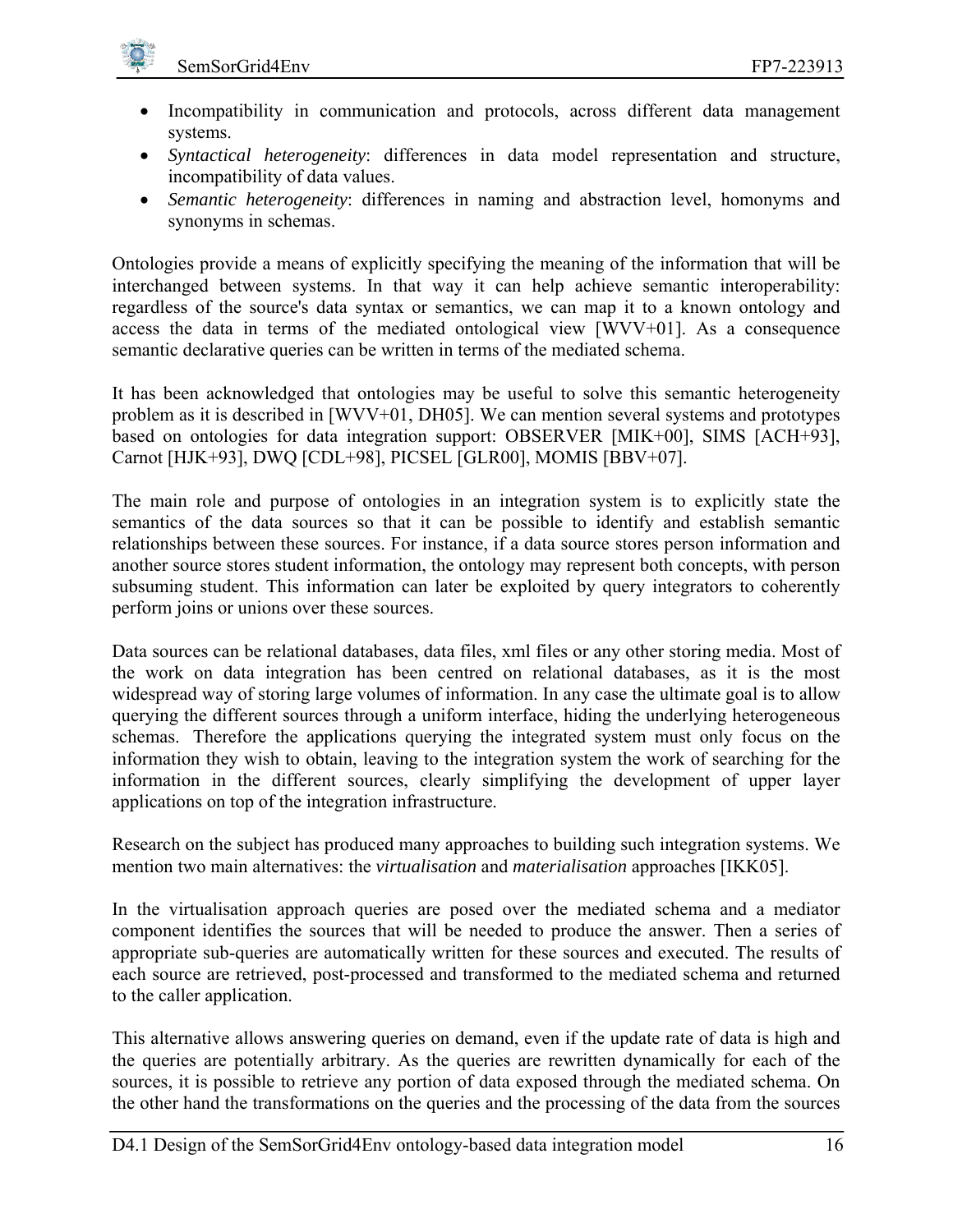

to the mediated schema may be complex and incur in performance issues. Another potential problem is data source availability, as the queries are performed live; if the source is unreachable then the queries may not be able to be completed. Even if the source is available, latency caused by networking or connection problems may increase the query response time.

The materialisation approach differs from the virtualised one in that it extracts and transforms the data from the sources periodically, instead of performing on-the-fly conversions each time a query is being executed. Instead, relevant data is first identified, and extracted from the multiple data sources in a batch process operation. The extracted data is then stored in a data warehouse where it can be accessed by the external applications. The data warehouse can then be updated periodically depending on the requirements. Under this approach, the time consumed in retrieving the data from the sources is moved to the off-line phase of updating the centralized data warehouse. Therefore when the external applications query the integration system, results can be accessed almost immediately. However the data may be stale in occasions, and it may not be possible to access all possible pieces of data, as the warehouse only stores selected materialised views of the original sources.

In the case of the virtualised approach, a mediator component is introduced as a major feature of the integration architecture. This mediator is in charge of transforming the original query into sub-queries for the sources and then transforming the results back to the mediated schema. This process of transformation is performed thanks to mapping definitions that establish relationships between the mediated and source schemas. There are three main alternatives for defining these mappings [[Len02](#page-59-0), [IKK05](#page-59-2)]: *Global-as-view* (GAV), *Local-as-view* (LAV) and a combination of both, GLAV.

In the LAV approach, each of the source schemas is represented as a view in terms of the global schema. If our system *I* is represented as:

$$
I = \langle \mathcal{G}, \mathcal{S}, \mathcal{M} \rangle
$$

Where *G* is the global schema, *S* is a source schema and *M* is the mapping between *G* and *S*, then the mapping assertions in *M* will be a set of elements of the form:

 $s \rightarrow q_G$ 

Where *s* is an element of *S* and  $q<sub>G</sub>$  is a query over the global schema *G*.

This approach is useful if the global schema is well established and if the sources suffer modifications constantly. Notice that changes in the sources do not affect the global schema. However, the query processing is not obvious, as it is not explicitly stated how to obtain the data in the mapping definition. Query rewriting techniques such as query answering using views can be used in this approach [[Hal01](#page-58-4)]. Examples of LAV based works are DWQ [\[CDL+98\]](#page-56-2), InfoMaster [\[GKD97](#page-58-5)], Information Manifold [\[Lev98\]](#page-59-3), PICSEL [[GLR00\]](#page-58-3).

The other approach, GAV, defines the mappings in the opposite way. The global schema elements are represented as views over the source schemas. The mapping definition explicitly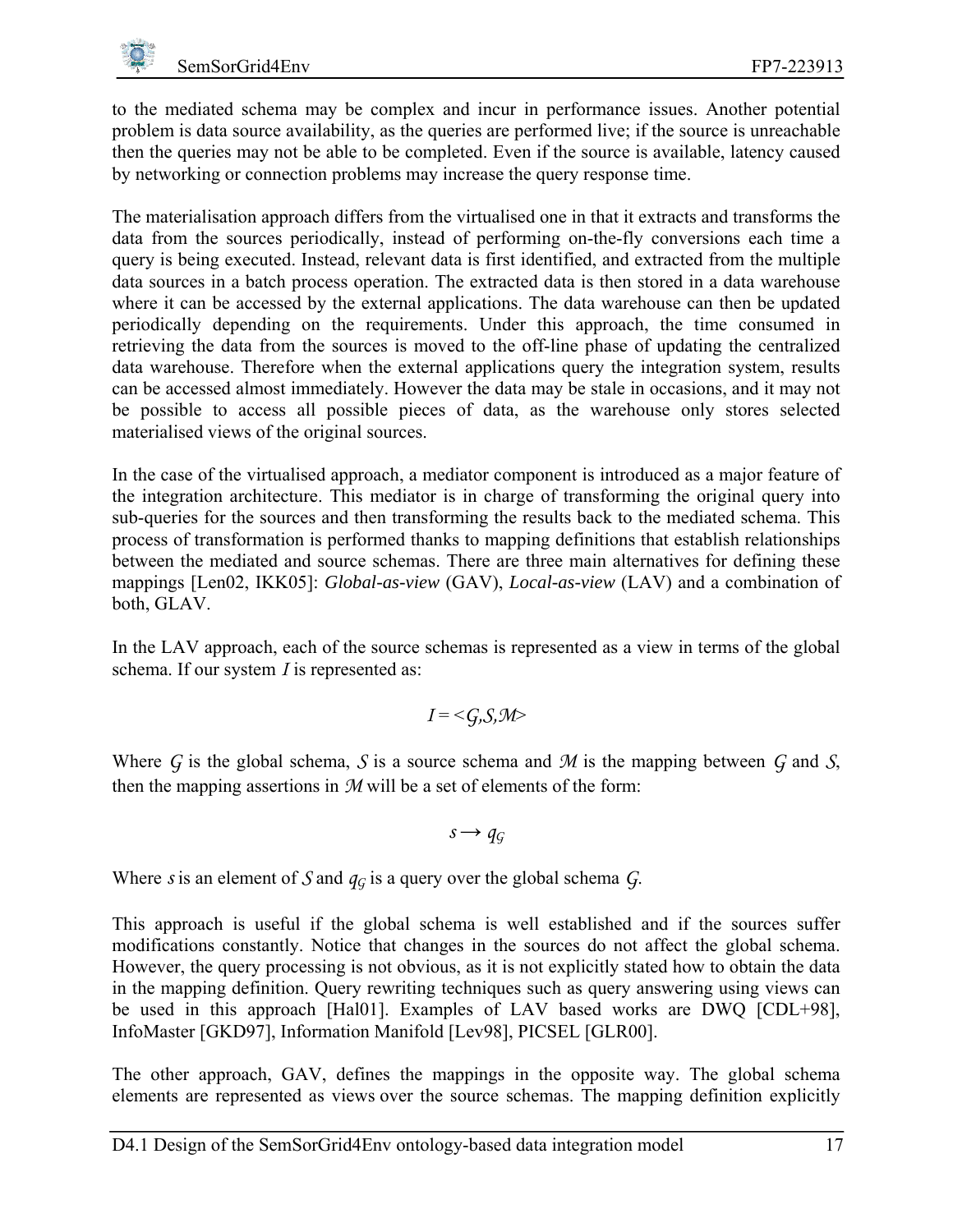<span id="page-26-0"></span>defines how to query the sources to obtain the desired information in terms of the global schema. Following the system representation  $I = \langle G, S, M \rangle$ , in the GAV approach the mapping assertions are elements of the form:

$$
g\!\to q_S
$$

Where  $g$  is an element of the global schema  $G$  and is expressed as a view  $q<sub>S</sub>$ , a query on the source schema. The advantage is that the mapping itself already indicates how to query the sources to obtain the data, so the processor can directly use this information to perform the query rewriting. The main disadvantage is that in case of changes or additions on the sources -e.g. a new source is added- then the global schema may suffer changes and this may affect other mapping definitions. Examples of GAV based works are SIMS [\[ACH+93\]](#page-54-1), TSIMMIS [[GHI+97](#page-58-6)], Carnot [\[HJK+93](#page-58-2)], Gestalt [[RS98](#page-61-7)], MOMIS [[BBV+07](#page-55-3)], IBIS [[CCDG+03\]](#page-56-3), DIS@DIS [[CDL+03\]](#page-56-4).

For the sake of completeness we can mention the GLAV (*Global-Local-as-view*) approach, which is a generalization of the previous two. This formalism allows more expressive mappings than LAV and GAV combined, and it has been shown to reach the limits of tractability of these description languages [\[FLM99\]](#page-57-4).

### <span id="page-26-1"></span>**4.1.3 Streaming Data Access**

Managing streaming data differs significantly from classical static data. Streaming data is potentially infinite and its items are constantly added. Therefore queries on this data are also continuous, i.e. their results are updated regularly as time passes [\[TGN+92\]](#page-62-0). On the other side classical database systems deal with mostly static data, with lower insert rates and queries that retrieve the state of the data at the current time.

While in database systems datasets are queried several times, stream data is transient and usually the latest registered information is used for queries, and the old items are less relevant. These items are either discarded or archived. Sliding windows provide a suitable way of selecting the stream data that a continuous query will handle [\[BBD+02\]](#page-55-4). For example, a sliding window selecting tuples received in the last 30 minutes can be used to process only a desired subset of the incoming data. Otherwise it would be impossible to compute aggregates such as averages, maximums and minimums, as the streaming data is potentially infinite.

Although the continuous queries on data streams operate over the newest items, it is also useful to take into account older information. Several approaches exist to deal with this issue. For example, significant samples of past received data can be stored in static tables or aggregates (e.g. average) can also be stored in some repository [[BBD+02](#page-55-4)]. Storage and processing of all the archived data is also a possibility but it is impractical in many scenarios, due to the high volumes of collected data.

One of the requirements of the SemSorGrid4Env project for WP4 (see Chapter [3](#page-19-0)) precisely indicates the need for accessing historic stored data, and combining it with other stored or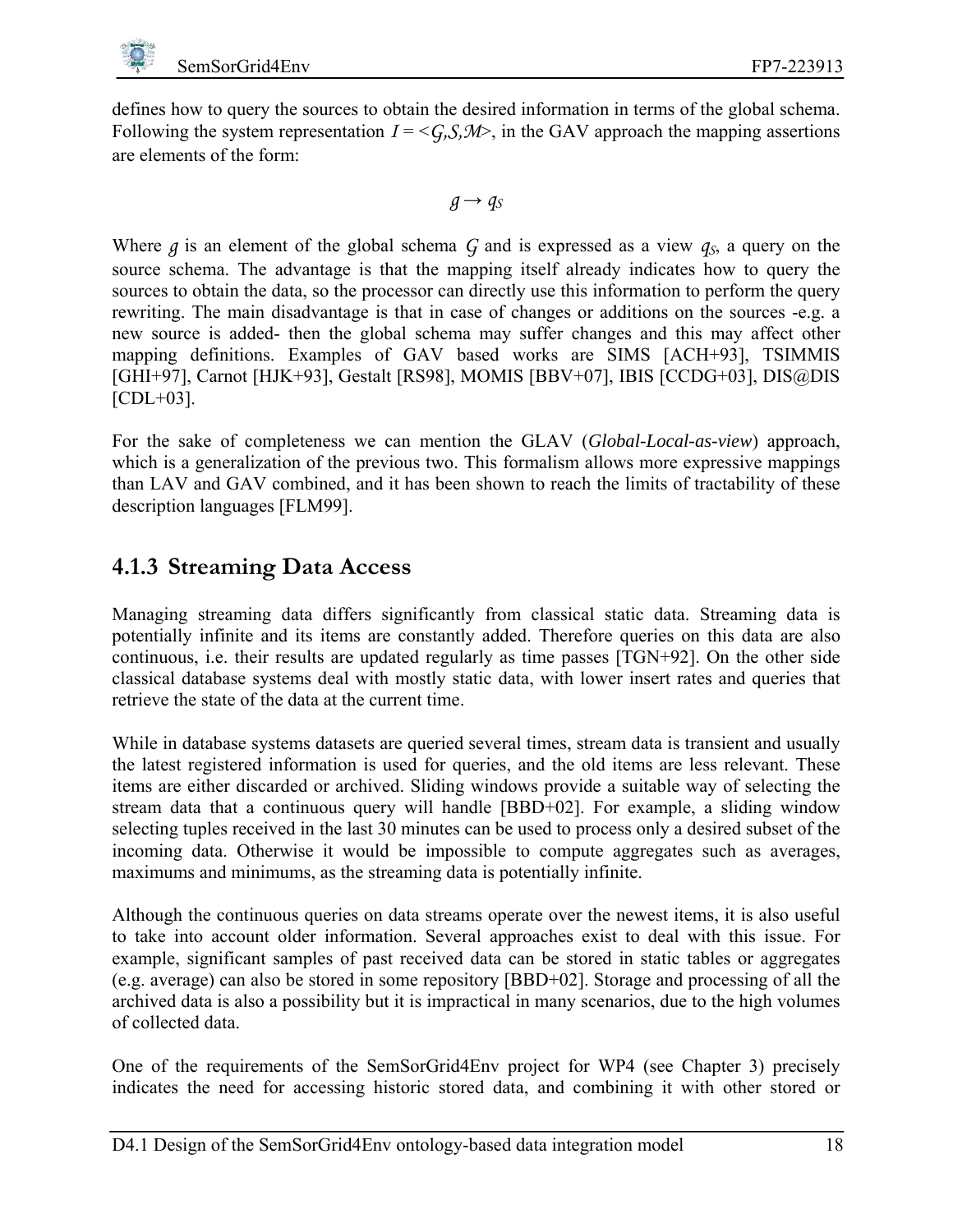

streaming data sources. Therefore we emphasize on the importance of querying systems providing the means to integrate information from both relational and streaming sources.

#### **Streaming Data Queries**

Several Data Stream Management Systems (DSMS) or systems managing continuous data, have been designed and built in the past years, such as Tapestry [\[TGN+92\]](#page-62-0), Tribeca [[Sul96\]](#page-61-8), TelegraphCQ [\[CCD+03\]](#page-56-5), Aurora [\[ACC+03,](#page-54-2) [CCC+02](#page-56-6)], STREAM [\[ABB+04\]](#page-54-3), Borealis [\[AAB+05](#page-54-4)], NiagaraCQ [\[CDT+00\]](#page-56-7), Gigascope [\[CJS+02](#page-57-5)], CAPE [\[RDS+04](#page-61-9)], TinyDB [\[MFH+05](#page-60-7)], Cougar [\[YG02\]](#page-62-2) and SNEE [[GBJ+08](#page-57-6)].

Some of them have their own stream query language although all are based somehow on SQL. Although CQL (Continuous Query Language) [[ABW06\]](#page-54-5) has been regarded as the most prominent and best known of these languages and some standardization attempts have surfaced [\[JMS+08\]](#page-59-4), there is still no common language for stream queries.

Formal models for stream management systems like [ABB+04] define both *streams* and *relations* and the operators that can be used on them. A stream [ABB+04, [ABW06\]](#page-54-5) *S* can be seen as a possibly infinite bag of elements (*s,t*) consisting of a tuple *s* and a timestamp *t*. A relation *R* is a finite bag of tuples at any instant *t*. This model has been used in various implementations and others have used it as a basis for extensions.

Stream systems require operators to limit streams to finite bounded structures in order to process only a smaller subset of data. Consider for example that we want to obtain the latest temperature values measured at the sea level. This is a subset of data that must be obtained from a stream of continuously appended temperature measurements. Windows are widely used to perform such transformations from streams to a bounded extents such relations [\[BGF+08](#page-55-5)]. The most common stream-to-relation operators are *time windows*. A time window usually takes a time interval as parameter and returns a relation containing tuples of the stream whose timestamp falls in that specified time interval. It can be said that a time window returns a finite snapshot of the stream in the window interval.

Time intervals in windows usually take the upper bound of the interval as the current timestamp. For instance in CQL the following statement:

#### *S* [RANGE *T*]

denotes the relation consisting of the elements of *S* whose timestamp falls in the latest *T* time units. For example *S* [RANGE 30 seconds] would result in a window consisting of the elements issued in the latest 30 seconds. More complex time windows and special cases (e.g. NOW, UNBOUNDED) are also considered in most streaming languages.

Sliding parameters are another usual feature of time-based windows. The slide parameter specifies how often the window is produced [\[ABW06](#page-54-5), [BGF+08](#page-55-5)]. For instance in CQL the following statement defines a window that slides every L time units:

*S* [RANGE *T* SLIDE *L*]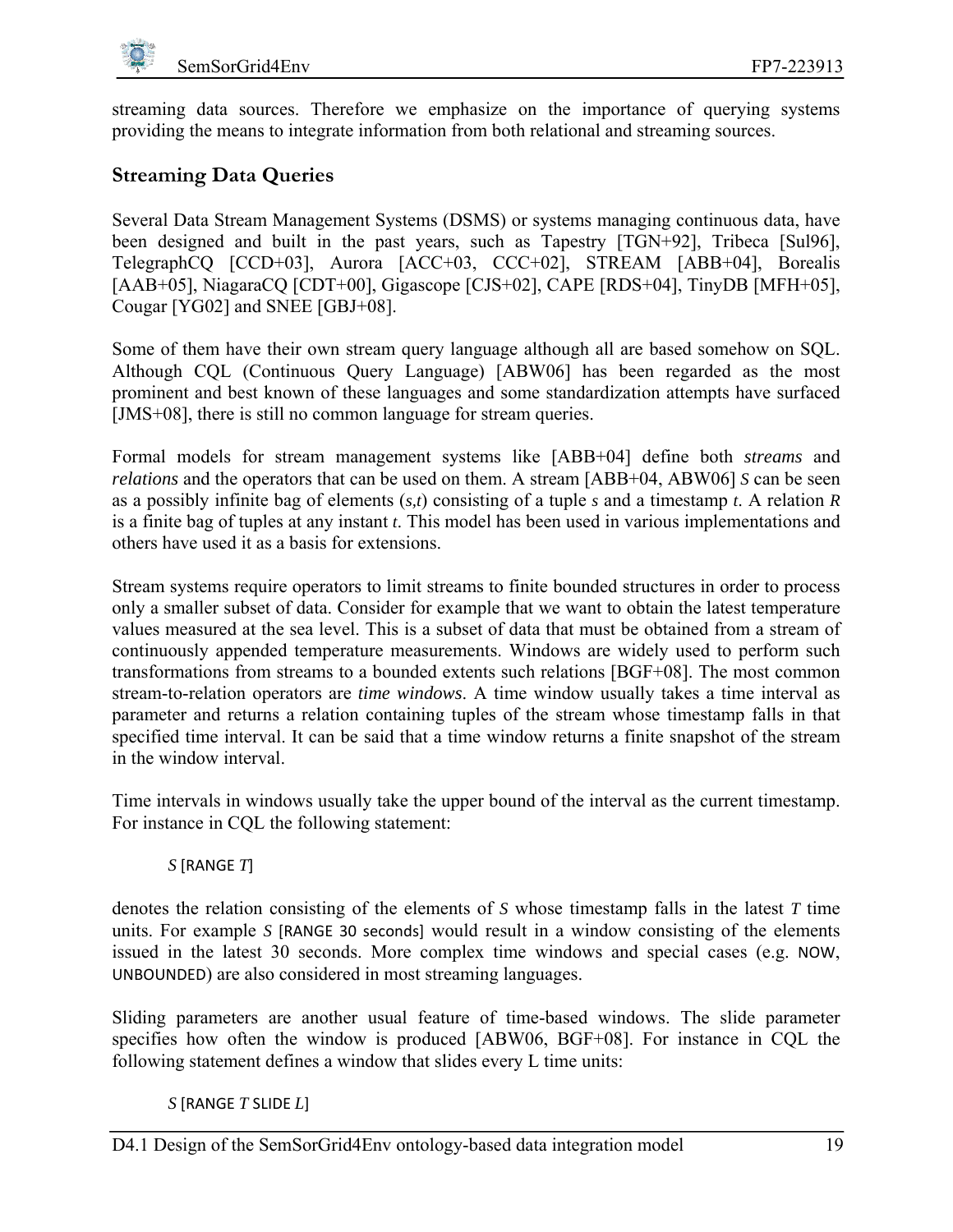Even though time based windows are the most widespread stream-to-relation operator, other kinds of windows have also been studied, most notably *tuple-based* windows. A tuple window contains the last N tuples of a stream, where N is an integer. For instance *S* [Rows 4] will represent a relation with the last 4 elements of the stream *S*. A slide parameter can also be specified for tuple-based windows. Other sliding windows exist in previous works, such as partitioned windows, fixed windows, tumbling windows, etc [[ABW06\]](#page-54-5).

Apart from performing stream-to-relation transformations it is often required to transform relations to streams. Consider the following query for stream *S* with attributes  $a_1$  and  $a_2$ :

SELECT *a1*, *a2* FROM *S*[RANGE 10 MIN SLIDE 10 MIN]

The result of this query is a window containing the  $a_1$  and  $a_2$  attributes of *S* produced in the latest 10 minutes. The SLIDE parameter indicates that a new window will be created every 10 minutes. It may be however desired to build a single stream out of those windows that contains all their tuples. For those and other situations, relation-to-stream operators have been studied. The main operators available in most querying languages are RSTREAM, ISTREAM and DSTREAM [\[ABW06](#page-54-5)].

The ISTREAM operator applied to a relation *R* at time *t*, produces a stream that contains all tuples of *R* that are in *R* at time *t* but not in *t-1*. This behaviour informally specifies that the produced stream contains only the inserted elements in a relation at each time. The DSTREAM operator applied to a relation *R* at time *t* produces a stream that contains all tuples of *R* that are not in *R* at time *t* but were there in time *t-1*. Therefore the resulting stream contains the deleted elements of *R* at each time. Finally the RSTREAM operator applied to a relation *R* at a time *t* produces a stream that contains all tuples of *R* at time *t*.

### **Sensor Networks Query Processing**

*Sensor Networks* are one of the main sources of continuous streaming data [[ALM+04](#page-54-6)]. Sensor networks consist of multiple interconnected nodes that are able to sense and capture different kinds of data. It is evidently necessary to provide means to query data collected by these networks. In order to solve this requirement, research has produced Sensor Networks Query Processing engines such as TinyDB [\[MFH+05](#page-60-7)], Cougar [\[YG02\]](#page-62-2) and SNEE [[GBJ+08\]](#page-57-6) (see Section [4.2.3\)](#page-37-1). These processors use declarative query languages for continuous data like the ones we described earlier in this section. These declarative queries describe logically the set of information that is to be collected but leaves to the engine to determine the algorithms and plans that are needed to get the data form the different nodes of the sensor network.

These engines must also consider several optimization techniques in order to efficiently gather the information from the sensor nodes. Sensor networks are characterized by strong resource limitations such as *energy consumption*, *computing power* and *storage capabilities*. Architectures for query optimization in these constrained scenarios have surfaced [\[GBJ+09](#page-57-7), [MFH+05](#page-60-7)], showing that even with such limitations it is still possible to use rich and expressive declarative query languages.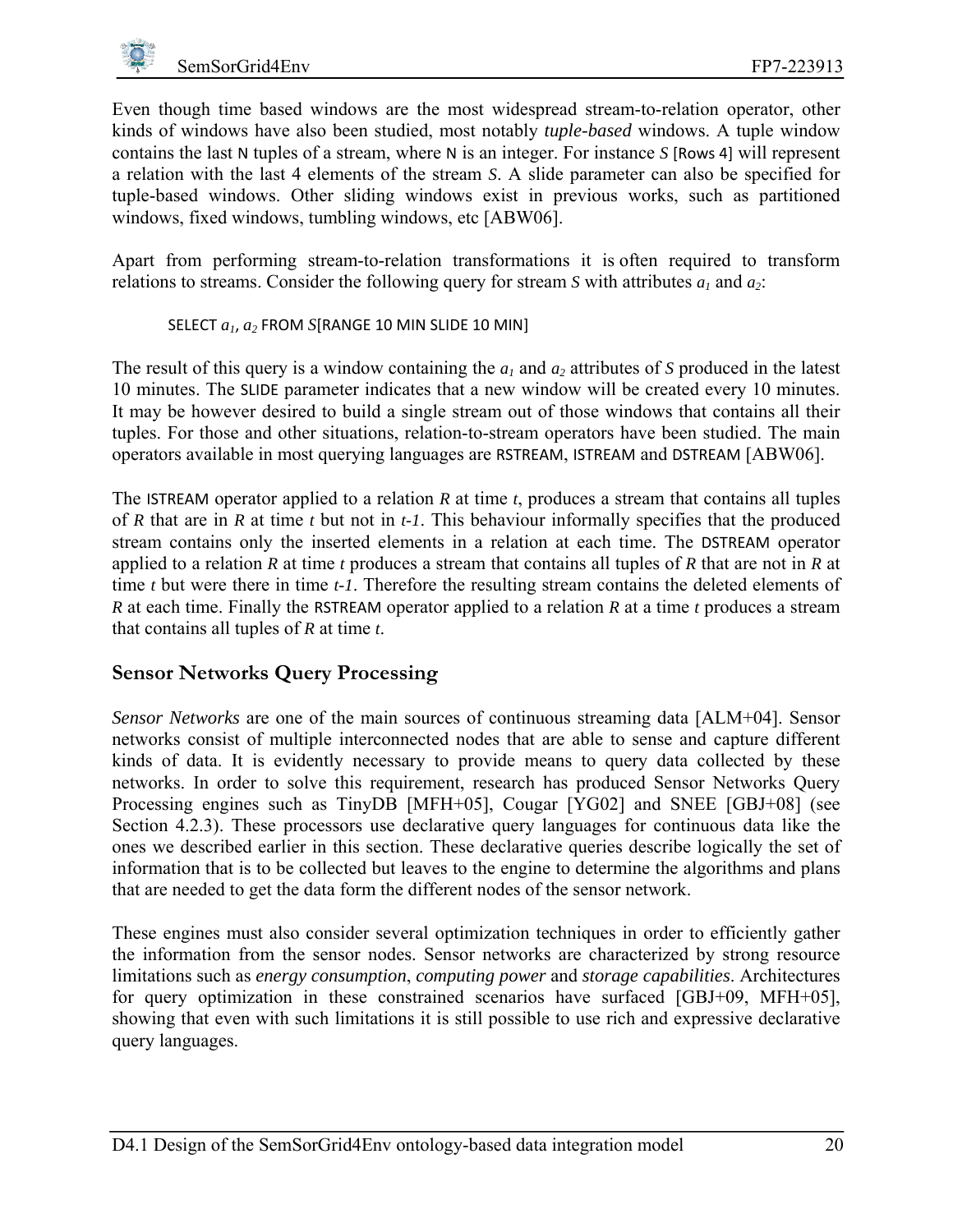<span id="page-29-0"></span>

#### **Streaming Data Integration**

As we have seen, in scenarios like sensor networks, there is an in-network integration among the participating nodes. This is a low level integration in the query processors that considers the different nodes where the requested data is being sensed [[GBJ+09](#page-57-7)].

However the distributed inner nature of sensor networks is not the only case of distributed execution. In many stream management systems such as Borealis [[AAB+05\]](#page-54-4), D-CAPE [[SLJ+05\]](#page-61-10) or Harmonica [\[KW07](#page-59-5)] the architecture has been extended in order to work as a distributed stream processor. The continuous queries issued to the system are distributed and processed across different sites. Each of these sites could even be a wrapper of a Sensor Network or whatever stream data source.

In the Borealis System for instance, each node has a Query Processor, Optimizer, Monitor and Communication module. Then all queries can be distributed to all nodes of the system, with each processor performing part of the execution.

As it is described in [[ALM+04](#page-54-6)], the integration of sensor networks to each of the Query Processor nodes is possible through proxy wrappers. These wrappers make each of these integrated sensor networks appear as if was another node of the distributed streaming system. Consequently when a query is issued, some part of the plan can be delegated to this node, and the wrapper will be in charge of transforming the plan operators to some implementation in the sensor network and possibly perform optimizations. [Figure 4.1](#page-29-1) shows this architectural approach:



<span id="page-29-1"></span>**Figure 4.1: Architecture of a distributed stream processing engine [[ALM+04\]](#page-54-6).**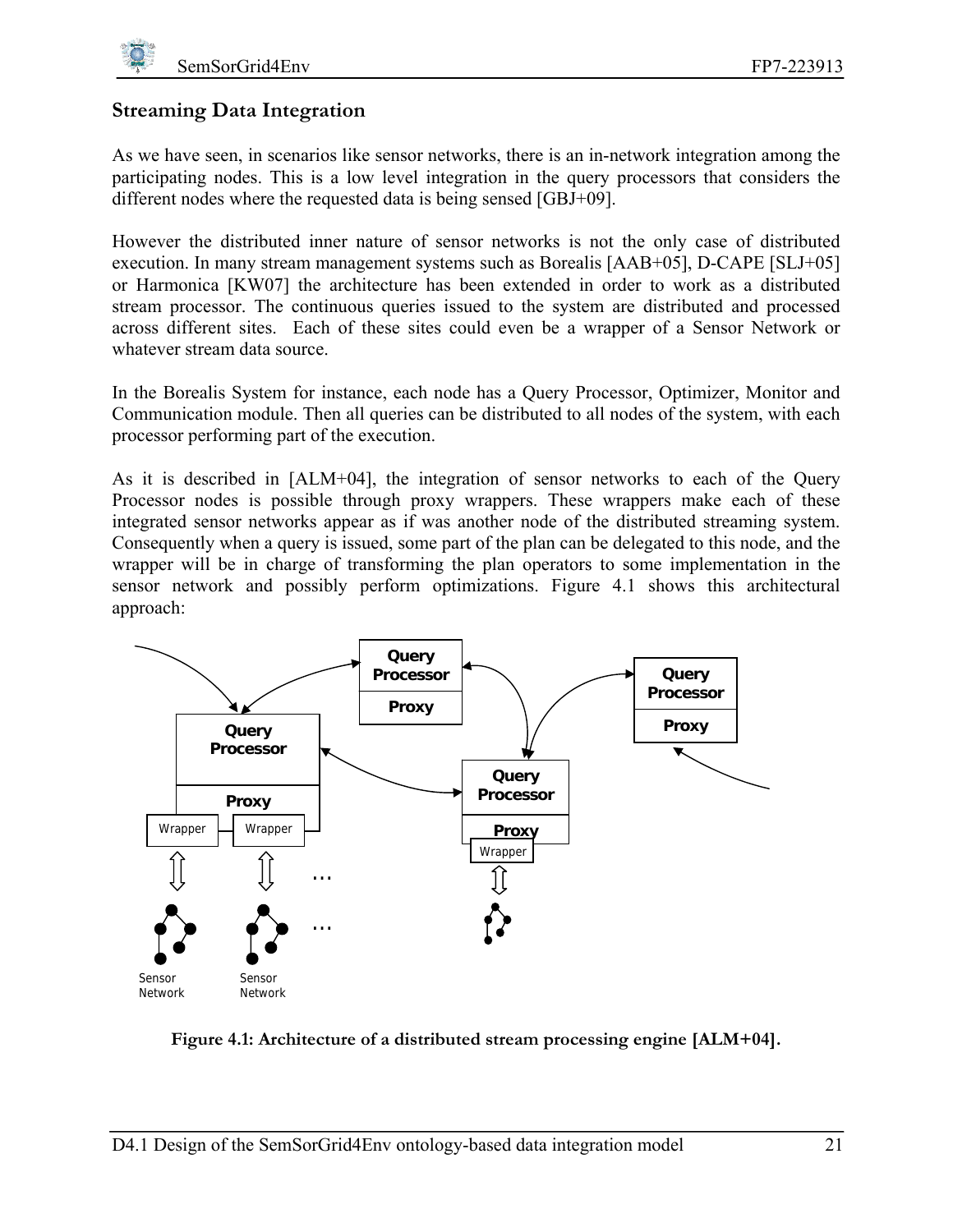<span id="page-30-0"></span>A similar approach of a mediated architecture and wrappers is also applied in [\[IKK05\]](#page-59-2). As it can be seen, in distributed scenarios it can be advisable to use distribute processing techniques and approaches that are detailed in the next section.

# <span id="page-30-1"></span>**4.1.4 Distributed Query Processing**

Data integration using *Distributed Query Processing* arises as a requirement because of several factors. In large-scale systems it is impractical and unfeasible to expect building a centralized data repository. From the hardware point of view large systems can scale up by adding processing nodes to it. This option is cheaper and simpler than upgrading a single centralized server. Moreover the physical distribution of servers can also have geographical and institutional requirements. Another key point is data integration across heterogeneous systems, including legacy systems. Each individual system is responsible of executing its own part of the processing and there is an integrator component charged with the orchestration of the execution and aggregation of results. requirements. Another key point is data integration across heterogeneous systems, including legacy systems. Each individual system is responsible of executing its own part of the processing and there is an integrator compo

basic architecture has been be defined in [[HFL+89,](#page-58-7) [Kos00\]](#page-59-6) and it is summarised below. In the most general sense a declarative query is received by the processor, it is translated to an internal representation and then optimized. An executable query plan is generated and then results are obtained and returned to the caller. We can identify the following components in a query processor [\[Kos00](#page-59-6)[, HFL+89\]](#page-58-7): *Parser, Query Rewriter, Optimizer, Code generator, Query Executor* (See Figure 4.2).



**Figure 4.2: Phases of query processing [Kos00].**

The *parser* is in charge of translating the received query (e.g. SQL query) into an internal representation. The parser will check for syntax correctness and the resulting internal representation, a parse tree, will be used later by the other components of the processor. The parser will perform this validation and transformation based on the formal grammar of the query language and will also check for semantic correctness at some extent. It will identify keywords The *parser* is in charge of translating the received query (e.g. SQL query) into an internal representation. The parser will check for syntax correctness and the resulting internal representation, a parse tree, will be us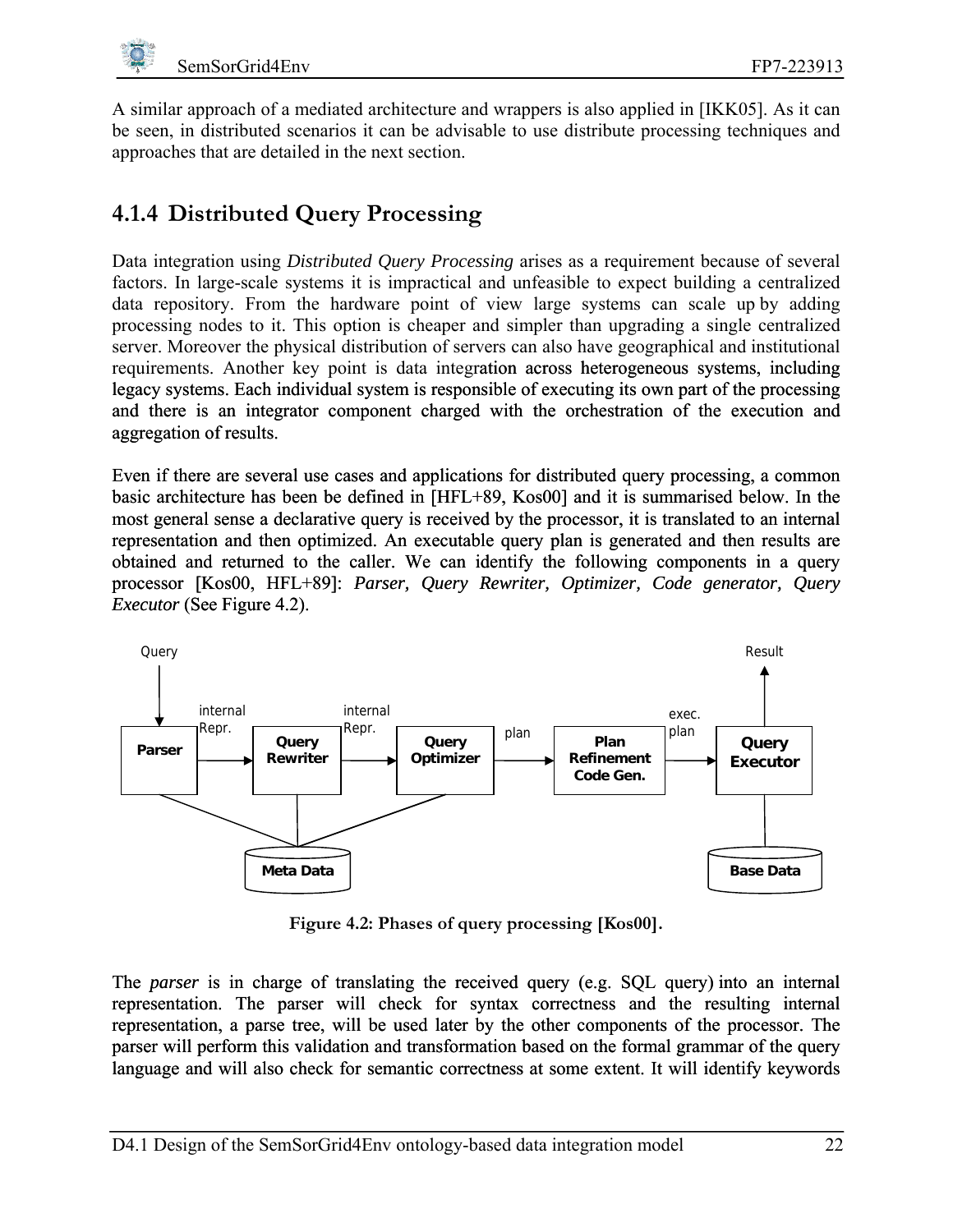<span id="page-31-0"></span>

and literals, relation names, aliases and attributes. Then it will check for existence of relations and attributes, compatibility of operators and types, etc.

Then the *query rewriter* performs transformations and optimizations using, for instance, a rule engine. These optimizations consist in discarding redundancies in the query formulation and simplifying expressions by the use of equivalences. Un-nesting and decomposing queries for better performance can also be considered during query rewriting. Removal of sub-queries and replacing them with other constructs can also be performed at this stage. Identification of empty sets and tautologies and other simplifications can also be expected.

Next the *query optimizer* will be in charge of generating a query plan. In order to do so the optimizer will decide about the right indexes to use, the internal methods for executing the query operations and the order of these operations (scan, hash, sort, join, etc). It will also decide which operations will be executed in which nodes of the distributed system. Many plans may be possible for a given query, so the optimizer will have to choose the best one according to cost and query response time criteria. Dynamic programming algorithms have been used to solve the problem of enumerating and choosing the best query plan in relational databases.

After the optimization phase, the query plan is transformed into an executable query plan, where the algorithms for each operator are specified and the code for the complete plan is generated. This executable plan is taken by the *query execution engine*, which provides implementations for the operators specified in the plan. Query execution in a distributed processor will include dealing with communication between the nodes. Sending and receiving tuples in blocks with send and receive operators is one of the usual techniques for this problem. Communication must also consider optimizing the paths to send messages among processing nodes. The query executor can also consider possible multithreading execution of query plans. Although it can be useful and faster to parallelise the execution of operations, this is not always the case, for instance if communication is expensive anyway. Therefore algorithms for deciding when to run parallel threads are necessary.

As we can see, although the general architecture for query processing can be applied to a distributed scenario, there are certain issues that require particular attention. In the case of integration of heterogeneous sources, a more specific architecture variant can be specified, based on a mediator and wrappers [\[Wie92](#page-62-3), [Kos00\]](#page-59-6).

# <span id="page-31-1"></span>**4.1.5 Quality of Service**

*Quality-of-Service* (QoS) refers to the set of non-functional properties and attributes of a delivered service [[KP06](#page-59-7)]. QoS includes not only network-related properties such as bandwidth or latency but also other parameters that may affect the quality of the delivered service, such as security, availability, reliability, performance, etc. QoS parameters can be very useful in Serviceoriented environments, for instance in service design and service description. QoS specifications can be used to discriminate services providing similar or equivalent functionality [\[KP06](#page-59-7), [KP07](#page-59-8)]. Moreover service consumers can use QoS parameters to interact with the services in appropriate ways. For instance in terms of trust or uncertainty of results, data can be labelled as untrusted but still be usable by a consumer. Or if a service is known for its low availability, it may be excluded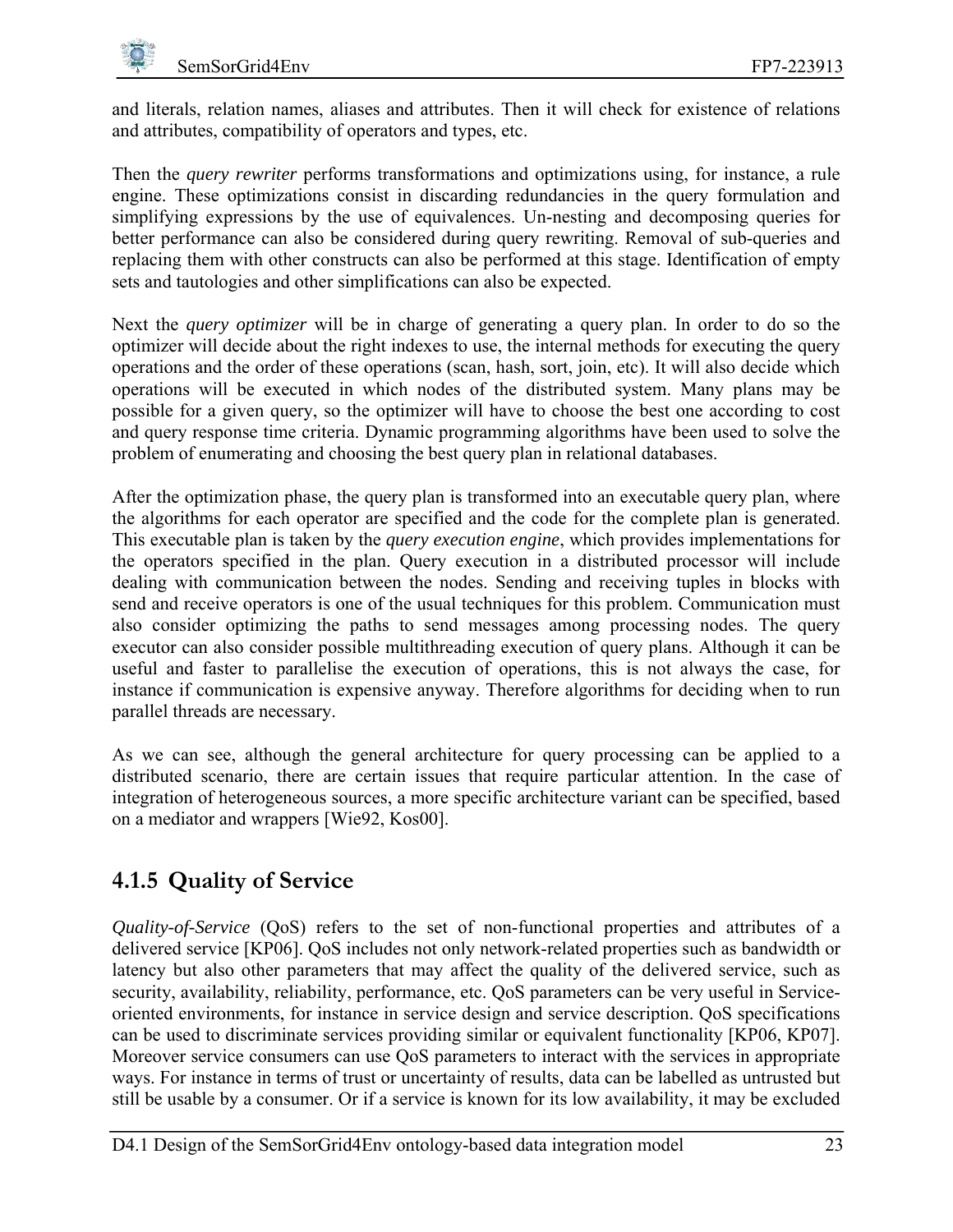<span id="page-32-1"></span>from certain interactions. In that way, during service discovery process, QoS may have a great impact on matchmaking and ranking. QoS can also be used in data integration and query processing [\[ACC+03,](#page-54-2) [CCR+03](#page-56-8), [GBJ+09,](#page-57-7) [NLF99](#page-60-8), [YKB99](#page-62-4)]. Algorithms can use QoS information to decide which sources are suitable for a particular distributed query in a data integration system.

In order to specify QoS requirements, QoS metrics must be established. Then the QoS specification will be defined as a set of constraints on those metrics [\[KP07\]](#page-59-8), with ranges or sets of possible and expected values. Describing these parameters, requirements, metrics and values needs an underlying expressive model capable of representing them. Lot of effort has been put into QoS Management and QoS models have surfaced, including ontology-based models [[KP07,](#page-59-8) [JBM08](#page-59-9), [DLS05](#page-57-8)].

In the context of query processing, QoS has also been used especially for optimization in distributed scenarios. In Aurora [[CCR+03](#page-56-8)] the system models QoS as a multidimensional function of attributes including response times, tuple drops and values produced. Aurora tries to maximize the QoS for the query operations it executes. For example in case of overload Aurora performs QoS guided load shedding. In [\[GBJ+09](#page-57-7)], the SNEE compiler/optimization stack uses QoS expectation parameters -namely acquisition rate and delivery time- for the execution scheduling algorithm.

# <span id="page-32-2"></span>**4.2 Related Technologies**

In this section we will explore in more detail the technologies that will be used, extended or used as a basis in the ontology-based data integration solution of the SemSorGrid4Env project. First we provide details about  $R_2O$ , a mapping language designed to establish relationships between relational and ontological elements for ontology-based data access (see Section [4.2.1\)](#page-32-0). Then we present ODEMapster, a system that uses the  $R_2O$  language to transform ontological queries into relational queries and return results in RDF (see Section [4.2.2](#page-34-0)). Next we describe the SNEE processor for sensor networks and its continuous data query language SNEEql (see Section [4.2.3\)](#page-37-1). In Section [4.2.4](#page-38-1) we introduce SPARQL extensions for streaming data. Finally we present OGSA-DQP, a distributed query processing system (see Section [4.2.5\)](#page-40-1).

# <span id="page-32-0"></span>**4.2.1 R2O**

R2O (*Relational to Ontology*) [[BCG05](#page-55-1)] is a mapping definition language that defines a relationship between an ontology and local relational schemas. It follows the GAV approach and therefore each element in the global ontology is characterized in terms of a query over the relational sources. The  $R_2O$  language is XML-based and independent of any specific DBMS. It allows complex mapping expressions between ontology and relational elements.

R2O mapping assertions can be created either manually or with the help of a mapping tool. The mapping definition could also be used to perform validation of the database integrity by checking it against the ontology restrictions and axioms.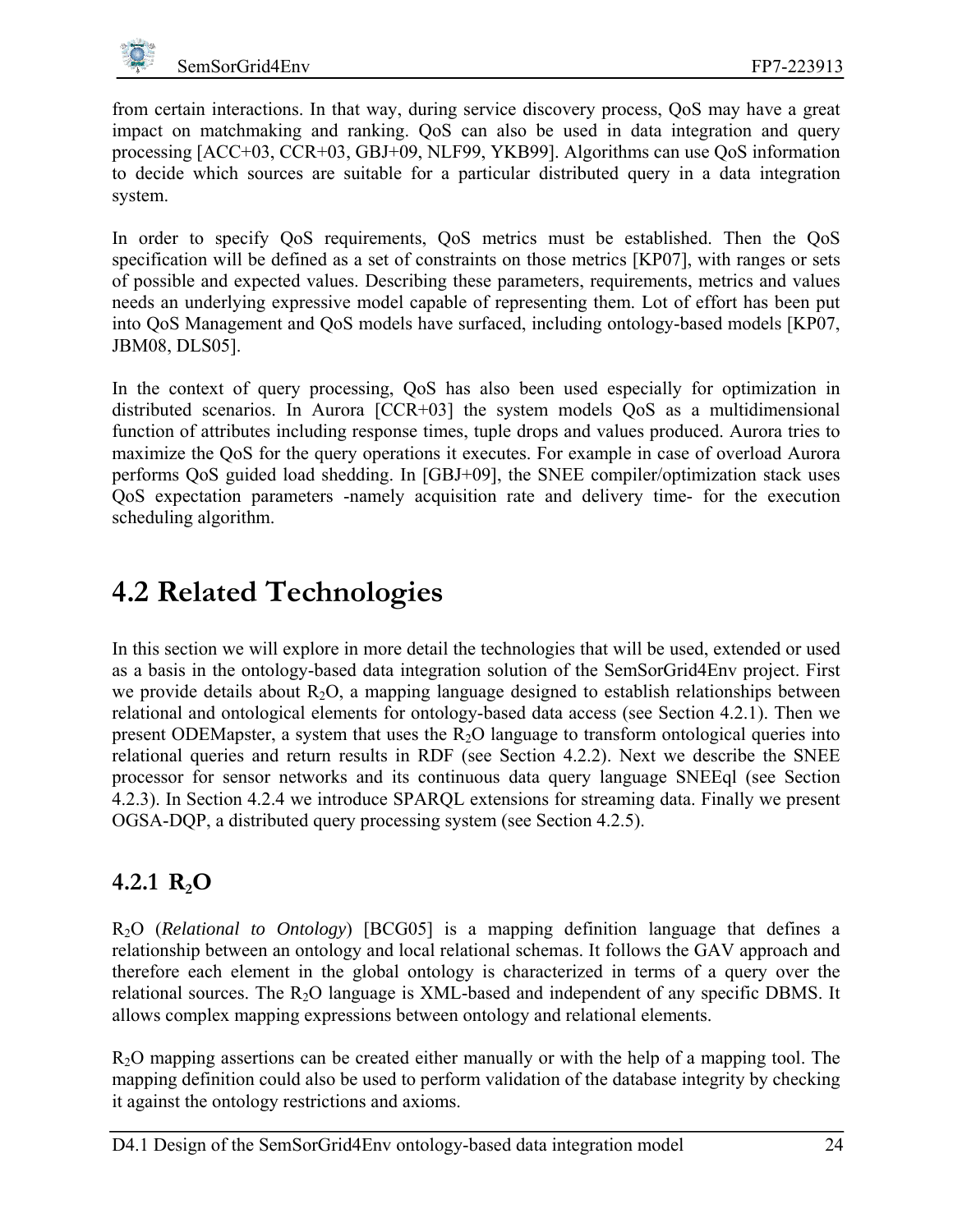It is important to notice that  $R_2O$  does not define mappings in both senses, i.e. it does not provide a mapping definition from the ontology to the relational schema. The mapping assertions are designed to be used by applications and middleware systems, not by end users.

R2O specifically considers Concepts, Attributes and Relations in an ontology. They are described in terms of selections and transformations over database tables and columns. In order to be able to describe these mappings,  $R_2O$  defines the ontology elements and also the database elements using its own XML notation.

R2O covers a wide set of mapping cases common in relational to ontology situations. The domain covered by the ontology and the database more than often differ. In some occasions they coincide on some concepts, so the domains intersect. In other occasions the ontology domain includes the relational database domain or vice versa. Depending on the scenario, finding correspondences between ontological elements and relational elements can be straightforward or complex.  $R_2O$  is designed to cope with the cases detailed below.

- In the simplest case a database table maps one concept in the ontology. Then the table columns map to attributes or relations of the concept. For each row in the table a corresponding instance in the ontology will be generated, with its attribute values filled with the columns data.
- In a second case, a single database table is mapped to more than one concept in the ontology, and for each row a single instance of each concept is generated. In this case some columns will be mapped to a concept attributes while other columns will be mapped to another concept attributes. In some way each record is split into two ontology instances of different concepts.
- In a third case, a single database table is mapped to more than one concept in the ontology, and multiple instances can be generated for each concept. It is a more general case than the previous one; multiple instances of the same ontology concept can be generated from a single database record.

Mapping tables and columns to concepts and attributes often requires performing some operations on the relational sources. Several cases are handled by R2O and detailed below.

- **Direct Mapping.** When the relational table maps an ontology concept and the column values are used to fill the attribute values of the ontology instances. Each table record will generate a concept instance in the ontology.
- **Join/Union.** In some occasions a single table does not correspond alone to a concept, but it has to be combined with other table or tables to match the ontology concept. The result of the join or union of the tables will generate the corresponding ontology instances.
- **Projection.** Sometimes not all the columns are required for the mapping. The unnecessary columns can simply be ignored. In order to do so, a projection on the needed columns can be performed (e.g. a SELECT).
- **Selection.** In some situations not all the records of a table correspond to instances of the mapped ontology concept. Then a subset of the records must be extracted. To do so, selection conditions can be applied to choose the right subset for the mapping.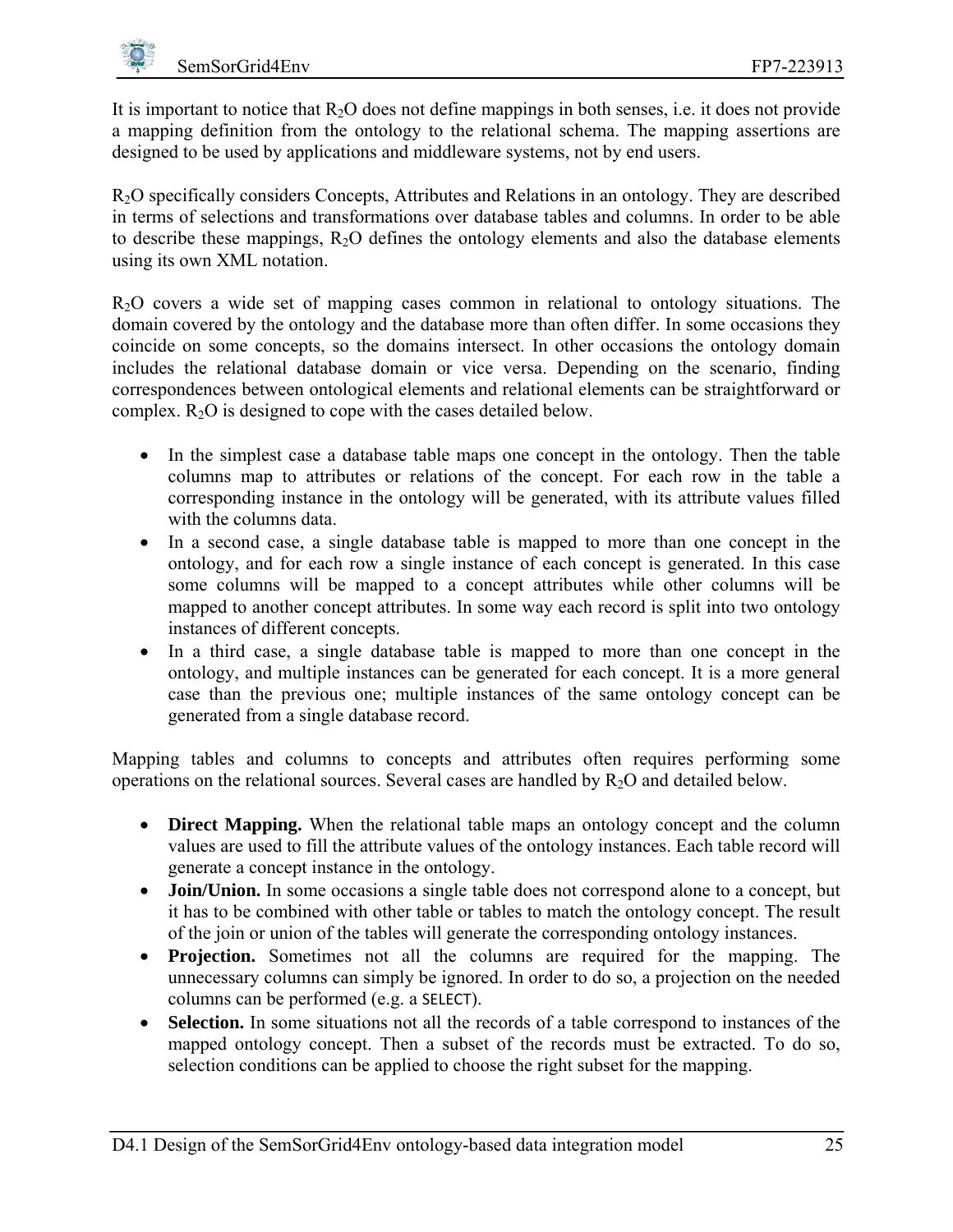<span id="page-34-1"></span>It is of course possible to combine joins, unions, projections and selections for more complex mapping definitions.

Values from the database records can be copied as-is to the attributes of instances in the ontology. However in many situations it is necessary to perform some transformations on the values using some function.  $R_2O$  allows the use of defined functions for this purpose, e.g. concatenation, sub-strings, arithmetic functions, etc.

### <span id="page-34-0"></span>**4.2.2 ODEMapster**

The ODEMapster [\[BG06\]](#page-55-6) system is an ontology-based data processor that provides access to data in a relational database through declarative queries over an ontology. The ODEMapster System uses the R<sub>2</sub>O mapping language to define how the ontology elements must be accessed in terms of the relational tables. The query language used by ODEMapster over the ontology is ODEMQL, an XML-based language that is at least as expressive as SPARQL for conjunctive queries [[Fus08\]](#page-57-9). The ODEMapster architecture is depicted in [Figure 4.3.](#page-34-2)



**Figure 4.3: ODEMapster Architecture [\[Bar06\]](#page-55-0).** 

<span id="page-34-2"></span>The ODEMapster System may work on one of two operation modes: virtualised and materialised. The virtualised operation mode, as shown in [Figure 4.4](#page-35-1), acts as a query translator of the ODEMQL queries into SQL queries over the relational tables. The queries are immediately executed in the sources and the results returned as instances in terms of the ontology.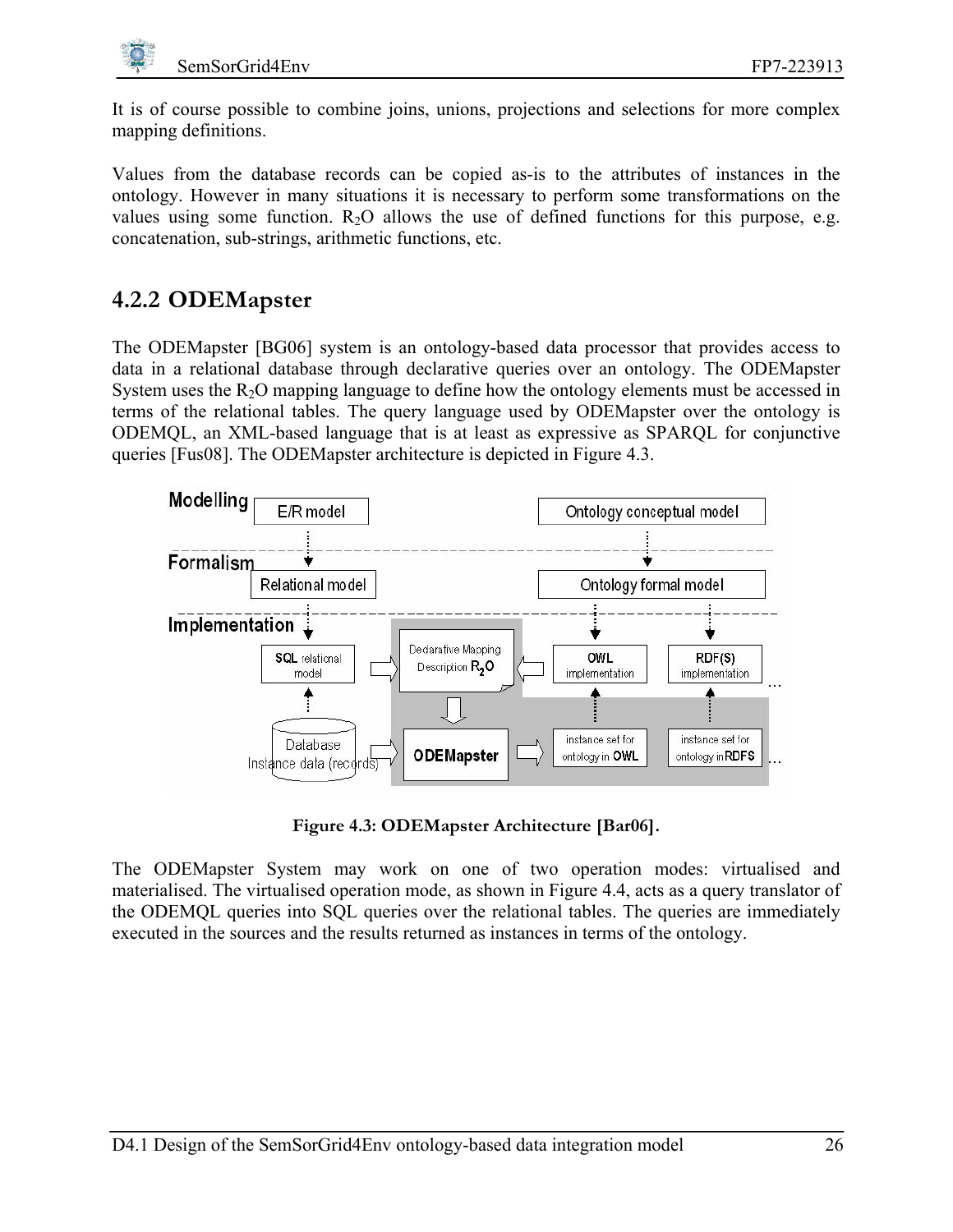<span id="page-35-0"></span>



**Figure 4.4: ODEMapster virtualised execution mode [\[Bar06\]](#page-55-0).** 

<span id="page-35-1"></span>The materialised mode, as shown in [Figure 4.5](#page-35-2), executes the transformation as a batch process, creating a RDF repository taking the entire relational database as input.



**Figure 4.5: ODEMapster materialised execution mode [\[Bar06](#page-55-0)].** 

<span id="page-35-2"></span>The execution of an ODEMapster query follows the following steps, depicted in [Figure 4.6:](#page-36-1)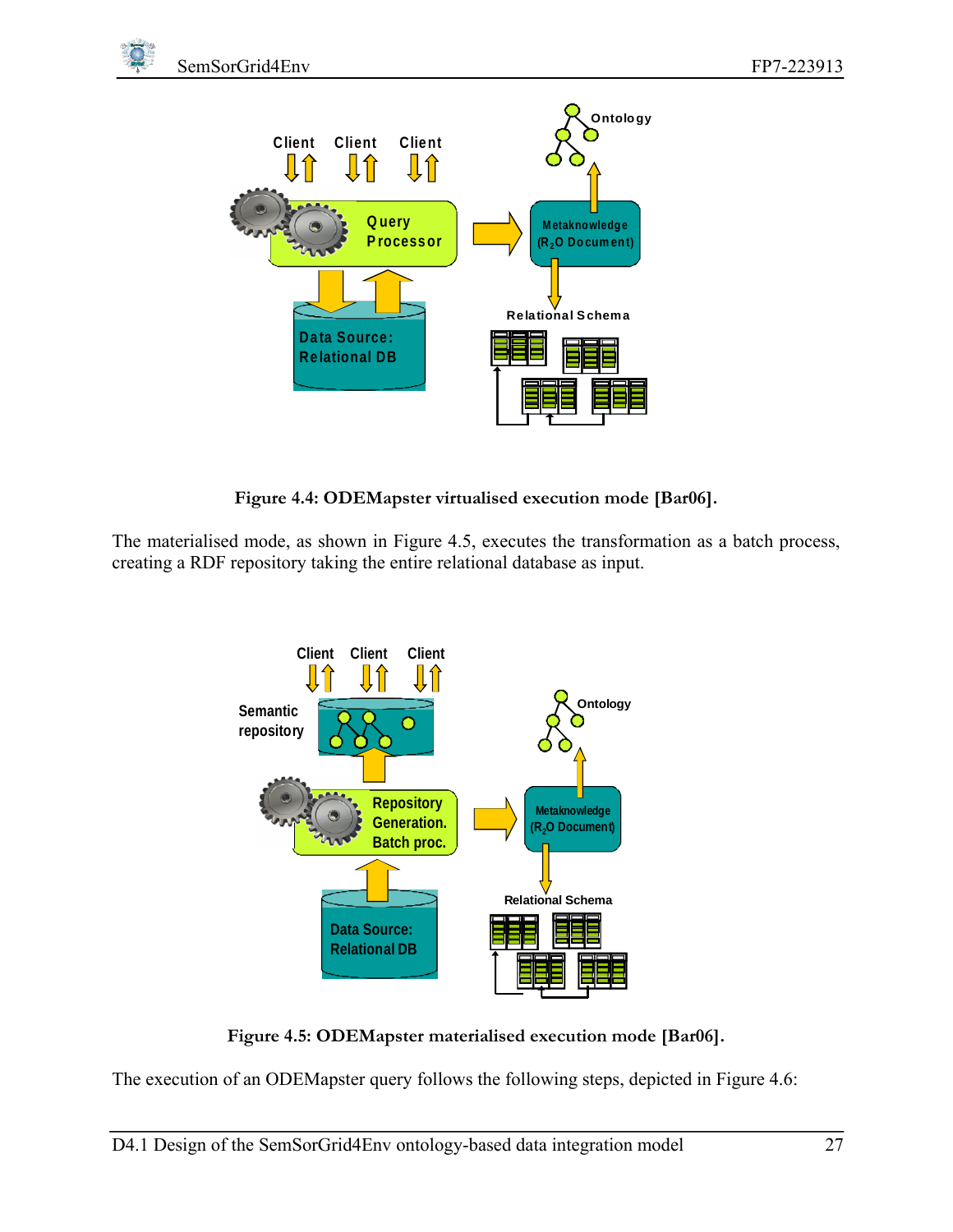



**Figure 4.6: ODEMapster execution steps.** 

### **Pre-processing**

First the query and the mapping definition are parsed. This phase verifies the integrity of the database schema and the ontology, and then it verifies that the resulting elements from the query are already defined in the mapping. It also validates the data types of all the involved elements of the ontology and database schema.

### **Query Translation**

In this phase the engine proceeds to generate the corresponding SQL queries to be executed in the data sources. This includes the following steps:

- 1. First it checks whether it is possible to translate the query or not. This checking process is performed by identifying if a corresponding maximum query equivalent exists or not.
- 2. If a corresponding maximum equivalent query exists, then for every element in this query (concept, attribute, or relation) the explicitation of that element is generated.
- 3. The explicitations obtained in the previous step are transformed into relational algebra expressions.
- 4. The algebra expressions from the previous step are transformed into SQL queries that are ready to be executed.

### **Results Grouping & Translation**

The final result of the translation phase is a set of SQL queries that are ready to be executed. Once these queries have been executed and the relation DBMS returns the results, these are translated back to instances of the ontology.

### **Post-processing**

The final phase is to deliver the final result which is an RDF document containing ontology instances. In this phase, the non delegable expression is evaluated by ODEMapster. A non delegable expression is an expression that is specific for every DBMS. As ODEMapster is DBMS independent, the non delegable expression cannot be translated in the Query Translation phase. So it has to be evaluated by ODEMapster, which maps these non-delegable expressions to the DBMS specific constructs.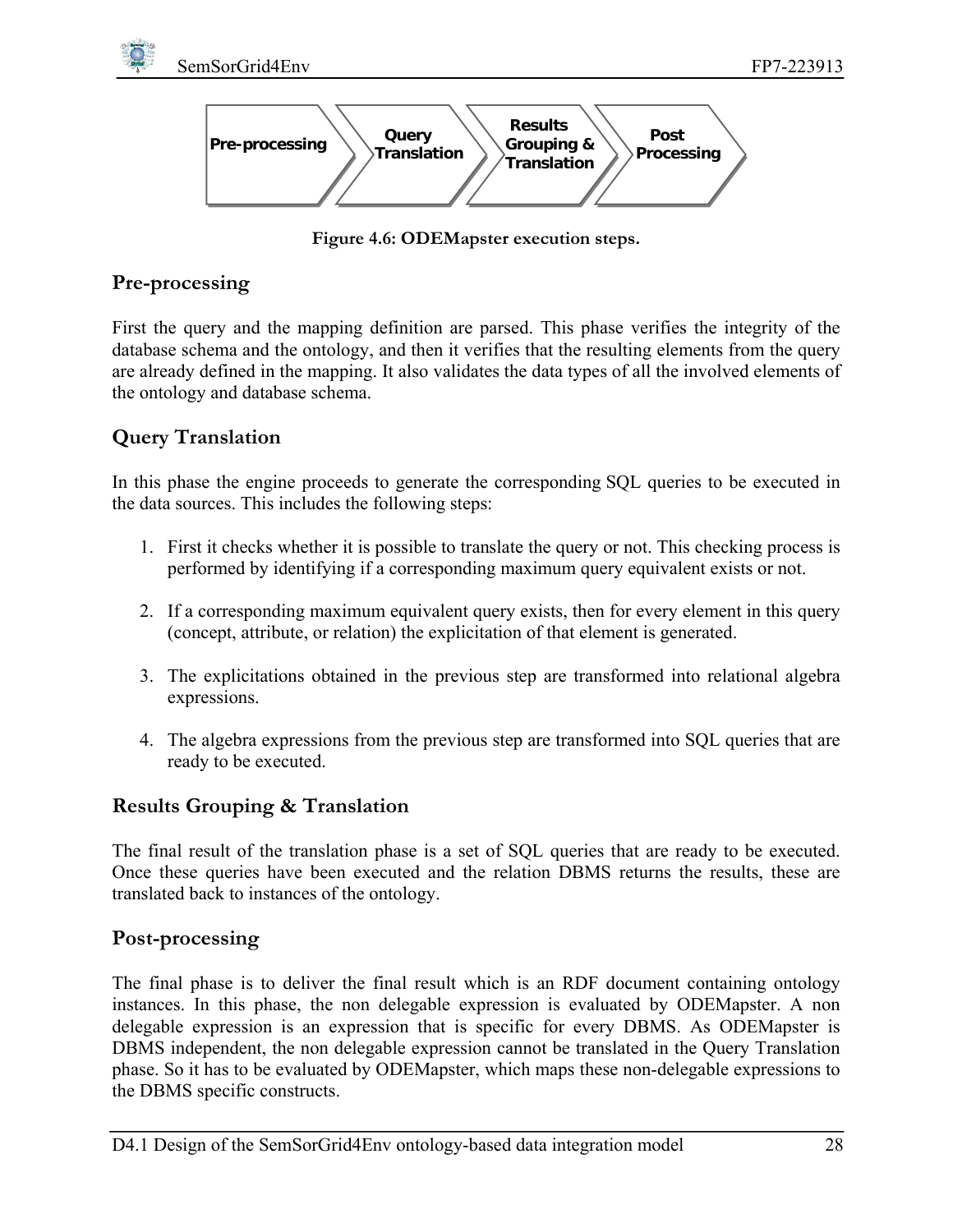

ODEMapster has continued to evolve. A tool for facilitating the creation of  $R_2O$  mapping documents and evaluation of queries has been developed, the ODEMapster plug-in for NeOn Toolkit [\[HLS+08\]](#page-59-0).

An extension of  $R_2O$  for defining mappings from an ontology to multiple databases has been created. The corresponding extension to ODEMapster for accessing multiple databases has been implemented as well [\[Pri09](#page-60-0)]

### **4.2.3 SNEEql**

In the SemsorGrid4Env project, we will focus on the SNEEql [[BGF+08\]](#page-55-0) language for querying streaming data sources. Although it is based on the widely known CQL [\[ABW06](#page-54-0)], it provides greater expressivity in queries, including streams and relations, time and tuple windows, blocking and non-blocking operators, and pull and pushed based streams. In [[BGF+08\]](#page-55-0), the SNEEql data model presents compound types: tuples and tagged tuples. A tuple is a set of typed attributes, e.g.:

 $a_1:t_1, a_2:t_2, ..., a_n:t_n$ 

Where  $a_1...a_n$  are the attribute names and  $t_1...t_n$  are types. A tagged tuple is a tuple that includes two named attributes: tick and index. The tick attribute is a timestamp that indicates when the tuple was created. This is similar to stream elements in CQL where each tuple has a corresponding timestamp *t*. This attribute is essential to define the semantics of stream operators in these languages. The index named attribute of a typed tuple is a position of the tuple in a sequence. SNEEql defines two collection types: windows and streams. A window is a pair consisting of a tick and a bag of tuples. A stream is a potentially infinite sequence of tagged tuples or windows.

SNEEql defines stream queries and window queries. A stream query is of the form:

SELECT *a1 . . . an* FROM *s* WHERE *p*

where  $a_1 \ldots a_n$  is a project list, *s* denotes a stream of tagged tuples (i.e., either the name of a sensed or pushed extent, or a sub-query of type stream), and  $p$  is a predicate [\[BGF+08\]](#page-55-0). The result of the execution of a stream query is a stream of tagged tuples.

Window queries are of the form:

SELECT *a1 . . .an* FROM *w1 . . . wm* WHERE *p*

where  $a_1 \ldots a_n$  is a projection list of attributes of the stream,  $w_1 \ldots w_m$  is a list of window definitions, and *p* is a predicate. [\[BGF+08\]](#page-55-0)

The result of the execution of a window query is a stream of windows. A window on as stream can de specified as follows:

*s* [FROM *t1* TO *t2* SLIDE int unit]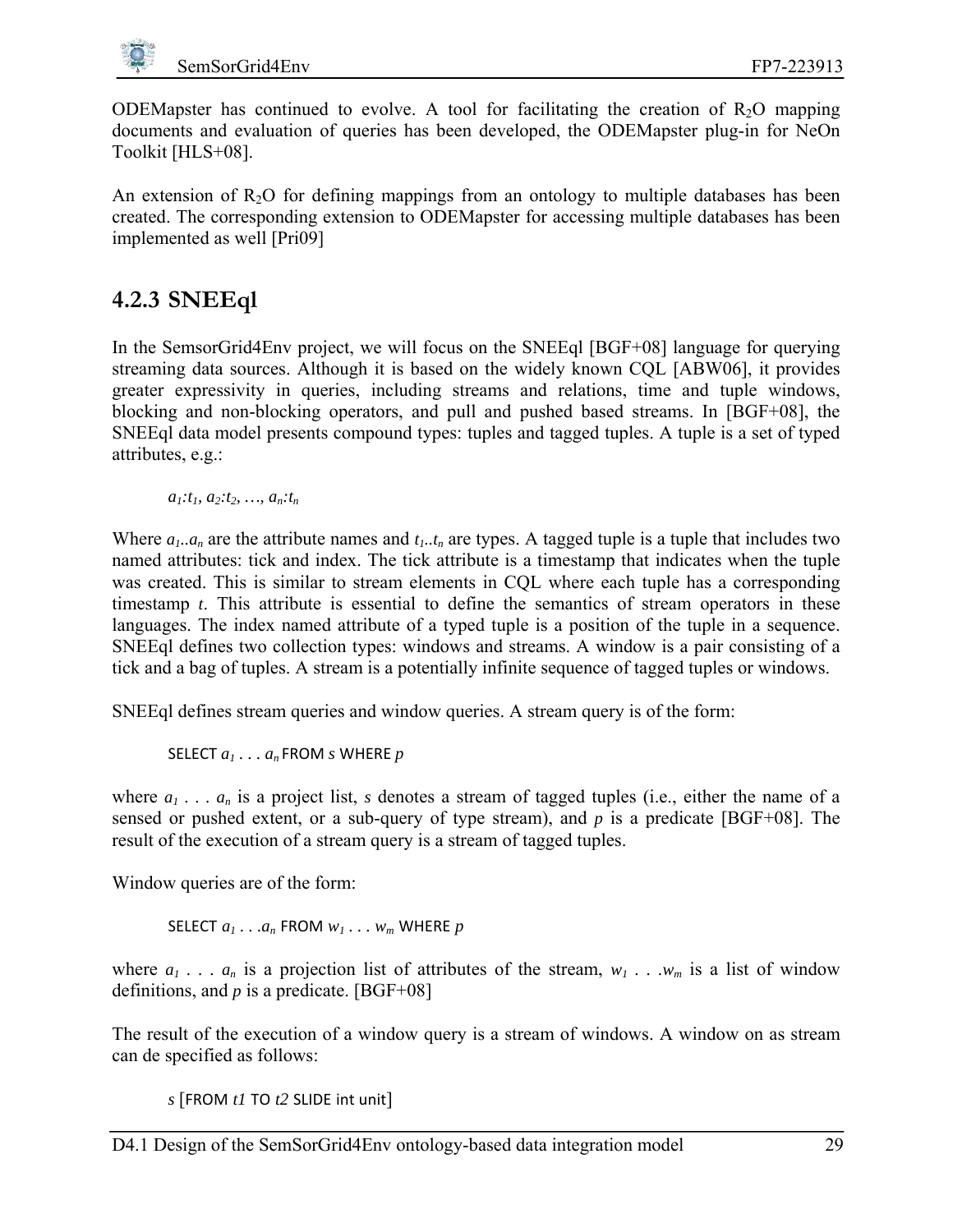

where FROM *t1* TO *t2* indicates a time interval, e.g. NOW-10 denotes the current tick minus 10 time units. The slide parameter indicates the frequency of the window creation in time units or rows.

A window on a table can be specified as follows:

*t* [SCAN int timeUnit]

where *t* is a table. The scan parameter indicates the frequency of the table scan and its corresponding windows creation.

The SNEEql stream-to-window operator previously described follows the ideas of CQL, and other languages have similar constructs as well, mainly regarding windows. Notice that windows are not only time dependant, but also may be tuple (row) dependant.

Window-to-stream operators are also required for stream query languages. Based on the CQL [[ABW06\]](#page-54-0) operators, SNEEql provides the ISTREAM, DSTREAM and RSTREAM operators. The ISTREAM operator appends tuples that were not on the previous window, to the output stream. DSTREAM appends tuples that were deleted form the previous window. RSTREAM appends all tuples from the previous window to the output stream.

Queries over streams usually require aggregation functions. Querying for sums, averages, maximums and minimums is quite common. Streaming query languages such as CQL and SNEEql provide support for this kind of operators, for either streams or relations.

Another feature of some query languages is the possibility of specifying quality of service requirements. SNEEql allows for instance specifying the desired acquisition rate and delivery time:

 ${ACQUISITION RATE = 3s; DELIVERY TIME = 5s}$ 

These parameters can be used by the query engine to perform optimizations on the query plans and these can be extremely useful in the context of sensor networks because of the limited processing and power resources.

### <span id="page-38-0"></span>**4.2.4 SPARQL for RDF Streams**

As it is described in Section [4.1.3](#page-26-0) query languages for data streams have been proposed and implemented in the last years. These languages borrow much of the relational query languages such as SQL. In ontology-based integration solutions, queries are expected to be posed in terms of an ontological view. In order to do so, it is necessary to have a stream query language that natively supports semantic models [[DCB+09,](#page-57-0) [GGK+07\]](#page-58-0).

SPARQL [PS08] is the W3C Recommendation for a query language over RDF. SPARQL has been used to query RDF triples annotated with time constructs such as timestamps [\[BBC+09,](#page-55-1)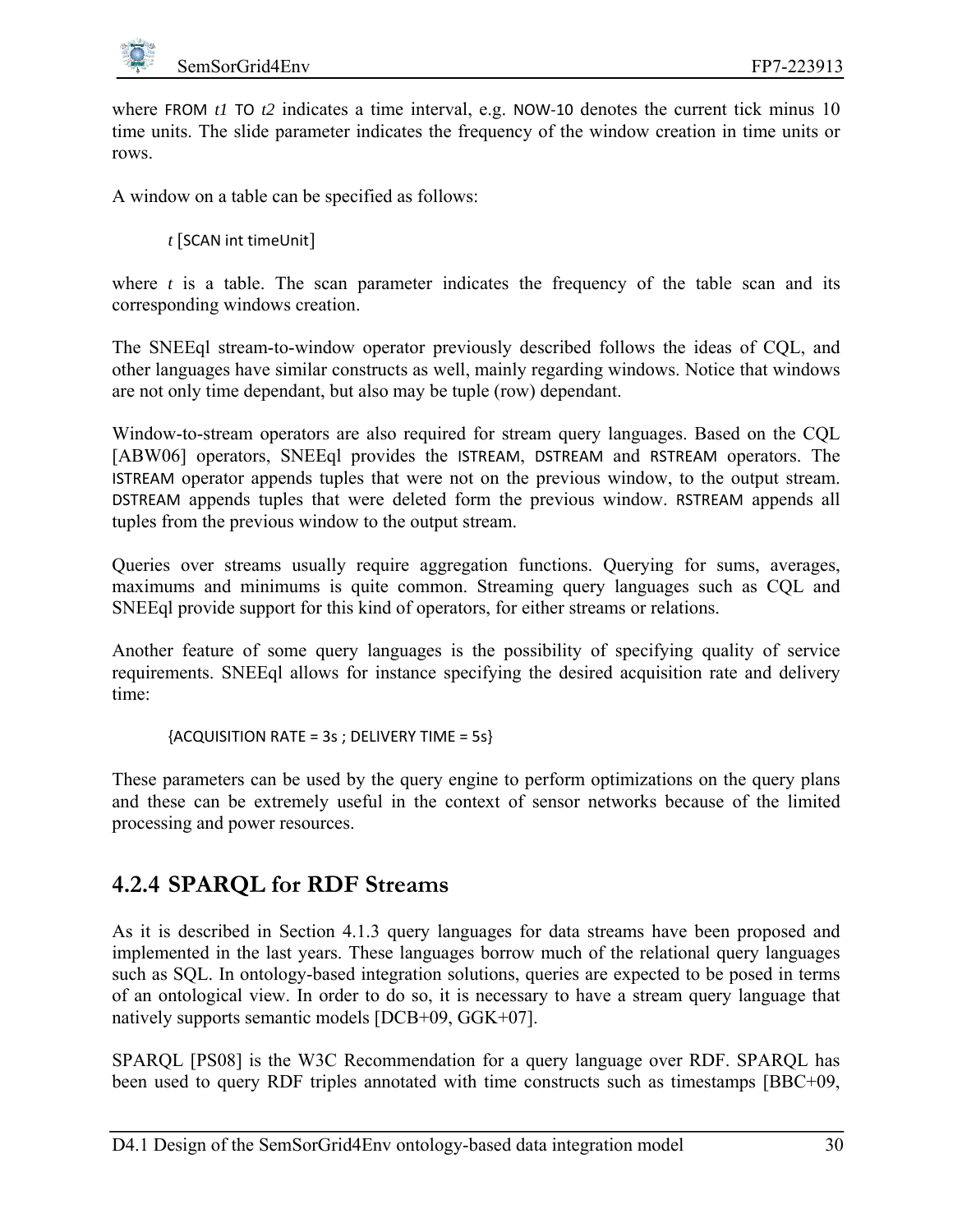[BGJ08](#page-55-2)] can be used to represent data coming from streaming sources. However SPARQL currently lacks the necessary operators to effectively query streaming data.

In [\[BGJ08](#page-55-2)] extensions for SPARQL are provided, so that the resulting language is able to handle RDF based data streams. The semantics of this extension is also provided as well as the algorithm to map the language extension to the extended algebra. They call this extended language Streaming SPARQL.

The extended grammar of Streaming SPARQL basically consists in adding the capability of defining windows over streams which are explicitly stated using the STREAM keyword. The windows are defined in the FROM section, using the WINDOW keyword. Both time-based and tuple based windows are supported. For time-based windows the RANGE keyword allows specifying the window size in time units. A SLIDE parameter can be specified to indicate the frequency of the window creation. For tuple-base windows the ELEMS keyword is used instead of RANGE. Here's an example of a Streaming SPARQL query, it obtains the sensor temperature values sensed in the latest 30 minutes, every minute:

PREFIX fire:<http://www.semsorgrid4env.eu/ontologies/fireDetection#> SELECT ?sensor ?temperature FROM STREAM <http://.../Sensors.rdf> WINDOW RANGE 30 MINUTE SLIDE WHERE { ?sensor fire:hasTemperatureMeasurement ?temperature .}

Another extension to SPARQL for continuous queries is C-SPARQL (Continuous SPARQL) [[BBC+09\]](#page-55-1). C-SPARQL also works over RDF Streams, sequences of triples annotated with nondecreasing timestamps. As in Streaming SPARQL, it defines sliding windows, time or tuplebased. C-SPARQL offers aggregates, such as COUNT, SUM, AVG, MIN and MAX. It also allows combining static and streaming knowledge and also combining multiple streams. Here's an example of a C-SPARQL query, it obtains the temperature average of the values sensed in the last 10 minutes:

REGISTER QUERY AvergaeTempreature AS PREFIX fire:<http://www.semsorgrid4env.eu/ontologies/fireDetection#> SELECT DISTINCT ?sensor ?average FROM STREAM <www.uc.eu/tollgates.trdf> [RANGE 10 MIN STEP 1 MIN] WHERE { ?sensor fire:hasTemperatureMeasurement ?temperature . } AGGREGATE {(?average, AVG, {?temperature})}

Notice that neither language supports time windows with other upper bound different than the current timestamp (now). Relation-to-stream operators are also missing in these specifications. Only Streaming SPARQL provides an extended algebra for these streaming features. C-SPARQL still lacks any formal description of the semantics of the language.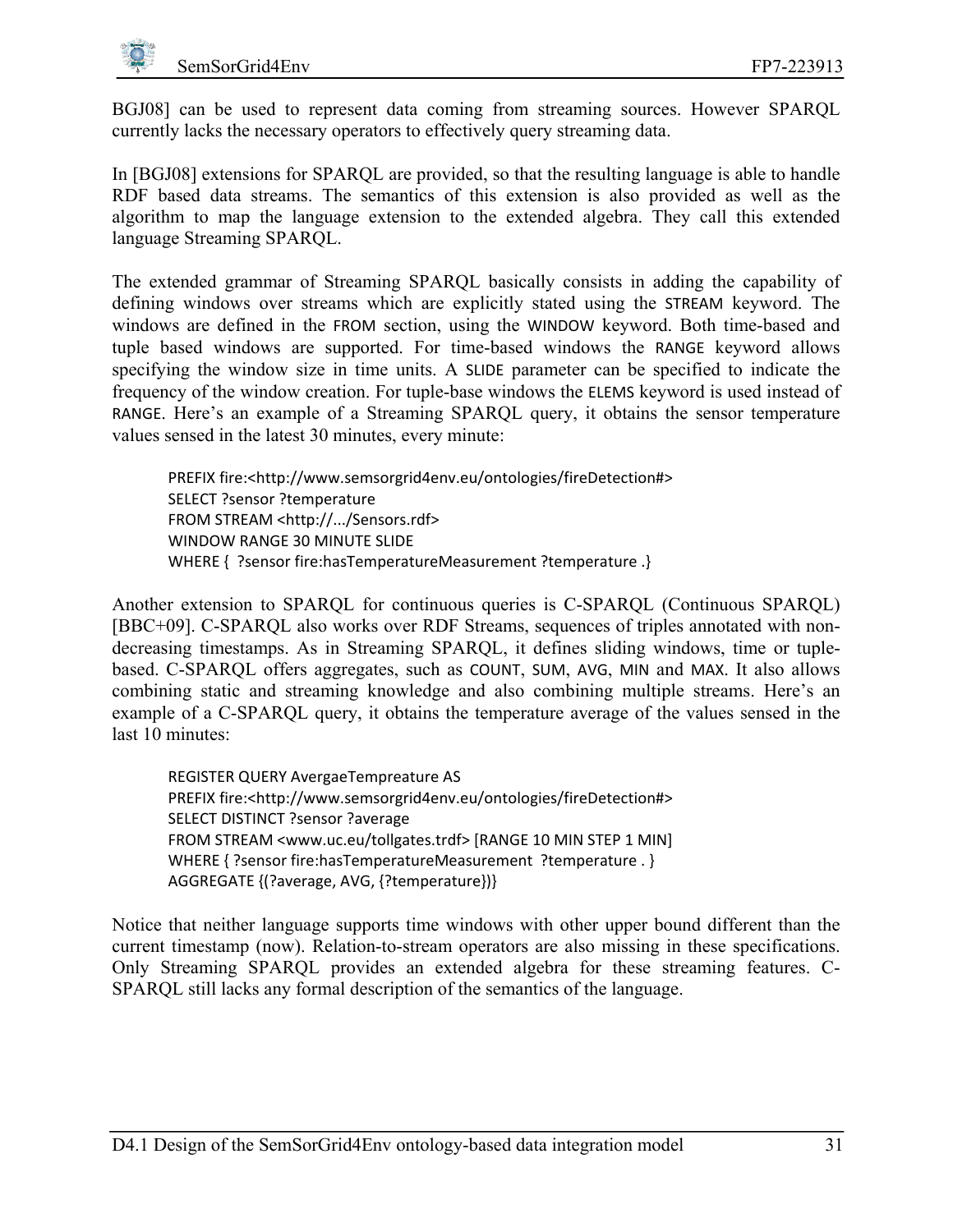# **4.2.5 OGSA-DQP**

As we have seen in Section [4.1.4](#page-30-0) distributed query processing capabilities are needed to achieve data integration of heterogeneous sources. OGSA-DQP (Open Grid Services Architecture - Distributed Query Processing) [\[AMG+04](#page-55-3), [LMH+09\]](#page-60-1) is a service-based data integration and orchestration framework that is capable of evaluating declarative queries over several existing services on a grid infrastructure. It relies on OGSA-DAI (Data Access and Integration) [\[OGS09](#page-60-2)] implementation to access the structured data sources and manage the service instances.

OGSA-DQP consists of two main components: Coordinator Service and Evaluator Service, as depicted in [Figure 4.7](#page-41-0) [\[LMH+09\]](#page-60-1). The Coordinator is an extended OGSA-DAI data service that operates in two phases: setup and query evaluation. During the setup phase the data sources to be used are identified and their schemas and metadata are retrieved. Metadata is later used during optimisation to build the query execution plans. After the schema has been successfully imported, a DQP data resource is exposed through a created and initialised data resource accessor, to which queries can be sent later.

In the evaluation phase a SQL query is received from the client, and the DQP parser is the module in charge of creating a tree from that query. The SQL expression parser supports a subset of SQL 92 [[SQL92](#page-61-0)] plus user defined functions (UDF) which were introduced as an extension point for the DQP query language. UDFs allow developers to add support for arbitrary functionality within the DQP. Then an SQL parser is generated from a grammar. The parser produces an abstract syntax tree (an internal representation of the SQL expression) which is then passed to the query plan builder.

The query plan builder takes the abstract syntax tree generated by the SQL parser and produces a logical query plan. A logical query plan is a directed graph whose nodes are relational operators. To this logical query plan several optimisers are applied. The optimisations are heuristic based optimisations, cost based optimisations or try to push the select clauses as next to the OGSA-DAI data resource as possible. The optimisers are the following:

- Query Normaliser
- Select Push Down Optimiser
- Rename Pull Up Optimiser
- Project Pull Up Optimiser
- Join Ordering Optimiser
- Join Annotation
- Partitioning Optimiser
- Table Scan Implosion Optimiser
- Filtered Table Scan Optimiser

The next step in the process is to partition the query plan in the nodes it is going to be executed. OGSA-DQP provides an algorithm in charge of partitioning the logical query plan according to the data nodes from which the datasets originate. If a query plan contains a join or product of two data streams that are located on different data nodes the partitioning algorithm detects this and transforms the query plan by inserting exchange operators that represent data transfers between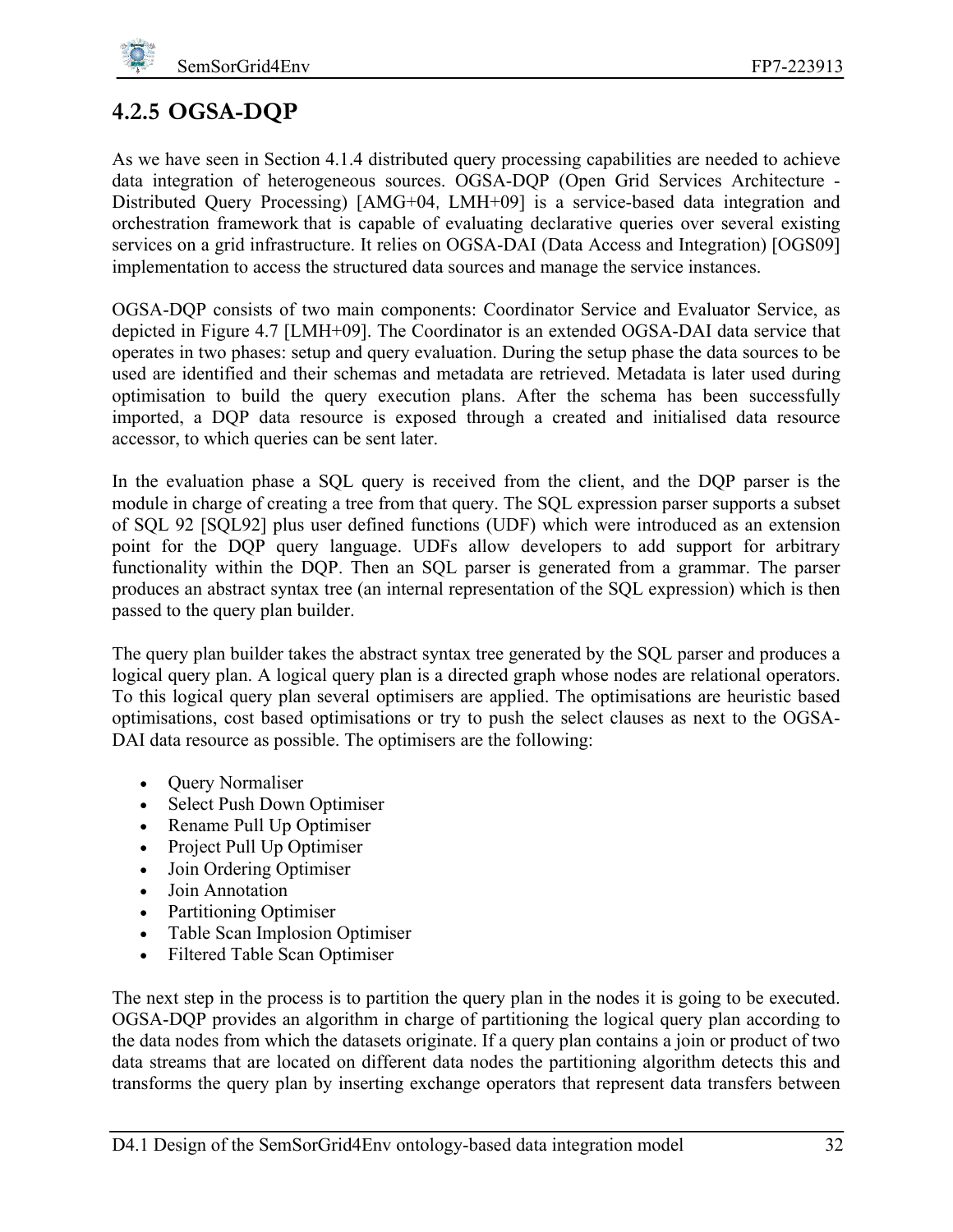

two remote data nodes. The output from the partitioner is a set of partitions and the query plan in which every operator is annotated with the partition to which it belongs.

Once the query plan has been created, optimised and distributed across the nodes it is time for executing it. From this planning a set of OGSA-DAI workflows is created. Each of these workflows represents a partition of the logical query plan created and these workflows are connected through their inputs and outputs to produce the result of the query. Once the workflow has been created the generated remote requests and local sub-workflows are executed and the results collected and returned to the client. A complete description of the Coordinator-Evaluator interactions in OGSA-DQP can be found at [[LMH+09](#page-60-1)].



<span id="page-41-0"></span>**Figure 4.7: OGSA-DQP Architecture [\[LMH+09](#page-60-1)].**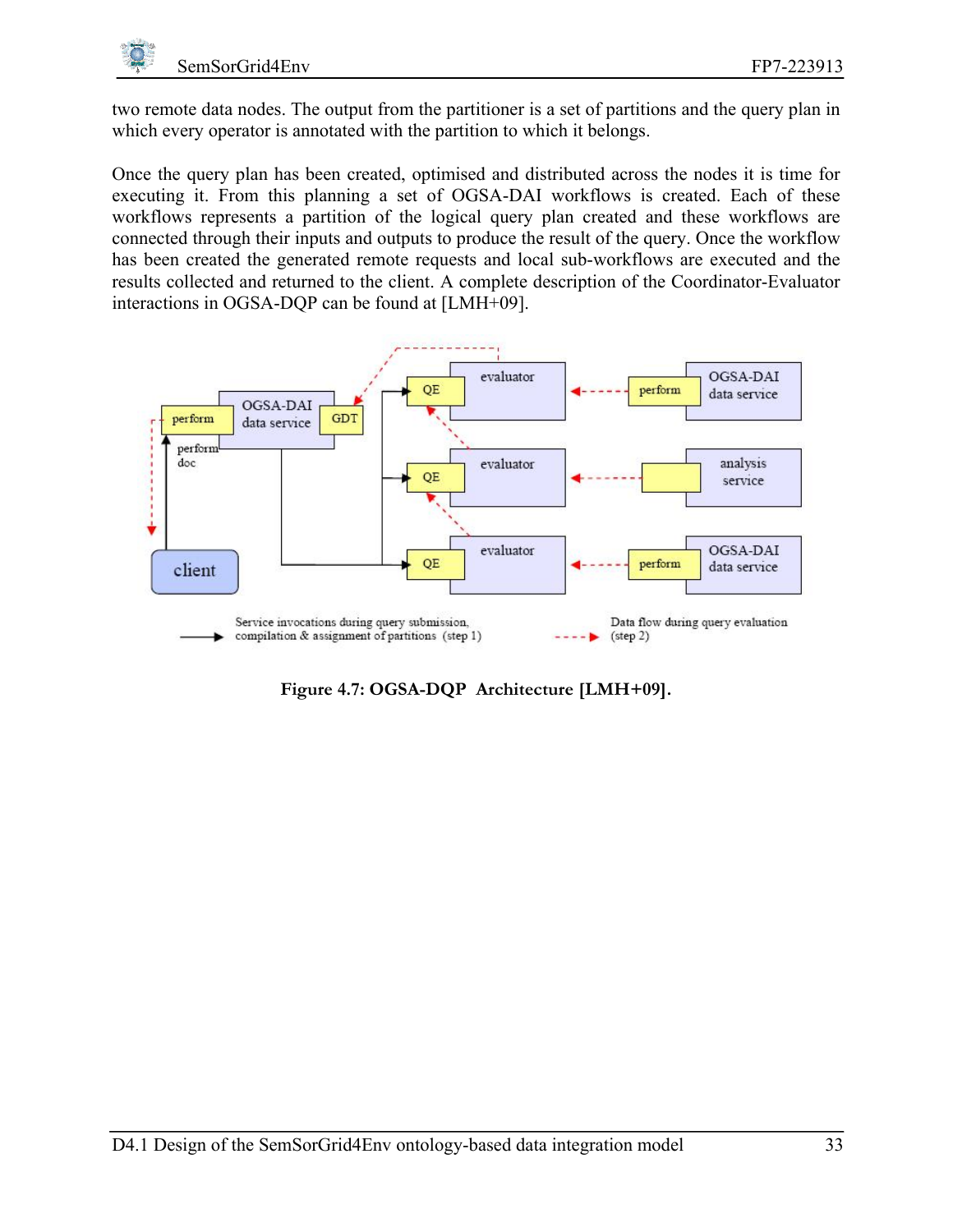# **5 Semantic Integrator Proposal**

This chapter describes the identified challenges and design proposal for the Semantic Integrator Service. The integration encompasses two main stages: the integration of data sources itself and the query processing. First we will present a walk-through of the proposed integration process in Section [5.1.](#page-42-0) Then in Section [5.2](#page-48-0) we will explain how this proposal implements the interfaces described in Chapter [2](#page-12-0) and fulfil the requirements of Chapter [3](#page-19-0). Finally we point out the future works for WP4 in Section [5.3.](#page-50-0)

# <span id="page-42-0"></span>**5.1 Integration of Data Sources: Walk-through**

In this section we will describe the different phases of the integration of heterogeneous streaming and stored data sources.

Before actually accessing heterogeneous streaming and relational data sources, applications are expected to specify which sources they want to access, and proceed to create a reference to an integrated data source with a global schema. Each source is identified by an abstract name, previously registered in the system. The sources are typically data streams or relational databases through Streaming Data Services and Stored Data Services respectively (see Section [2.1\)](#page-12-1). In either case these services provide the data sources metadata, including connection information, schema and quality of service parameters.

### <span id="page-42-1"></span>**5.1.1 Mapping to the Ontology**

Apart from the reference to the data sources, the Semantic Integrator requires a mapping document that describes how to transform the data source elements to ontology elements. The mapping document is an extended version of  $R_2O$  (Section [4.2.1\)](#page-32-0).

As it was explained in Section [4.2.1](#page-32-0), R2O includes a component in the mapping document that describes the database tables and columns, dbscehma-desc. In order to support streams,  $R_2O$  will be extended to also describe the data stream schema. A new component called streamschema‐desc will be created, as in the following example:

**streamschema‐desc name** CoastalSensors **has‐stream name** SensorWaves **streamType** pushed **documentation** "Wave measurements"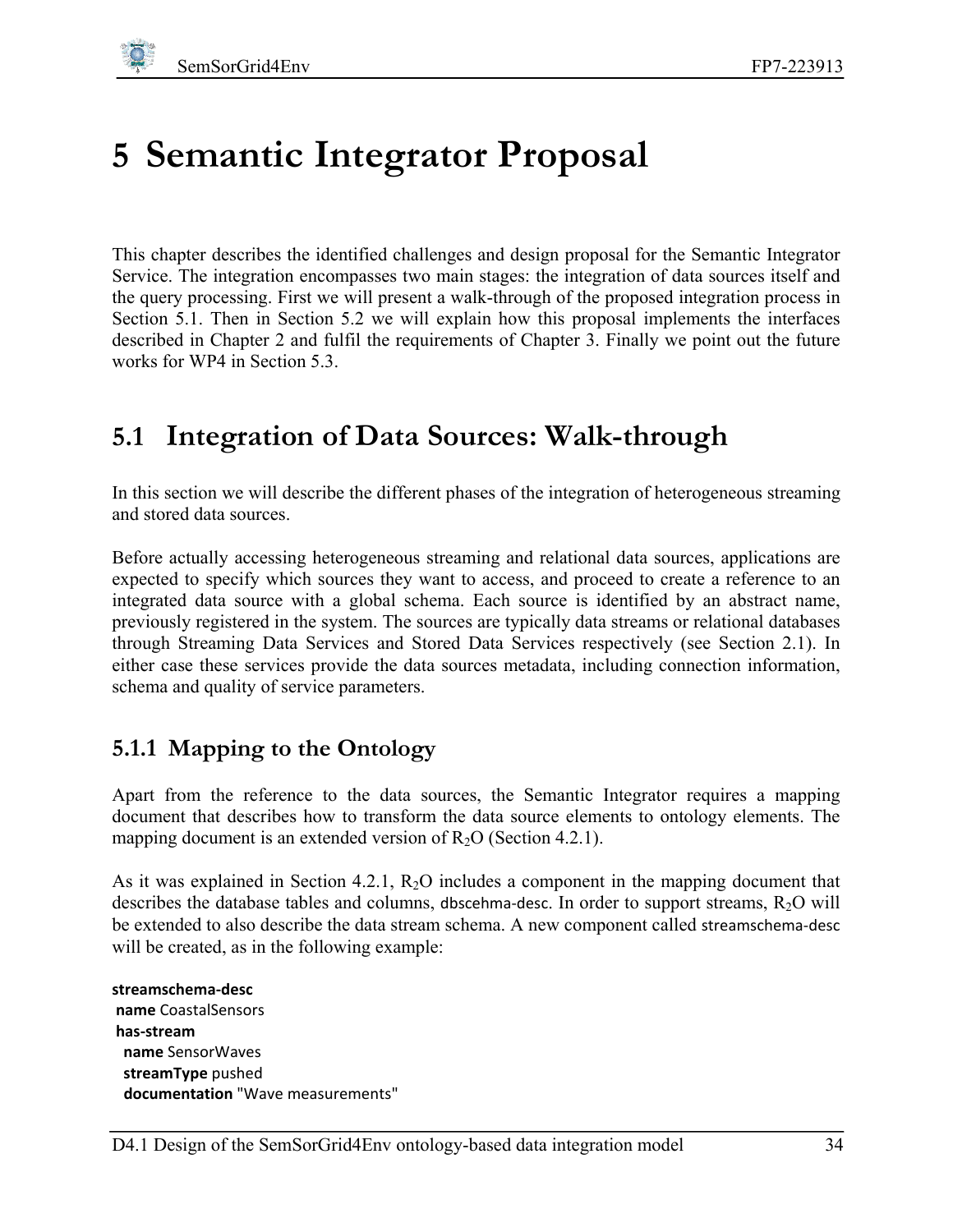

 **keycol‐desc name** measurementID **columnType** integer **timestamp‐desc name** time **columnType** timestamp **nonkeycol‐desc name** mes\_height **columnType** float **nonkeycol‐desc name** mes\_temperature **columnType** float

The description of the stream is similar to a table's. An additional attribute streamType has been added, it denotes the kind of stream in terms of data acquisition. It can be a sensed stream, i.e. pull based arriving at some acquisition rate. Or it can be pushed, arriving at some variable potentially unknown rate. Relations can also be specified just like tables in  $R_2O$ . Just as key and non key attributes are defined, a new timestamp‐desc element has been added to provide support for decalring the stream timestamp attribute.

For the concept and attribute mapping, the  $R_2O$  existent definitions can be used for stream schemas just as it was for relational schemas. This is specified in the conceptmap-def element:

```
conceptmap‐def
   name Wave
   identified‐by SensorWaves.measurementID
   uri‐as  
             <transformation>
   applies‐if
             <cond‐expr>
   described‐by
        attributemap‐def  
           name height
           selector
           aftertransform
constant
   arg‐restriction  
      on‐param const‐val
      has‐column SensorWaves.mes_height
```
In addition, although they are not explicitly mapped, the timestamp attribute of stream tuples could be used in some of the mapping definitions, for instance in the URI construction (uri‐as element). See the Annex [\(Linked Stream Data: A Position Paper\)](#page-63-0) for guidelines for creating URIs for streams.

As it has been seen,  $R_2O$  requires some changes to support creating mapping documents for stream schemas. It is expected that common and simple mappings in the  $R_2O$  language can be defined using the ODEMapster tool, enhanced with streaming data support.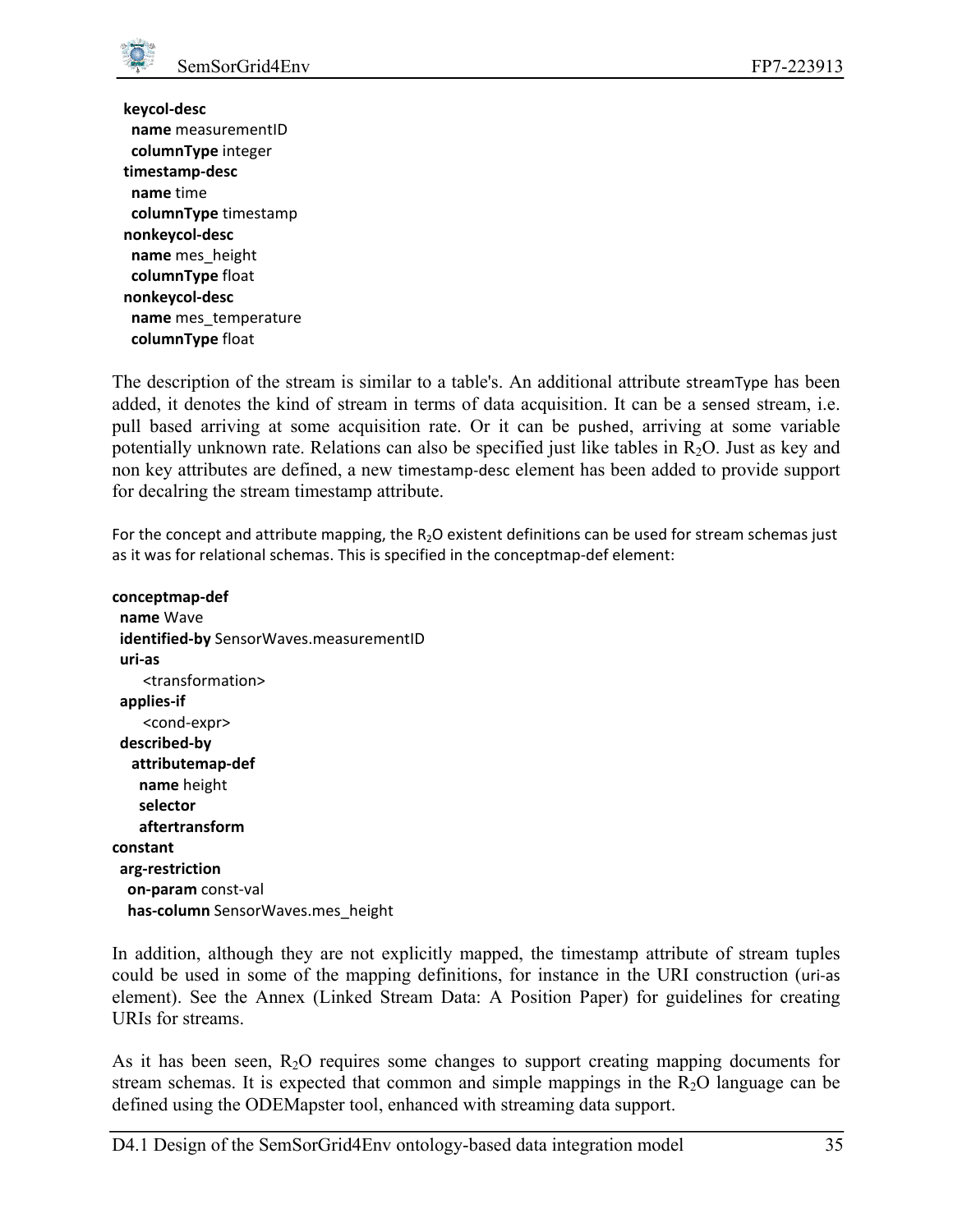As an example, consider these concepts and relations in an ontology, where Sensors may measure wind speed and direction (see [Figure 5.1\)](#page-44-0):



**Figure 5.1: Sample Fire Ontology.** 

<span id="page-44-0"></span>Now consider a stream Winds that collects wind speed and direction values. A simple mapping can be represented in [Figure 5.2:](#page-44-1)



**Figure 5.2: Sample mapping from stream-to-ontology.** 

<span id="page-44-1"></span>Notice that in this simple example a single stream is split into two concepts. Therefore for each tuple in the stream there will be two different ontology instances. If a query aims at recovering only the speed measurements, then a corresponding projection operation over the stream must be executed.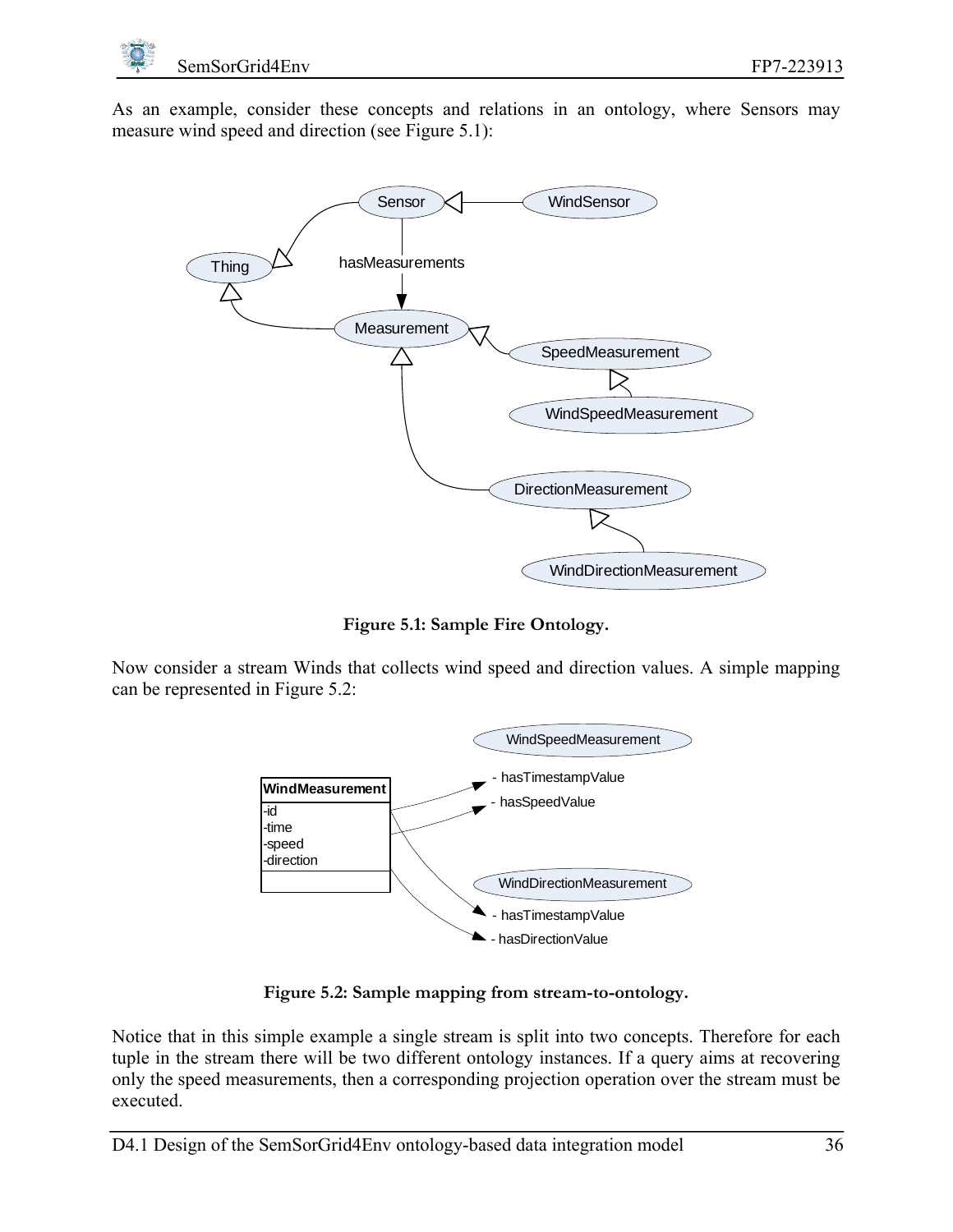# <span id="page-45-0"></span>**5.1.2 Querying over the Ontology**

Once the sources have been mapped to the ontology, it must be possible to write queries over the unified ontological view. ODEMapster originally used its own query language, ODEMQL. In [[Fus08](#page-57-1)] it has been shown that it is feasible to use SPARQL conjunctive queries instead. The Semantic Integrator will support an extended version of SPARQL, similar to Streaming SPARQL [[BGJ08](#page-55-2)] and C-SPARQL [[BBC+09](#page-55-1)] query languages.

We consider the following features offered by both Streaming SPARQL and C-SPARQL (Section [4.2.4\)](#page-38-0), taking into account the requirements stated in Chapter [3:](#page-19-0)

- Time based windows
- Tuple based windows
- Window Slide parameters
- Support for stored data (only in C-SPARQL)
- Aggregates: COUNT, SUM, AVG, MIN, MAX (only in C-SPAROL)

And we aim at providing the following additions:

- Upper bound time window specification, FROM TO windows construct.
- Relation-to-stream operators, RSTREAM, ISTREAM, DSTREAM.

Given the limitations of both languages we will propose our extension of SPARQL for continuous queries. However this decision will depend on a deeper analysis of the semantics of these languages. Using this extended SPARQL language we will be able to write declarative queries over the ontological global schema. Consider the simple ontology presented in Figure 5.1. The following extended SPARQL query collects the latest wind speed and direction measurements sensed. This query can be sent to the Semantic Integrator as a query on the ontological integrated view. The syntax is taken from Streaming SPARQL but is given only for illustrative purposes.

```
PREFIX fire: <http://www.semsorgrid4env.eu/ontologies/fireDetection
SELECT ?sensor ?speed ?direction
FROM STREAM <http://…/SensorReadings.rdf> WINDOW RANGE 10 MIN  
WHERE {
      ?sensor a fire:WindSensor;
            fire:hasMeasurements ?WindSpeed, ?WindDirection;
      ?WindSpeed a fire:WindSpeedMeasurement;
            fire:hasSpeedValue ?speed;
            fire:hasTimestampValue ?wsTime.
      ?WindDirection a fire:WindDirectionMeasurement;
            fire:hasDirectionValue ?direction;
            fire:hasTimestampValue ?dirTime.
}
```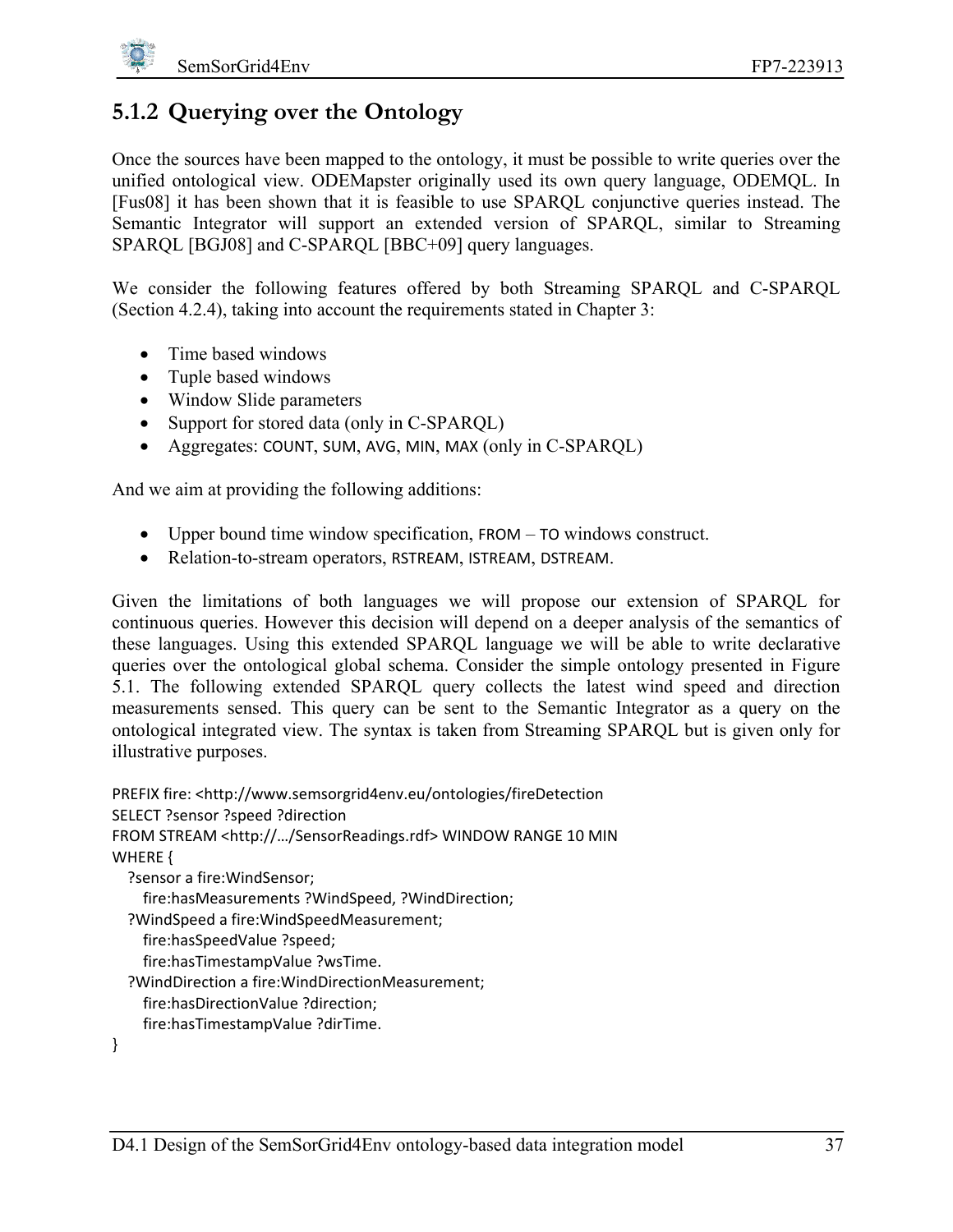

### <span id="page-46-0"></span>**5.1.3 Query Execution**

The queries written in the global streaming query language can be submitted to the Semantic Integrator so that it rewrites them to either SQL or SNEEql and returns the results. This process is divided in phases managed by the following components of the query processor: *Parser, Rewriter, Plan Builder & Partitioner, Evaluator and Integrator* (See Figure 5.3).



**Figure 5.3: Semantic Integrator modules.** 

### **Parser**

The Parser takes the global streaming query expression, parses and transforms it into an internal representation tree. The validation during the parsing process will check for syntactic correctness and coherence of the expression. In case of failure the process will be stopped and an invalid expression fault will be raised.<br>D4.1 Design of the SemSorGrid4Env ontology-based data integration model 38 expression fault will be raised.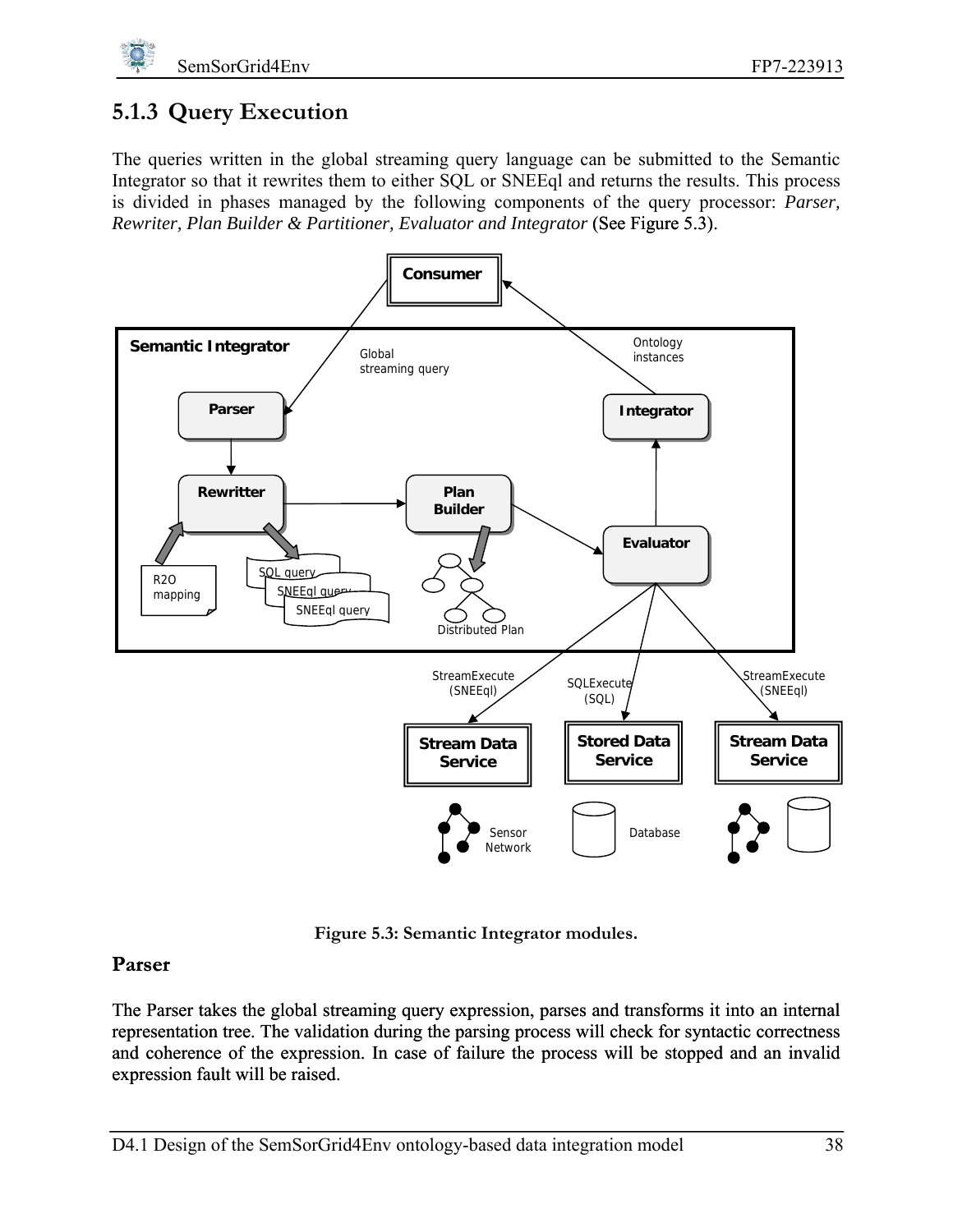The engine is capable of processing Conjunctive Queries of the form [[Bar06\]](#page-55-4):

$$
Q(x_1, ..., x_2) \colon \bigwedge_{i=1 \dots k} P_i(x_1, ..., x_n, y_1, ..., y_m, c_1 ... c_l)
$$

Where  $Q$  is the query and the  $x_i$  terms are the query variables. The query answer will be an instantiation of those variables. The  $P_i$  terms can be either concepts, attributes or relations of the global ontology for which explicitations exist in the mapping document. The *yi* terms are existentially qualified variables that restrict the  $x_i$  variables. The  $c_i$  terms are constants used to specify concrete values of attributes or individuals.

### **Rewriter**

- Then the Rewriter will translate this representation into queries for the different data sources using the  $R_2O$  mapping document. The conceptmap-definition elements of the  $R_2O$ document will provide the necessary information for the rewriter to generate the set of SNEEql queries that will be sent to the different data sources. This includes the following steps.
	- 1. The global streaming query is analyzed in order to determine if it can be rewritten, by calculating an equivalent maximum query. This process is described in [[Bar06\]](#page-55-4).
	- 2. The explicitation of the equivalent maximum query is generated, by expanding all its conjunctive elements.
	- 3. The explicitation obtained in the previous step is transformed to an equivalent relational or streaming algebra expression and then to the implementation, i.e. SQL or SNEEql.
	- 4. Non-delegable expressions like transformations on attribute values are implementationspecific and may have a different syntax or name depending on the vendor. These operators (e.g. concat, sub-string, etc.) are generated in this last step.

During this phase the processor will also use the semantic information of the ontology to enrich the query. For instance it may use the subsumption assertions to automatically determine the inclusion of a selection clause in the query to find not only instances of a given concept but also instances of sub-concepts. Other semantic reasoning can be applied to semantically enhance the query results. In this stage, Quality of Service parameters must also be sent to the query execution engine (SNEE) so that it can perform the expected optimizations. The rewriter will also have to generate the necessary queries that actually integrate the distributed sources, through joins or other operators.

For instance in the query presented in Section [5.1.2](#page-45-0) and considering the mapping in [Figure 5.2](#page-44-1), the resulting query would be a SNEEql expression:

SELECT speed, direction FROM WindMeasurement [FROM NOW TO NOW‐10 MINUTES]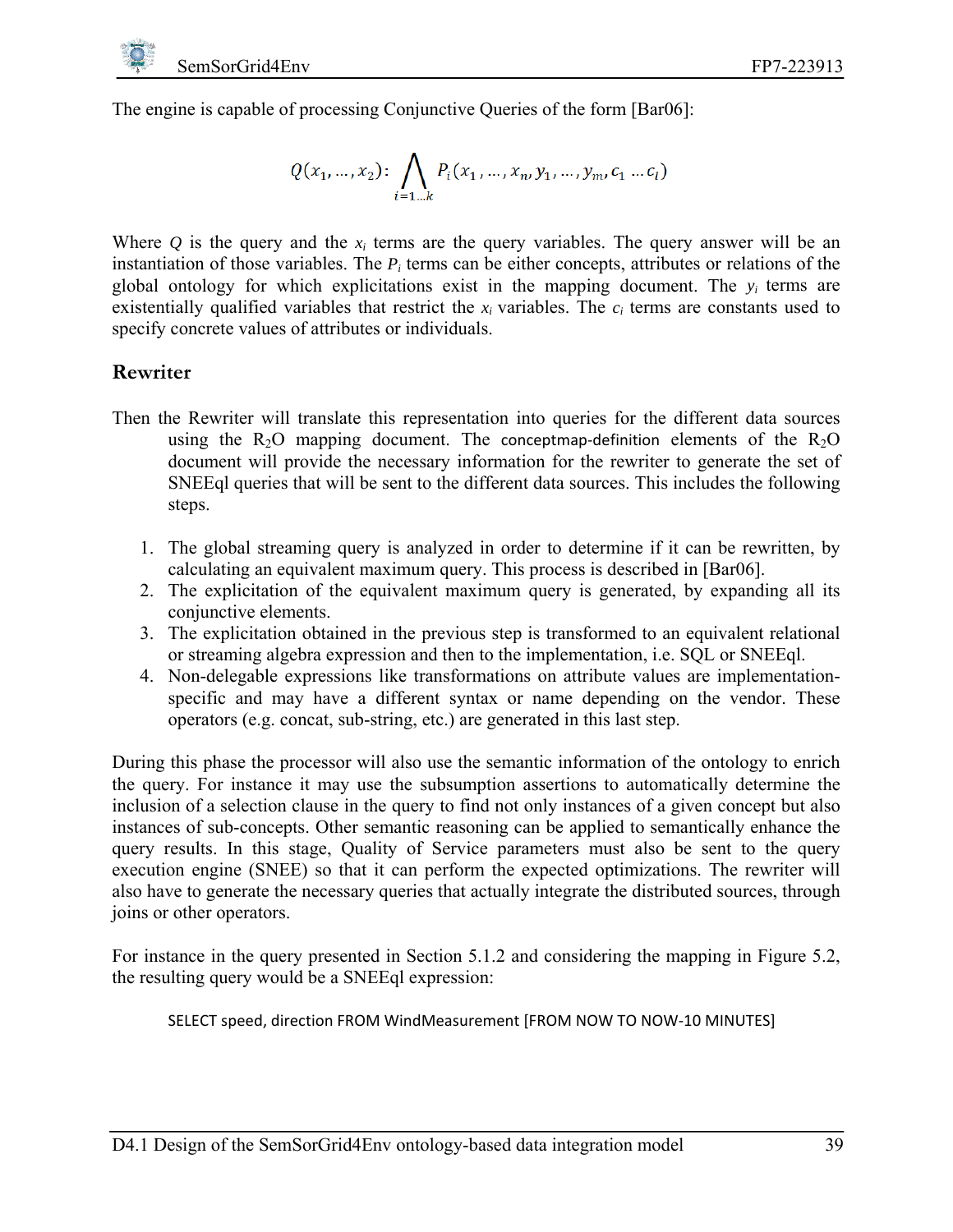

### **Plan Builder**

The Plan Builder will then proceed to generate a distributed query plan, including the set of queries to execute, and any post processing operations to be executed after getting the results from each source. Then it will be in charge of splitting the plan for every data source involved. It will specify also the communication exchange operators between the execution nodes if needed.

### **Evaluator**

Afterwards the Evaluator will be in charge of executing the individual queries by invoking the respective data sources and will get the results back, either continuously or not depending on the nature of the query. The Evaluator must contact the Stored or Stream Data Services using the appropriate interface operations. Typically for a stored data services it will call the ExecuteSQL operation passing the SQL expression generated by the Rewriter as a query parameter. Otherwise if it is a Stream Data Service the StreamExecute operation will typically be invoked, with a SNEEql query as parameter.

### **Integrator**

Finally the Integrator will be in charge of receiving the results from the evaluator and performing the post processing integration tasks of information, unions and joins according to the execution plan. It will be in charge of generating the resulting RDF tuples of the Response Document. Notice that continuous query results can also be generated and accessed indirectly as described in the Query Interface (see Section [2.2.2\)](#page-16-0).

The Plan Builder, Evaluator and Integrator components will for the distributed query processor. This query processor may be built based on an extension of the SNEE processor, taking advantage of the already available capabilities such as joining streaming and stored data, and upcoming functionality such as query capabilities over non-acquisitional streams, middleware SNEE processing, among others.

# <span id="page-48-0"></span>**5.2 Service Implementation**

As we have seen in Section [2.2,](#page-13-0) WP4 is focused on the Semantic Integrator Service and its interfaces. In the previous section we have broadly described how the challenges of the semantic integration will be tackled. In this section we provide a sketch design of the implementation of the interfaces based on the existing technologies and the extensions and proposals of the previous section.

### **5.2.1 Integration Interface Implementation**

The IntegrateAs operation of the Integration Interface, as seen in Section [2.2.1](#page-15-0), receives as input a set of source names to integrate and a mapping document. The source names are standard URIs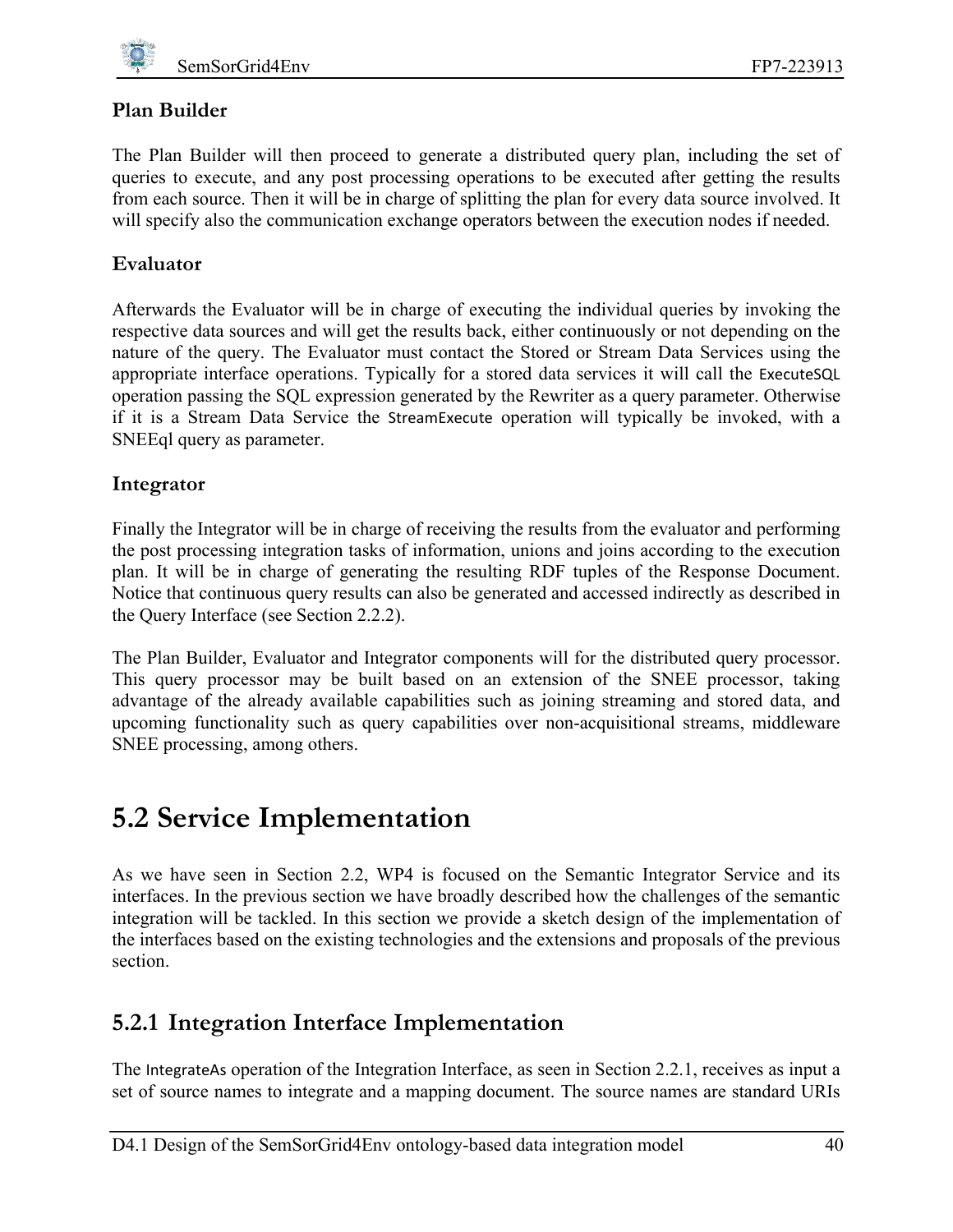and will be stored and managed in the SemSorGrid4Env Semantic Registry [\[KKK09](#page-59-1)]. These sources can be either Stored Data services with SQL endpoints or Stream Data services with SNEEql endpoints. If the resource name is invalid, an InvalidResourceNameFault will be thrown. If the data resource is not available, a DataResourceUnavailableFault will be thrown.

The mapping document will be a  $R_2O$  document extended as described in Section [5.1.1](#page-42-1). These extensions are mainly the multiple data source support [[Pri09\]](#page-60-0), and stream data source support (Section [5.1.1\)](#page-42-1).

The Integration implementation will then validate the  $R_2O$  document and retrieve the sources metadata, including QoS properties.

The validation of the extended  $R_2O$  document includes the following steps:

- 1. Verification of references to ontology, stored and stream data elements. The elements in the dbschema‐desc and streamschema‐desc must correspond to existent, valid and appropriate element references.
- 2. Verification of attribute, concepts and relations explicitations. In the conceptmap‐def section all explicitation references must point to existent concepts, relations and attributes.
- 3. Verification of types. Operation types specified in the mapping must correspond to the declared ontology attribute types.

A validation anomaly will produce an InvalidMappingDocumentFault.

Finally if no faults are thrown, the virtual source reference will be produced and sent as a result.

### **5.2.2 Query Interface Implementation**

The Query Interface defined in Section [2.2.2](#page-16-0) defines the query operations over stored or stream data sources. The query operation <GenericQuery> returns the results directly in the response message. This generic operation can be realised by a concrete one, depending on the case. For queries over Stored Data, the SQLExecute operation [\[ACK+06](#page-54-1)] will be used and for querying Stream Data the StreamExecute operation [[GGFP09](#page-58-1)] will be used. In this section we will describe the case of an integrated data source created by the IntegrateAs operation.

The <GenericQuery> receives the data resource name, a dataset format URI and the query expression. The expression is an extended streaming SPARQL query as indicated in Section [5.1.2](#page-45-0). This query is written in terms of the global ontology referenced by the mapping document used in the IntegrateAs operation. The query execution process will follow the path described in Section [5.1.3.](#page-46-0)

• If the data resource name is not found or unavailable, a DataResourceUnavailableFault will be raised. If the data resource name is not valid, an InvalidResourceNameFault will be raised.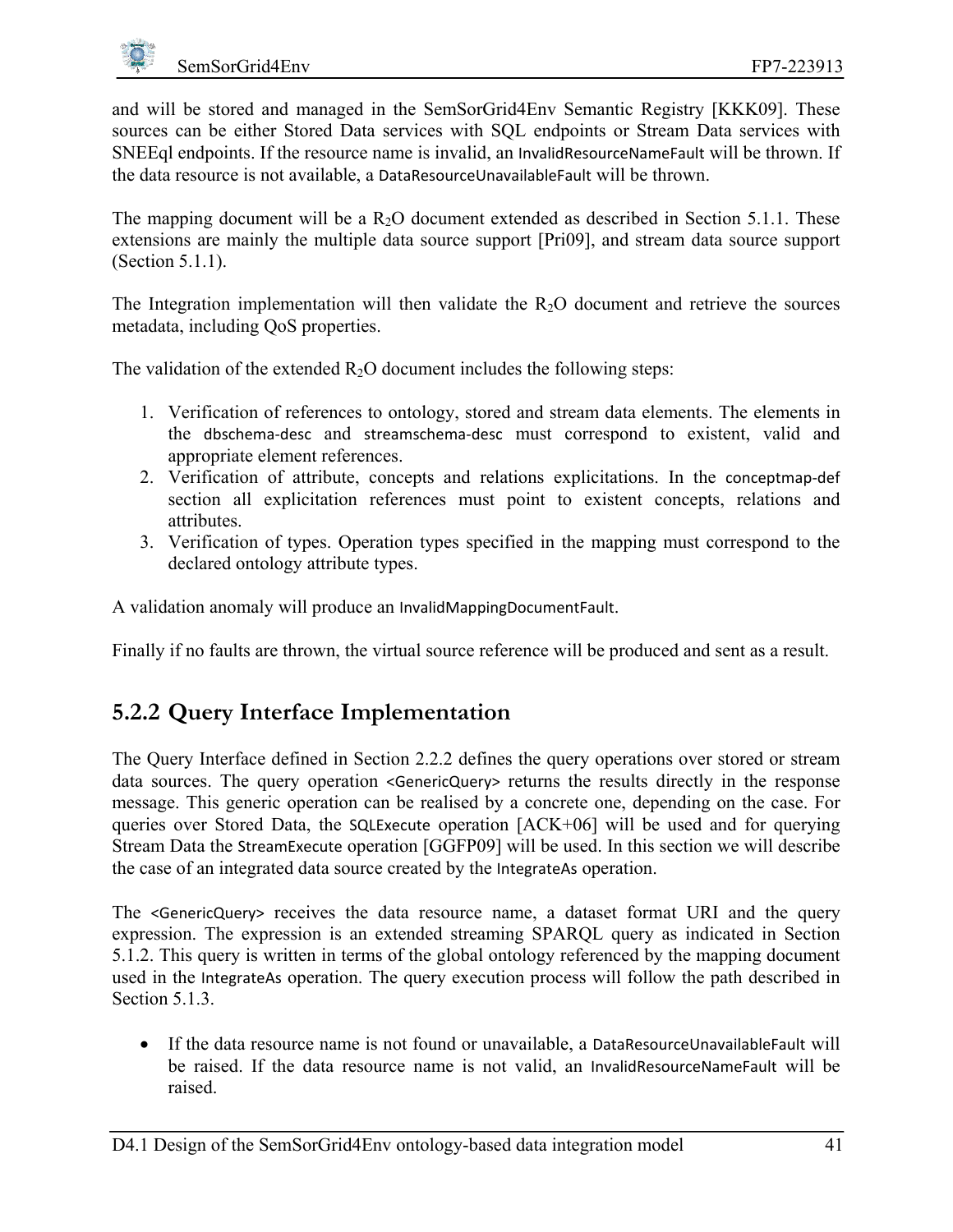SemSorGrid4Env FP7-223913

- Upon receiving the query, the query processor *Parser* validates its correctness against the global ontology referenced by the  $R_2O$  mapping document, checking also its compliance to the global streaming language syntax. If the expression has errors, the InvalidExpressionFault will be raised.
- Then the *Rewriter* uses the R<sub>2</sub>O mapping information to transform the global streaming language queries into either SQL or SNEEql queries. The rewriting follows four stages as shown in Section [5.1.3.](#page-46-0)
- After the queries have been generated for the data sources, the *Plan Builder* will produce a plan that will indicate which queries will be executed in which source, and the postprocessing operators that must be used to integrate the incoming results.
- The *Evaluator* will then send the queries to the Stored Data Services or Stream Data Services, fronted by SQL or SNEEql endpoints. For a SNEEql endpoint, the StreamExecute operation will be called and for the SQL endpoint the SQLExecute operation will be called instead.
- The results of these queries will be received by the *Integrator* module that will perform the operations specified by the plan and later produce a ResponseDocument with the ontology instances that satisfy the query.

### **Generic Query Factory**

In the case of most continuous queries, the result of the query execution cannot just be thrown as a one-shot ResponseDocument result. This would only be possible for queries asking for finite result-sets such as relations or one-shot windows. Otherwise the <GenericQueryFactory> operation must be used. For streams the concrete StreamExecuteFactory operation will be called. As in the <GenericQuery>, it receives the resource name and the query expression. In addition it receives a configurationDocument parameter. This configuration XML document contains the parameters that indicate how the response will be generated and accessed, e.g. using a pull or push-based mechanism, the interface type, etc.

For a pull-based retrieval of data, the execution will follow similar steps to those described above, but instead of generating a resulting ResponseDocument it will generate a reference to a data source where the results can be obtained. In a pull-based schema the data can be recovered using Data Access Interface operations [GGF+09a], namely concrete implementations of the generic <GetResponseItem>. For example, the GetStreamNewestItem retrieves a specified number (or time-based) of items from the result set.

# <span id="page-50-0"></span>**5.3 Future Work**

As it has been described there are still many open points that need to be answered, solved and implemented. These are discussed below.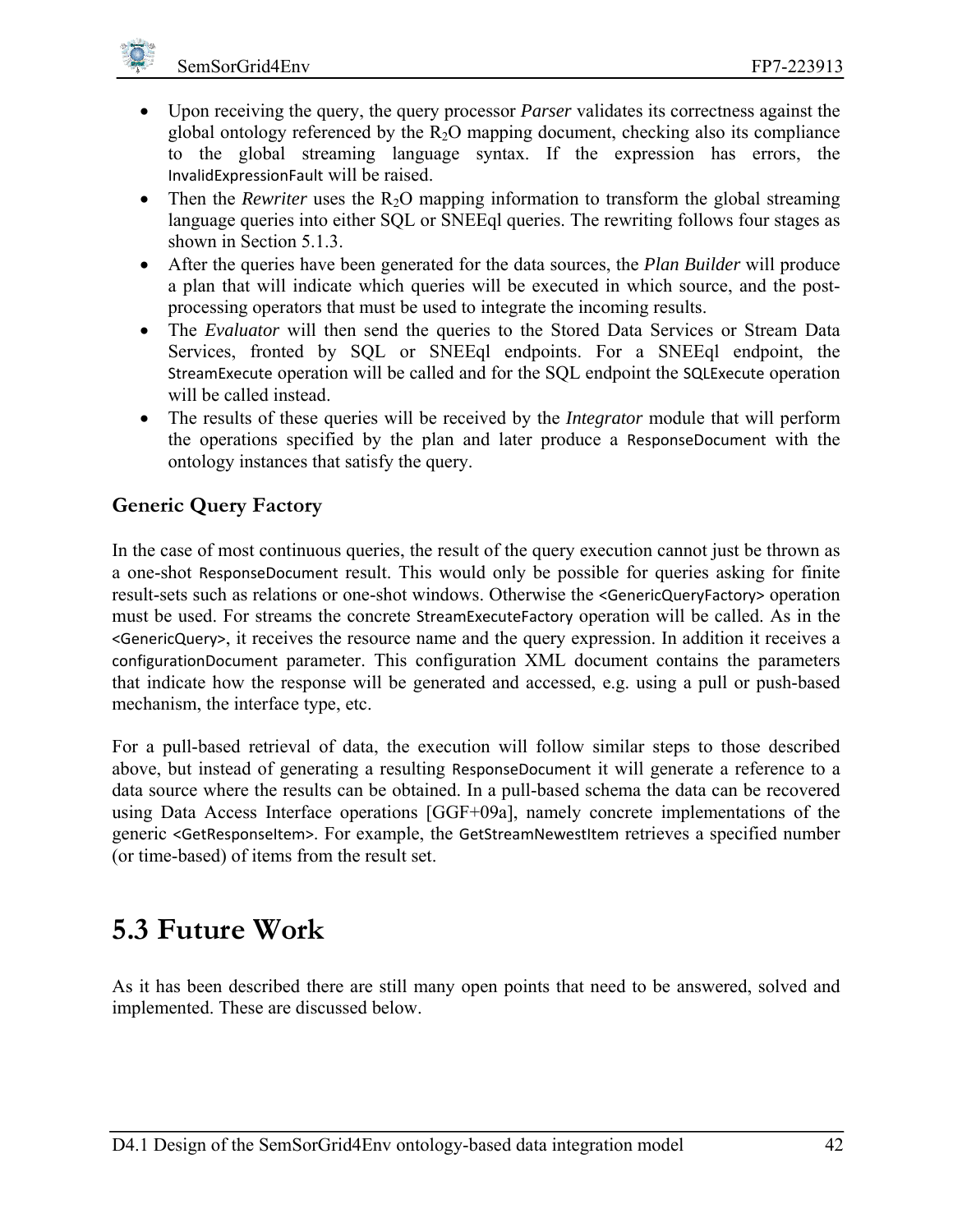# **5.3.1 R2O Extensions for Streams**

The R<sub>2</sub>O extensions for streaming data need to be added, basically for stream data declaration, following the discussions of Section [5.1.1.](#page-42-1) This includes:

- The necessary additions to define stream sources, with all the metadata that the query rewriter will need to generate the SQL or SNEEql queries. This information includes the stream schema, key and non-key attributes, timestamp attributes, tuple generation information, etc.
- The language concept-mapping elements must also be modified so that they support stream element just like they currently do with relation elements.
- These additions must be formalized in the language specification so that the processor (i.e. extended ODEMapster) will be able to interpret and use them. The syntax must be defined and written in the XML schema.
- Validate the language extensions against the requirements.

This task will end with the consolidation of a formal mapping language capable of expressing stream-to-ontology mappings, or stream-and-relation-to-ontology mappings. This will enable providing a unified ontological view for the different streaming and stored schemas.

# **5.3.2 SPARQL Support**

The ODEMapster engine must be modified to fully support SPARQL queries. The ODEMapster engine will evolve to constitute the Semantic Integrator translator processor. This task includes:

- Analyzing the current ODEMQL implementation and the possibility of porting this code for SPARQL support. Currently the ODEMapster processor works over ODEMQL queries. Although it has been proven that it can perfectly work over SPARQL for conjunctive queries [[Fus08\]](#page-57-1),
- Modifying the ODEMapster processor for SPARQL support.
- The processor must be able to parse the language and produce the SQL queries based on the  $R_2O$  mapping document, as it is described in Section [4.2.2.](#page-34-0)
- Then this implementation will be evaluated and validated against the previous ODEMQL version.

# **5.3.3** Support for R<sub>2</sub>O Extensions

The Semantic Integrator engine must be modified to support the extended  $R_2O$  language for stream-to-ontology mappings. This task includes:

• Modifying the processor to read the new constructs that will be available in the extended R2O, mainly the stream definitions including the attributes, timestamps and other metadata.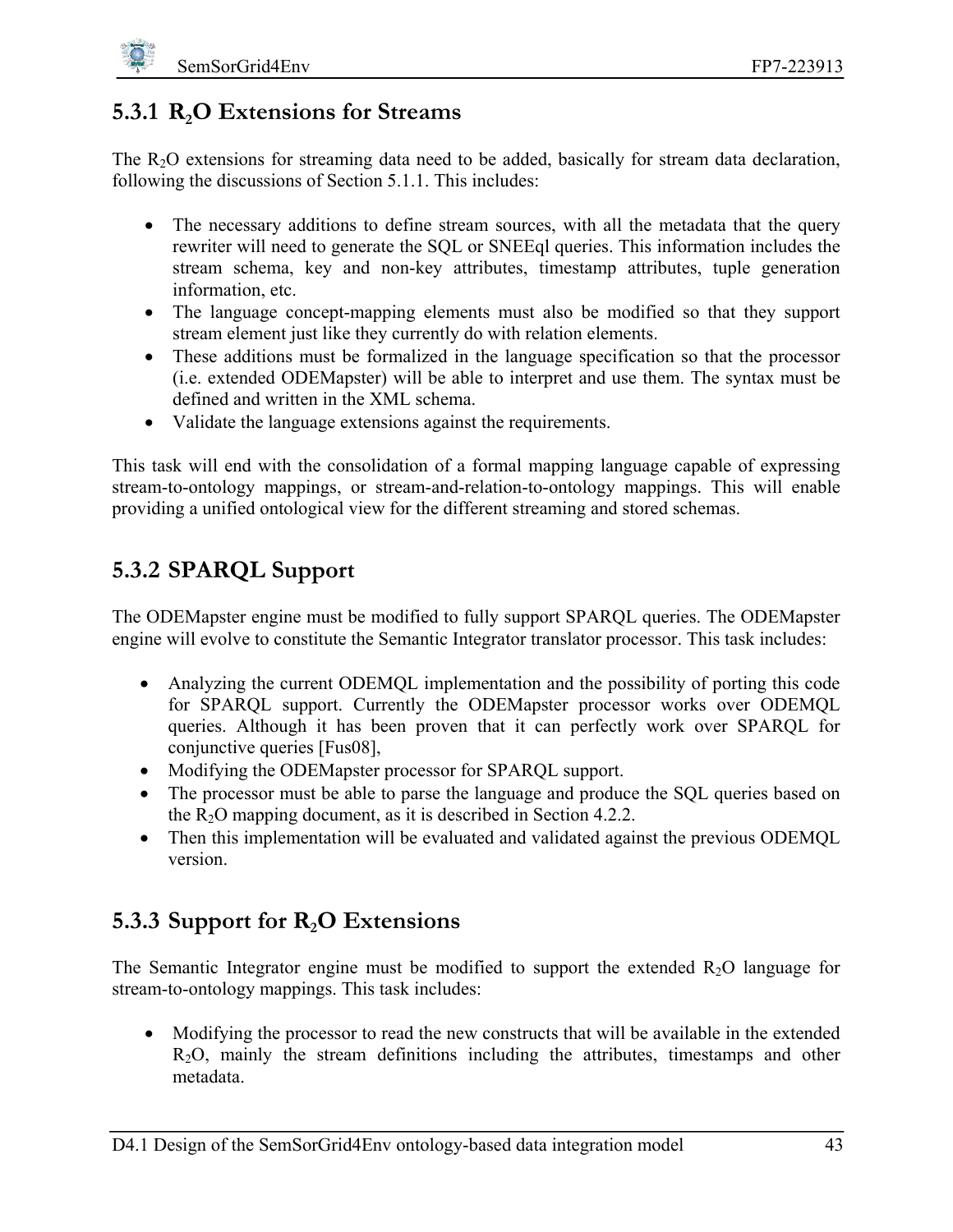

- The processor will be modified to be able to connect to a stream data source, in this case SNEE.
- The processor will be modified so that the pre-processing phase the validation takes into account the  $R_2O$  extensions.
- The implementation will focus on the case of the SNEE query language, and it will be used to validate this new support.

This task depends on the formalization of the  $R_2O$  extensions.

### **5.3.4 Extended SPARQL for Streams**

The global streaming SPARQL extensions must be formally defined and the parser must be implemented. In Section [5.1.2](#page-45-0) we mentioned the expected language features that we plan to support based on our requirements. This task will include:

- Evaluating the semantics of previous languages (see Section [4.2.4\)](#page-38-0).
- Proposing a set of required features for the language.
- Proposing a formal syntax for the proposed language.
- The development of a parser for the new language.
- The specification of the semantics of this language.
- Provide a comparison and guidelines for mapping this language into SNEEql.
- Evaluate and validate the query language.

# **5.3.5 Query Translation**

The Semantic Integrator engine must be modified to support the Streaming SPARQL queries and be able to transform them into SNEEql. This task includes:

- Modifying the Semantic integrator processor so that the translator phase is able to convert the global streaming query language into queries in SNEEql.
- Implementation of translation of stream attributes, time windows, slide parameters, tuplebased windows, aggregates, joins between streams, joins between streams and relations, streaming operators.
- Evaluation and validation of the produced queries.

The processor will have to be already modified in order to understand the new stream extensions of the R2O language. The processor will already be able to transform classic SPARQL queries. The global streaming query language based on SPARQL extensions will need to be already well defined.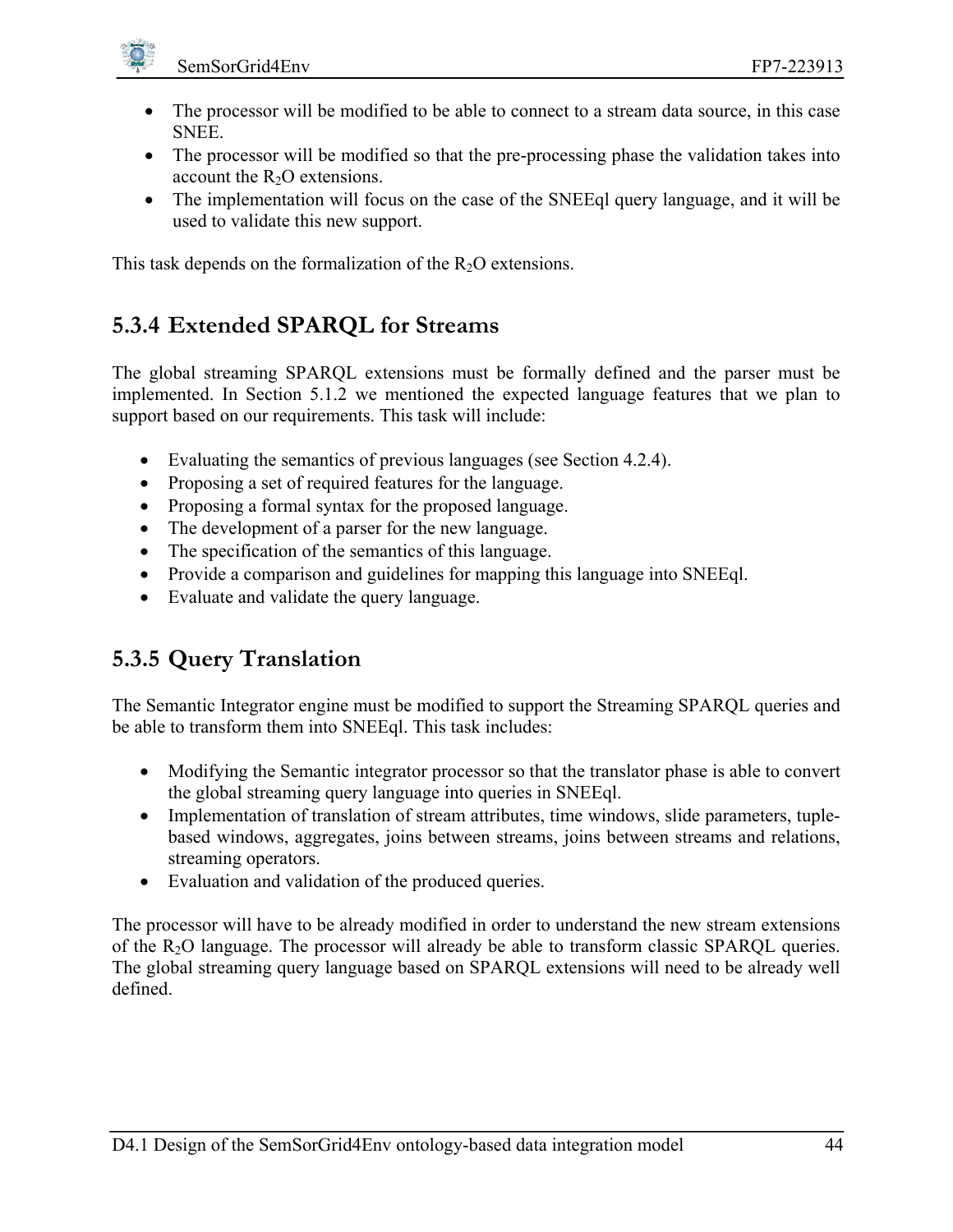

## **5.3.6 Distributed Query Processing**

The distributed query processor of the Semantic Integrator must be designed and built as an extension of the SNEE processor. This task includes:

- Design and implementation of modifications to SNEE. SNEE is capable of joining streaming and stored data, processing acquisitional data streams. It must be modified to perform distributed query execution.
- It must be extended to support the distributed scenario, with multiple sources. The processor must be able to produce a distributed query plan.
- It must evaluate the query fragments over the distributed sources.
- It must integrate the different results according to the plan.

The implementation will start as a SNEE processor extension, in collaboration with WP2. The Semantic Integrator processor will have to be already modified to support translation of the global streaming query language to SNEEql,

# **5.3.7 QoS Optimisations**

QoS parameters must be defined and included in the metadata so they can later be used for optimization purposes. A QoS model must be defined so that it is suitable to represent the desired information. This model must be understandable by the translator and query processor of the Semantic Integrator, so that this information can be used for optimization purposes. The query optimization oriented QoS parameters already considered in SNEEql can be taken as a starting point. Other QoS expectation parameters can be analyzed for the future.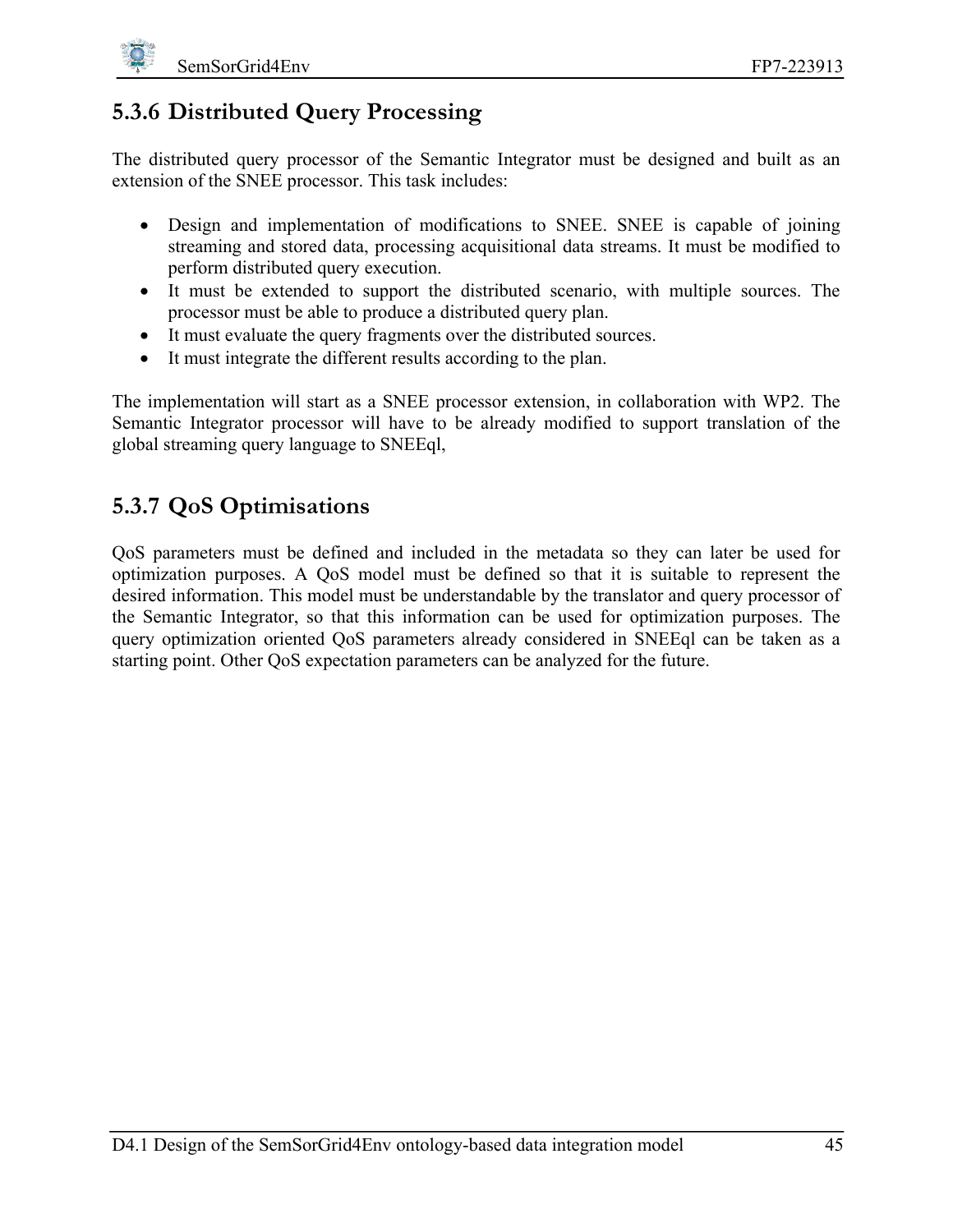

# **6 Bibliography**

- [AAB+05] Daniel J. Abadi, Yanif Ahmad, Magdalena Balazinska, Ugur Çetintemel, Mitch Cherniack, Jeong-Hyon Hwang, Wolfgang Lindner, Anurag S. Maskey, Alexander Rasin, Esther Ryvkina, Nesime Tatbul, Ying Xing, and Stan Zdonik. The design of the Borealis stream processing engine. In *Proceedings of 2nd Biennial Conference on Innovative Data Systems Research (CIDR'05)*, Asilomar, CA, USA, January 2005.
- [ABB+04] Arvind Arasu, Brian Babcock, Shivnath Babu, John Cieslewicz, Mayur Datar, Keith Ito, Rajeev Motwani, Utkarsh Srivastava, and Jennifer Widom. STREAM: The Stanford Data Stream Management System. In *Data Stream Management: Processing High-Speed Data Streams*. 2004. Springer-Verlag.
- <span id="page-54-0"></span>[ABW06] Arvind Arasu and Shivnath Babu and Jennifer Widom. The CQL Continuous Query Language: Semantic Foundations and Query Execution. *The VLDB Journal - The International Journal on Very Large Data Bases* 15(2), pages: 121 – 142. 2006. Springer-Verlag New York, Inc.
- [ACC+03] Daniel J. Abadi, Don Carney, Uğur Çetintemel, Mitch Cherniack1 Christian Convey, Sangdon Lee,Michael Stonebraker, Nesime Tatbul, Stan Zdonik. Aurora: a new model and architecture for data stream management. *The VLDB Journal – The International Journal on Very Large Data Bases* 12(2), pages 120-139, August 2003. Springer-Verlag New York, Inc.
- [ACH+93] Yigal Arens, Chin Y. Chee, Chun-Nan Hsu, and Craig A. Knoblock. Retrieving and integrating data from multiple information sources. *International Journal of Intelligent and Cooperative Information Systems*, 2(2), pages 127–158, 1993.
- <span id="page-54-1"></span>[ACK+06] Mario Antonioletti, Brian Collins, Amy Krause, Simon Laws, James Magowan, Susan Malaika, and Norman W. Paton. Web services data access and integration the relational realisation (WS-DAIR) specification, version 1.0. Recommendation GFD.76, Open Grid Forum, 20 July 2006. http://www.ogf.org/documents/GFD.76.pdf.
- [ALM+04] Daniel J. Abadi, Wolfgang Lindner, Samuel Madden, Jörg Schuler. An Integration Framework for Sensor Networks and Data Stream Management Systems. In *Proc. VLDB*, 2004.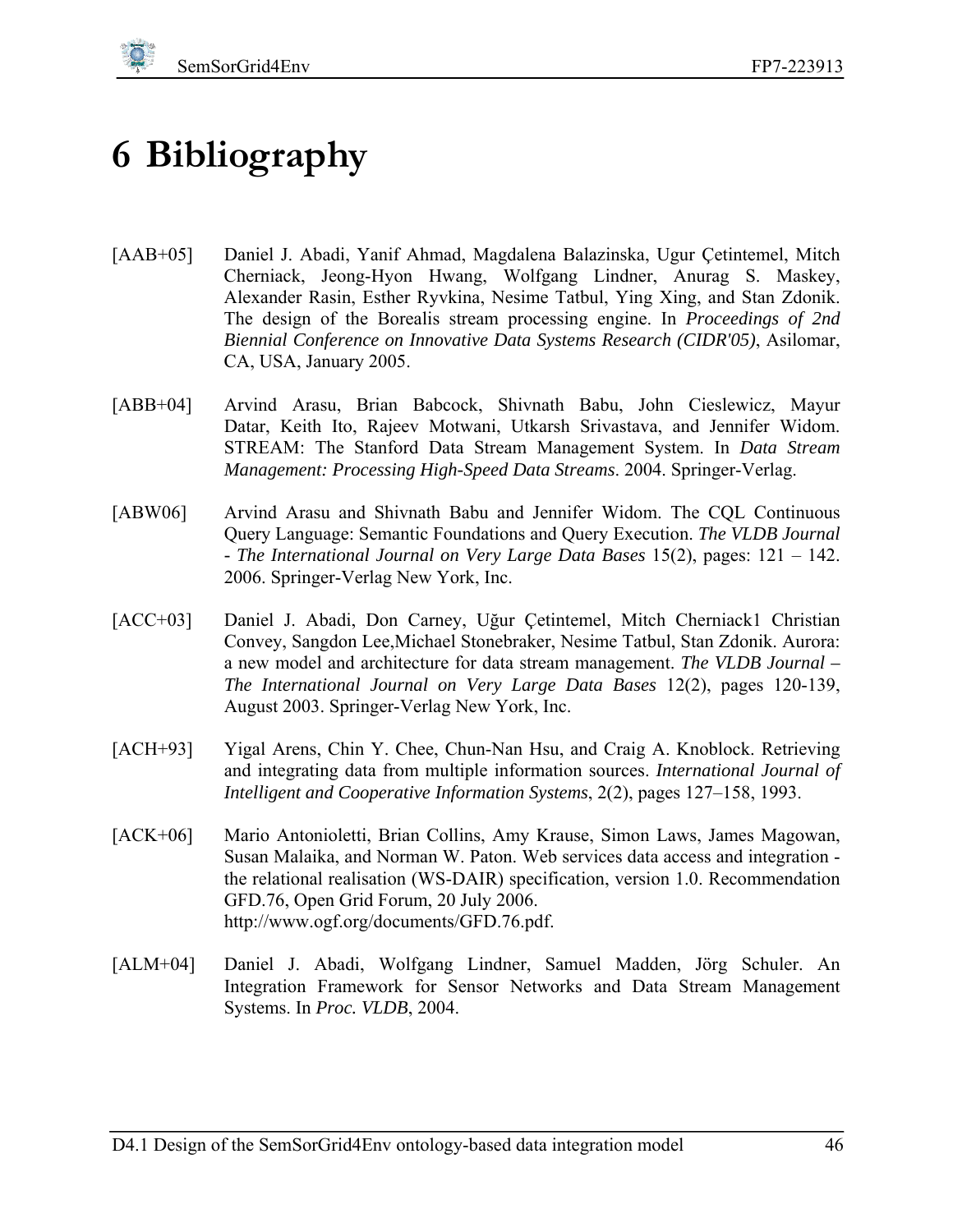<span id="page-55-4"></span><span id="page-55-3"></span><span id="page-55-1"></span>

| $[AMG+04]$   | M. Nedim Alpdemir, Arijit Mukherjee, Anastasios Gounaris, Norman W. Paton,<br>Paul Watson, Alvaro A.A. Fernandes, Jim Smith. OGSA-DQP: A Service-Based<br>Distributed Query Processor for the Grid. In Proc. EDBT 2004, volume 2992 of<br><b>LNCS. 2004</b>                        |
|--------------|------------------------------------------------------------------------------------------------------------------------------------------------------------------------------------------------------------------------------------------------------------------------------------|
| [Bar06]      | Jesús Barrasa. Modelo para la definición automática de correspondencias<br>semánticas entre ontologías y modelos relacionales. PhD Thesis. Departamento de<br>Inteligencia Artificial. Facultad de Informática. UPM. December 2006.                                                |
| $[BBD+02]$   | Brian Babcock, Shivnath Babu, Mayur Datar, Rajeev Motwani, and Jennifer<br>Widom. Models and Issues in Data Stream Systems. In Proceedings of the 21st<br>ACM SIGMOD-SIGACT-SIGART Symposium on Principles of Database Systems,<br>pages 1-16, Madison, Wisconsin, USA, June 2002. |
| $[BBC + 09]$ | Davide Francesco Barbieri, Daniele Braga, Stefano Ceri, Emanuele Della Valle,<br>Michael Grossniklaus. C-SPARQL: SPARQL for Continuous Querying. In<br>Proceedings of the 18th international conference on World wide web, pages 1061-<br>1062, 2009.                              |
| $[BBV+07]$   | Domenico Beneventano, Sonia Bergamaschi, Maurizio Vincini, Mirko Orsini,<br>Carlos Nana Rodriguez. Query Translation on Heterogeneous Sources in MOMIS<br>Data Transformation Systems. InterDB Third International Workshop on<br>Database Interoperability, 2007.                 |
| [BC07]       | Christian Bizer, Richard Cyganiak. D2RQ — Lessons Learned. Position paper for<br>the W3C Workshop on RDF Access to Relational Databases, Cambridge, USA,<br>http://www.w3.org/2007/03/RdfRDB/papers/d2rq-<br>$25 - 26$<br>2007.<br>October<br>positionpaper/                       |
| [BCG05]      | Jesús Barrasa, Óscar Corcho, Asunción Gómez-Pérez. R2O, an Extensible and<br>Semantically Based Database-to-ontology Mapping Language. In: Bussler, C.,<br>Tannen, V., Fundulaki, I. (eds.) SWDB 2004 LNCS, vol. 3372, 2005. Springer.                                             |

- [BG06] Jesús Barrasa, Asunción Gómez-Pérez. Upgrading Relational Legacy Data to the Semantic Web. In *Proceedings of the 15th international conference on World Wide Web*, pages 1069 – 1070, 2006.
- <span id="page-55-0"></span>[BGF+08] Christian Y.A. Brenninkmeijer, Ixent Galpin,Alvaro A.A. Fernandes, and Norman W. Paton A Semantics for a Query Language over Sensors, Streams and Relations. In *Proceedings of the 25th British national conference on Databases: Sharing Data, Information and Knowledge*, pages 87 – 99, Cardiff, Wales, UK. 2008. Springer-Verlag.
- <span id="page-55-2"></span>[BGJ08] Andre Bolles, Marco Grawunder and Jonas Jacobi. Streaming SPARQL - Extending SPARQL to process data streams. *The Semantic Web: Research and Applications,* pages 448-462, 2008.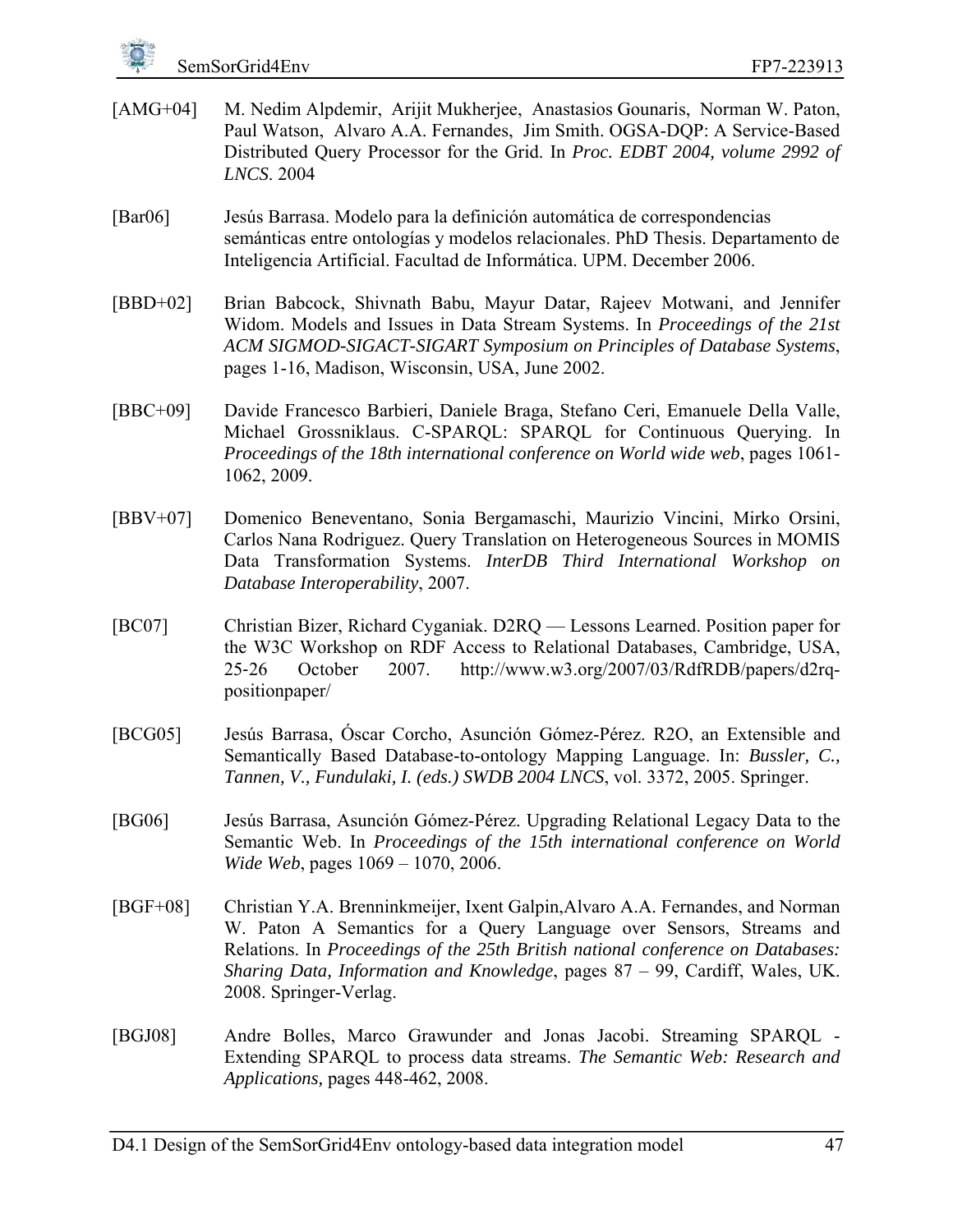- [BvHH+04] Sean Bechhofer, Frank van Harmelen, Jim Hendler, Ian Horrocks, Deborah L. McGuinness, Peter F. Patel-Schneider, and Lynn Andrea Stein. OWL web ontology language reference. Recommendation, W3C, 10 February 2004. http://www.w3.org/TR/owl-ref/.
- [CCC+02] Don Carney, Uğur Çetintemel, Mitch Cherniack, Christian Convey, Sangdon Lee, Greg Seidman, Michael Stonebraker, Nesime Tatbul, Stan Zdonik. Monitoring Streams - A New Class of Data Management Applications. In *Proceedings of the 28th International Conference on Very Large Data Bases*, pages 215-226, Hong Kong, China, August 2002. VLDB Endowment.
- [CCD+03] Sirish Chandrasekaran, Owen Cooper, Amol Deshpande, Michael J. Franklin, Joseph M. Hellerstein, Wei Hong, Sailesh Krishnamurthy, Sam Madden, Vijayshankar Raman, Fred Reiss, and Mehul Shah. TelegraphCQ: Continuous Dataflow Processing for an Uncertain World. In *Proceedings of the 1st Conference on Innovative Data Systems Research*, pages 269-280, Asilomar, CA, USA, January 2003.
- [CCDG+03] Andrea Calì, Diego Calvanese, Giuseppe De Giacomo, Maurizio Lenzerini, Paolo Naggar and Fabio Vernacotola. IBIS: Semantic Data Integration at Work Contact Information. *Advanced Information Systems Engineering*, page 1033. January 2003. Springer.
- [CCR+03] Don Carney, Uğur Çetintemel, Alex Rasin, Stan Zdonik,Mitch Cherniack, Mike Stonebraker. Operator Scheduling in a Data Stream Manager. In *Proceedings of the 29th International Conference on Very Large Data Bases*, pages 838-849, Berlin, Germany, September 2003. VLDB Endowment.
- [CDL+98] Diego Calvanese, Giuseppe De Giacomo, Maurizio Lenzerini, Daniele Nardi, Riccardo Rosati. Description Logic Framework for Information Integration. In *Proceedings of the 6th Int. Conf. on the Principles of Knowledge Representation and Reasoning (KR'98),* pages 2-13, 1998.
- [CDL+03] Andrea Cali, Saverio De Nigris, Domenico Lembo, Gabriele Messineo, Riccardo Rosati, Marco Ruzzi. DIS@DIS: a system for semantic data integration under integrity constraints. In *Proceedings of the Fourth International Conference on Web Information Systems Engineering*, pages 335 – 338, December 2003.
- [CDT+00] Jianjun Chen, David J. DeWitt, Feng Tian, Yuan Wang. NiagaraCQ: a scalable continuous query system for Internet databases. In *ACM SIGMOD Record Volume 29, Issue 2*, pages 379 – 390, June 2000.
- [Cer08] Farid Cerbah. Learning Highly Structured Semantic Repositories from Relational Databases The RDBToOnto Tool. In *Proceedings of the 5th European Semantic Web Conference (ESWC 2008)*, Tenerife, Spain, June, 2008.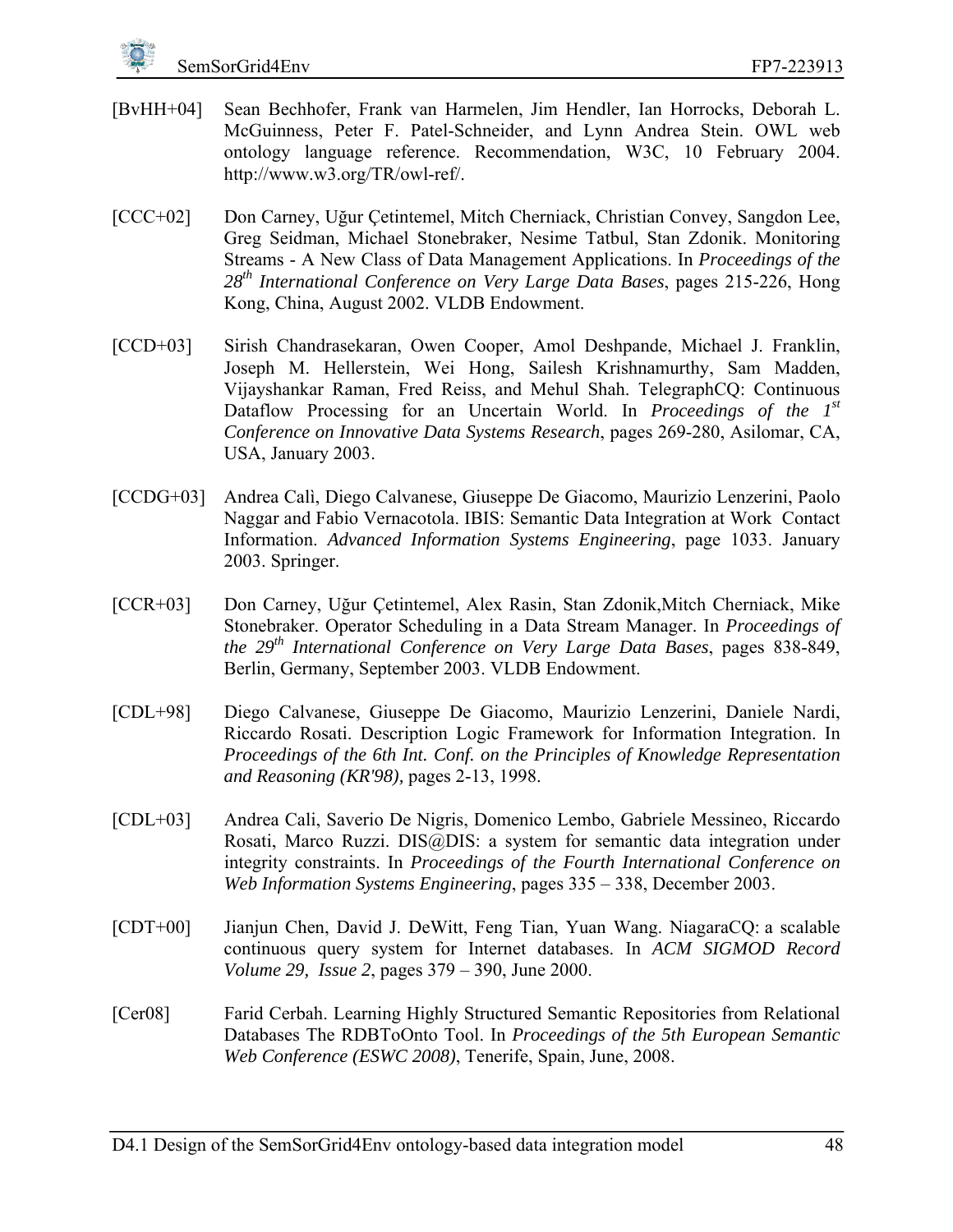- [CHSR09] Mike Clark, Craig Hutton, Jason Sadler, and Samantha Roe. Wp 7.1 Flood user requirements specification. Deliverable D7.1, SemSorGrid4Env, March 2009.
- [CJS+02] Chuck Cranor, Theodore Johnson, Oliver Spatschnek, Vladislav Shkapenyuk. Gigascope: A Stream Database for Network Applications. In *Proc. ACM SIGMOD*, page 262, 2002.
- <span id="page-57-0"></span>[DCB+09] Emanuele Della Valle, Stefano Ceri, Daniele Braga, Irene Celino, Dieter Frensel, Frank van Harmelem, Gulay Unel. Research Chapters in the Area of Stream Reasoning. In *Proceedings of the 1st International Workshop on Stream Reasoning*, 2009.
- [DH05] AnHai Doan, Alon Y. Halevy. Semantic Integration Research in the Database Community: A Brief Survey. *AI Magazine Volume 26, Issue 1 (March 2005)*, pages 83 – 94, 2005.
- [DLS05] Glen Dobson, Russell Lock, Ian Sommerville. Quality of Service Requirements Specification Using an Ontology. *In Proc. Service-Oriented Computing: Consequences for Engineering Requirements (SOCCER 05) at 13th International Requirements Engineering Conference (RE 05)*. 2005
- [EM07] Orri Erling, Ivan Mikhailov. RDF support in the virtuoso dbms. In *Proceedings of the 1st Conference on Social Semantic Web (CSSW)*, volume 113 of LNI, pages 59–68, Leipzig, Germany, September 2007. Gesellschaft Für Informatik.
- [FLM99] Marc Friedman, Alon Levy, Todd Millstein. Navigational Plans For Data Integration (1999). In *Proceedings of the National Conference on Artificial Intelligence (AAAI ),* 1999.
- <span id="page-57-1"></span>[Fus08] Francesco Fusco. SPARQL for Ontology-based data access. Master thesis. Department of Computer Science. Università degli Studi di Roma *La Sapienza.* 2008
- [GBJ+08] Ixent Galpin, Christian Y.A. Brenninkmeijer, Farhana Jabeen, Alvaro A.A. Fernandes, Norman W. Paton. An Architecture for Query Optimization in Sensor Networks. In *Proceedings of the 2008 IEEE 24th International Conference on Data Engineering*, pages 1439-1441, Cancún, México, April 2008. IEEE.
- [GBJ+09] Ixent Galpin, Christian Y.A. Brenninkmeijer, Farhana Jabeen, Alvaro A.A. Fernandes, and Norman W. Paton Comprehensive Optimization of Declarative Sensor Network Queries. In *Proceedings of the 21st International Conference on Scientific and Statistical Database Management*, pages 339 – 360, New Orleans, LA, USA, June 2009. Springer.
- [GGF+09] Alasdair J. G. Gray, Ixent Galpin, Alvaro A. A. Fernandes, Norman W. Paton, Kevin Page, Jason Sadler, Manolis Koubarakis, Kostis Kyzirakos, Jean-Paul Calbimonte, Oscar Corcho, Raúl Garcia, Víctor Manuel Díaz, and Israel Liebana.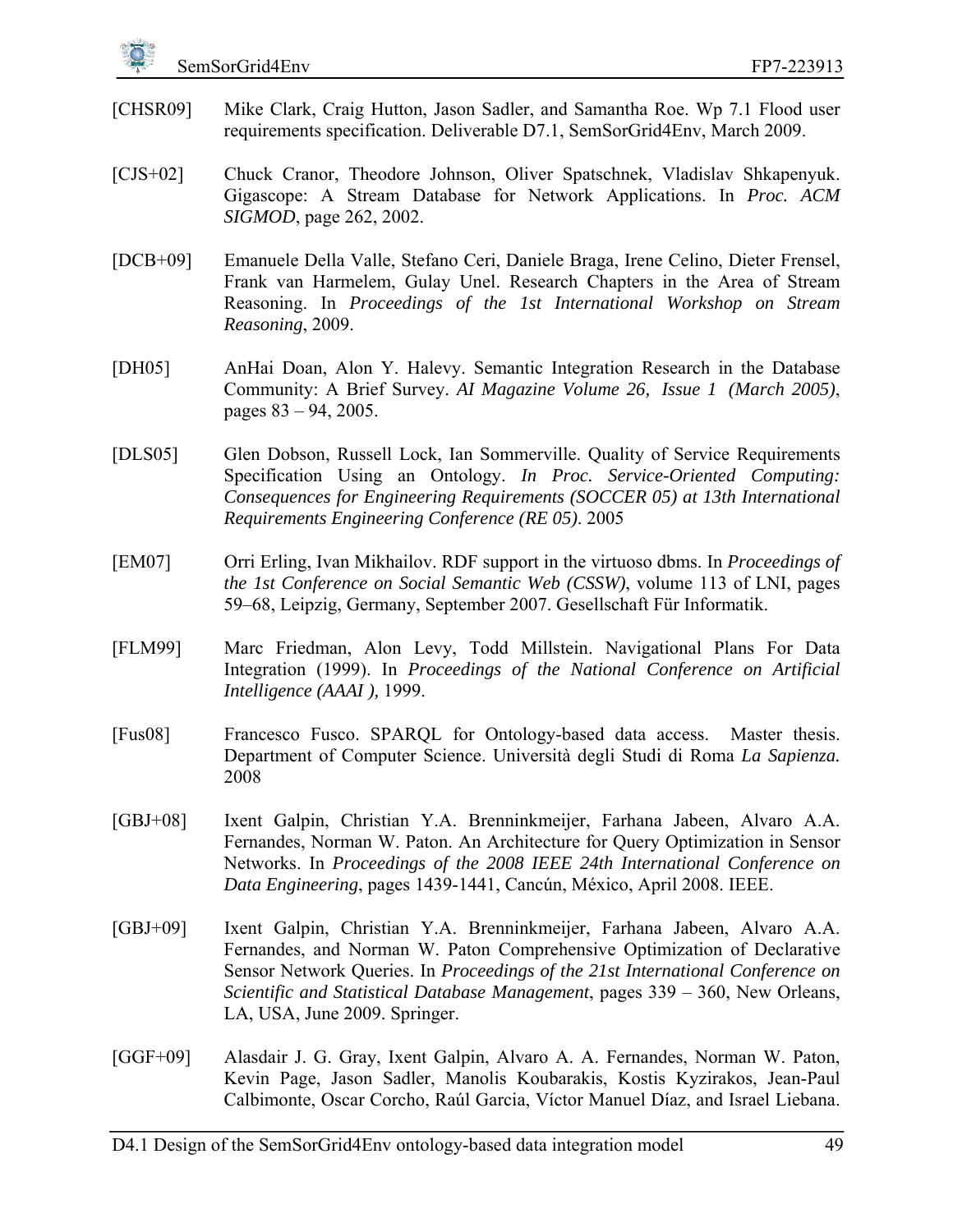SemSorGrid4Env architecture phase I. Deliverable. D1.3v1, SemSorGrid4Env, August 2009.

- [GGF+09a] Ixent Galpin, Alasdair J G Gray, Alvaro A A Fernandes, Norman W. Paton, Alexis Kotsifakos, Dimitris Kotsakos, and Dimitrios Gunopulos. Data Requirements, Data Management and Analysis Issues, and Query-Based Functionalities. Deliverable D2.1
- <span id="page-58-1"></span>[GGFP09] Alasdair J. G. Gray, Ixent Galpin, Alvaro A. A. Fernandes, and Norman W. Paton. Web services data access and integration - the data stream realisation (WS-DAIStreaming) specification. Technical report, University of Manchester, August 2009.
- <span id="page-58-0"></span>[GGK+07] Sven Groppe, Jinghua Groppe, Dirk Kukulenz and Volker Linnemann. A SPARQL Engine for Streaming RDF Data. In *Proceedings of the 2007 Third International IEEE Conference on Signal-Image Technologies and Internet-Based System*, pages 167-174. 2007.
- [GHI+97] Héctor Garcia-Molina, Joachim Hammer, Kelly Ireland, Yannis Papakonstantinou, Jeffrey Ullman, and Jennifer Widom. The TSIMMIS Approach to Mediation: Data Models and Languages*. Journal of Intelligent Information System*, 1997.
- [GHR06] Martin Gudgin, Marc Hadley, and Tony Rogers (Eds). Web services addressing 1.0 core. Recommendation, W3C, 9 May 2006. http://www.w3.org/TR/ws-addrcore/.
- [GKD97] Michael R. Genesereth, Arthur M. Keller, Oliver M. Duschka. Infomaster: An Information Integration System. In *Proceedings of 1997 ACM SIGMOD Conference*, pages 39—542, 1997.
- [GLR00] François Goasdoué, Véronique Lattes, Marie-Christine Rousset. The Use of CARIN Language and Algorithms for Information Integration: The PICSEL Project*. International Journal of Cooperative Information Systems (IJCIS) 9(4)*, pages 383–401, 2000.
- [Hal01] Alon Y. Halevy. Answering queries using views: A survey. In *VLDB Journal*, 10(4), pages 270–294, December 2001.
- [HFL+89] Laura Haas, Johann Christoph Freytag, Guy Lohman, and Hamid Pirahesh. Extensible query processing in starburst. In *Proceedings of the ACM SIGMOD Conference on Management of Data*, pages 377–388, Portland, OR, USA. 1989.
- [HJK+93]. Michael N. Huhns, Nigel Jacobs, Tomasz Ksiezyk,Wei-Min Shen, Munindar P. Singh, and Philip E. Cannata. Integrating enterprise information models in Carnot. In *International Conference on Intelligent and Cooperative Information Systems (CoopIS)*, May 1993.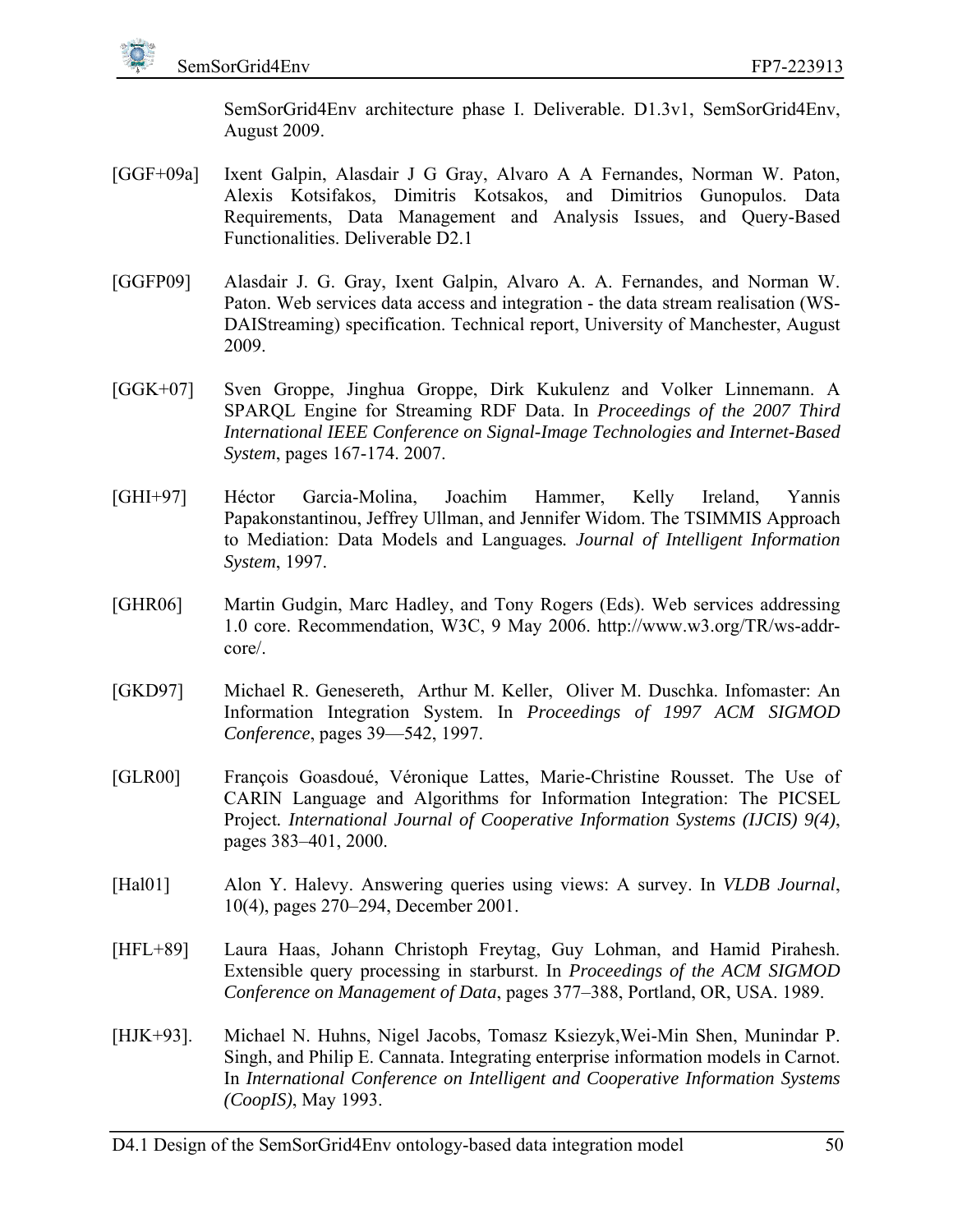- <span id="page-59-0"></span>[HLS+08] Peter Haase, Holger Lewen, Rudi Studer, and Mathieu d'Aquin. The NeOn Ontology Engineering Toolkit. In *WWW2008 - The 17th International World Wide Web Conference - Developers' Track*, Beijing, China. 2008.
- [IKK05] Ismail Khalil Ibrahim, Reinhard Kronsteiner, Gabriele Kotsis. A semantic solution for data integration in mixed sensor networks. *Computer Communications 28(13)*, pages 1564-1574, 2005.
- [JBM08] Lei Jiang, Alex Borgida, and John Mylopoulos. Towards a Compositional Semantic Account of Data Quality Attributes. In *Proceedings of the 27th International Conference on Conceptual Modeling,* Barcelona, Spain, pages 55 – 68, 2008. Springer-Verlag.
- [JMS+08] Namit Jain, Shailendra Mishra, Anand Srinivasan, Johannes Gehrke, Jennifer Widom, Hari Balakrishnan, Mitch Cherniack, Ugur Cetintemel, Richard Tibbetts, and Stan Zdonik. Towards a Streaming SQL Standard*. Proceedings of the 34th International Conference on Very Large Data Bases (industrial track)*, Auckland, New Zealand, August 2008.
- <span id="page-59-1"></span>[KKK09] Kostis Kyzirakos, Manolis Koubarakis, and Zoi Kaoudi. Data models and languages for registries in SemsorGrid4Env. Deliverable D3.1 Version 1.0, SemSorGrid4Env, August 2009.
- [Kos00] Donald Kossmann. The state of the art in distributed query processing. *ACM Computing Surveys Volume 32, Issue 4,* pages 422-469, December 2000.
- [KP06] Kyriakos Kritikos and Dimitris Plexousakis. Semantic QoS Metric Matching. In *Proceedings of the European Conference on Web Services*, pages 265-274, December 2006.
- [KP07] Kyriakos Kritikos and Dimitris Plexousakis. OWL-Q for Semantic QoS-based Web Service Description and Discovery. In *Proceedings of the SMR 2007 Workshop on Service Matchmaking and Resource Retrieval in the Semantic Web (SMRR 2007) co-located with ISWC 2007 + ASWC 2007*, Busan, South Korea, November 11, 2007.
- [KW07] Hiroyuki Kitagawa, Yousuke Watanabe. Stream Data Management Based on Integration of a Stream Processing Engine and Databases. In *Proceedings of the 2007 IFIP International Conference on Network and Parallel Computing Workshops*, pages 18-22, 2007.
- [Len02] Maurizio Lenzerini. Data integration: a theoretical perspective. In *Proceedings of the twenty-first ACM SIGMOD-SIGACT-SIGART symposium on Principles of database systems,* pages 233 – 246, Madison, Wisconsin, 2002. ACM.
- [Lev98] Alon Y. Levy. The Information Manifold Approach to Data Integration. In: *IEEE Intelligent Systems, 13*, pages 12-16, August 19 1998.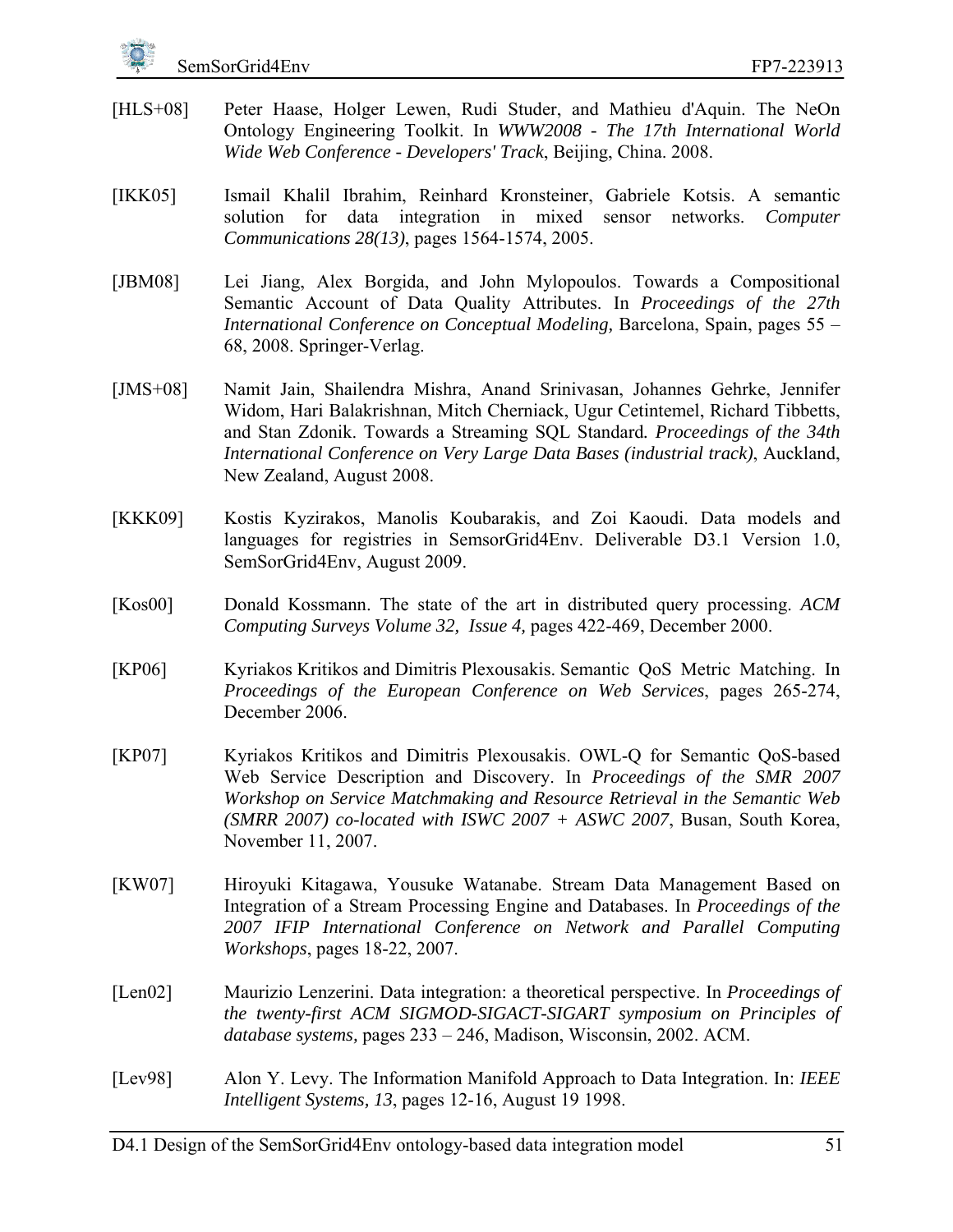- [LDI09] Israel Liébana, Víctor Manuel Díaz, and Agustín Izquierdo. Fire risk monitoring and warning in Castilla y León - requirements specification. Deliverable D6.1, SemSorGrid4Env, March 2009.
- <span id="page-60-1"></span>[LMH+09] Steven Lynden, Arijit Mukherjee, Alastair C. Hume, Alvaro A. A. Fernandes, Norman W. Paton, Rizos Sakellariou, and Paul Watson. The design and implementation of OGSA-DQP: A service-based distributed query processor. *Future Generation Computer Systems*, 25(3), pages 224–236, March 2009.
- [LT09] Lina Lubyte and Sergio Tessaris. Supporting the Development of Data Wrapping Ontologies. Free University of Bozen-Bolzano, 2009.
- [MBR01] Jayant Madhavan, Philip Bernstein, Erhard Rahm. Generic Schema Matching with Cupid. In *Proceedings of the 27th VLDB Conference*. Roma, Italy, 2001.
- [MFH+05] Samuel Madden, Michael J. Franklin, Joseph M. Hellerstein, and Wei Hong. TinyDB: An Acquisitional Query Processing System for Sensor Networks. In *ACM Trans.Database Syst.*, 30(1), pages 122-173, 2005.
- [MIK+00] Eduardo Mena, Arantza Illarramendi, Vipul Kashyap, Amit Sheth. OBSERVER: An Approach for Query Processing in Global Information Systems based on Interoperation across Pre-existing Ontologies*. International Journal on Distributed and Parallel DBs 8(2)*, pages 223–271, 2000.
- [MM04] Frank Manola and Eric Miller (eds). RDF primer. Recommendation, W3C, 10 February 2004. http://www.w3.org/TR/rdf-primer/.
- [NLF99] Felix Naumann,Ulf Leser,Johann Christoph Freytag. Quality-driven Integration of Heterogeneous Information Systems. In *Proceedings of the 25th International Conference on Very Large Data Bases*, pages: 447 - 458, Edinburgh, Scotland, UK, September 1999. Morgan Kaufmann Publishers Inc.
- <span id="page-60-2"></span>[OGS09] OGSA-DAI open grid services architecture database access and integration services project, 2005-2009. http://www.ogsadai.org.uk/ Accessed 3 August 2009.
- [PC06] Cristian Pérez de Laborda and Stefan Conrad. Database to Semantic Web Mapping using RDF Query Languages. In *Conceptual Modeling - ER 2006, 25th International Conference on Conceptual Modeling*, pages 241-254, Tucson, Arizona, November 2006.
- [PLC+08] Antonella Poggi, Domenico Lembo, Diego Calvanese,Giuseppe De Giacomo, Maurizio Lenzerini, and Riccardo Rosati. Linking Data to Ontologies. In *J. on Data Semantics. Volume X*, pages 133-173, 2008.
- <span id="page-60-0"></span>[Pri09] Freddy Priyatna. Multi-database ontology-based mapping and data access. Master Thesis. Department of Artificial Intelligence. School of Computer Science. Universidad Politécnica de Madrid. 2009.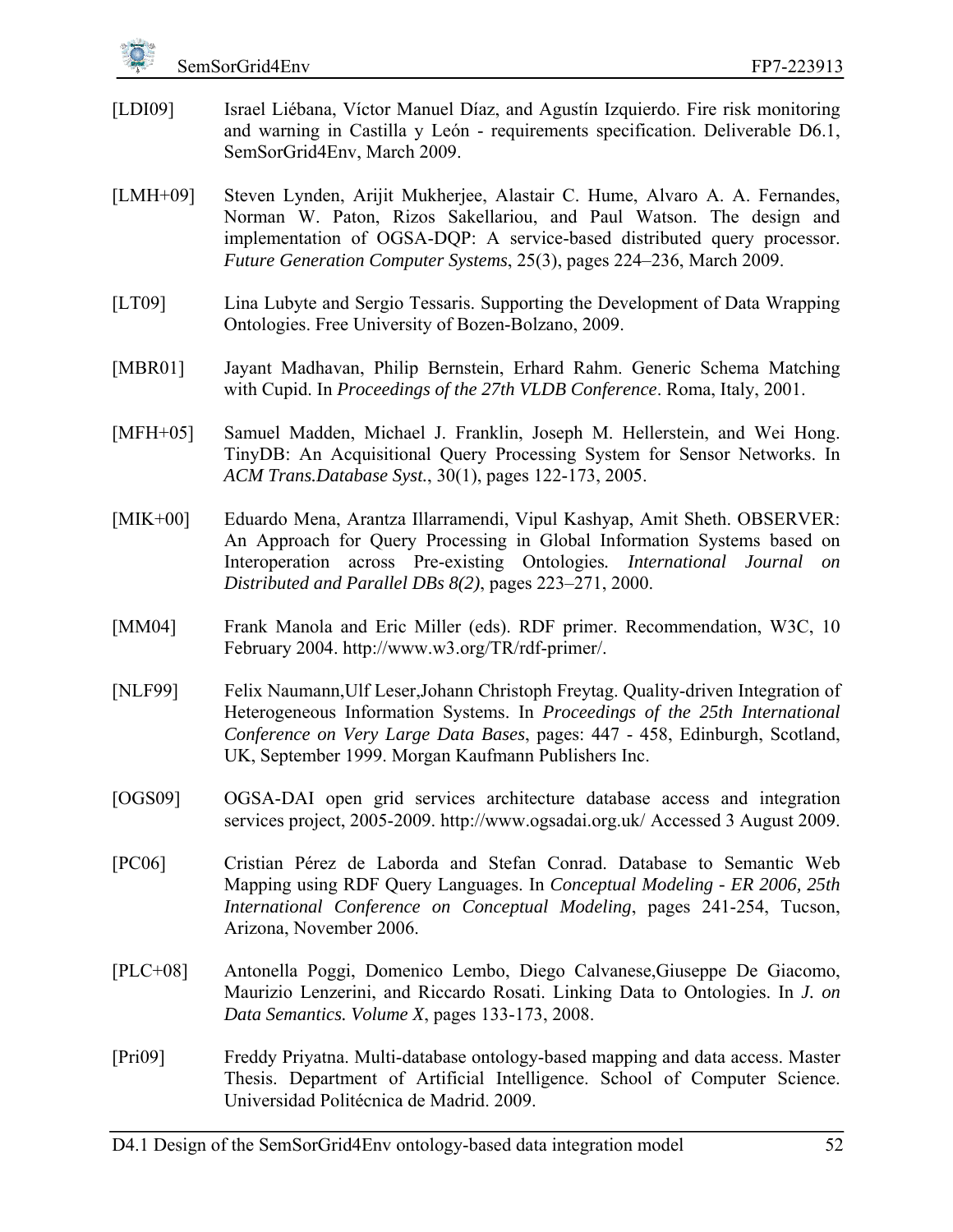- [PRR08] Antonella Poggi, Mariano Rodriguez-Muro, Marco Ruzzi. Ontology-based database access with DIG-MASTRO and the OBDA Plugin for Protégé. *In Proc. of the 4th Int. Work. on OWL: Experiences and Directions (OWLED 2008 DC)*, 2008.
- [Pru07] Eric Prud'hommeaux, SPASQL [http://www.w3.org/2005/05/22-SPARQL-](http://www.w3.org/2005/05/22-SPARQL-MySQL/XTech.%20W3C.%20June%202007)[MySQL/XTech. W3C. June 2007.](http://www.w3.org/2005/05/22-SPARQL-MySQL/XTech.%20W3C.%20June%202007)
- [PS08] Eric Prud'hommeaux and Andy Seaborne (eds). SPARQL query language for RDF. Recommendation, W3C, 15 January 2008. http://www.w3.org/TR/rdfsparql-query/.
- [RAY+00] Naphtali Rishe, Rukshan I. Athauda, Jun Yuan, Shu-Ching Chen. Semantic Relations: The key to integrating and query processing in heterogeneous databases. In *Proceedings of the World Multiconference on Systemics, Cybernetics and Informatics, Vol. 7, Computer Science and Engineering: Part I,*  pages 717-722, 2000.
- [RDS+04] Elke A. Rundensteiner, Luping Ding, Timothy Sutherland, Yali Zhu, Brad Pielech, Nishant Mehta. CAPE: continuous query engine with heterogeneousgrained adaptivity. In *Proceedings of the Thirtieth international conference on Very large data bases - Volume 30*, pages 1353 – 1356, Toronto, Canada, 2004.
- [RS98] Raghu Ramakrishnan and Avi Silberschatz. Scalable Integration of Data Collection on the Web. Technical report, University of Wisconsin-Madison, 1998.
- [SHH+08] Satya S. Sahoo, Wolfgang Halb, Sebastian Hellmann, Kingsley Idehen, Ted Thibodeau Jr, Sören Auer, Juan Sequeda, Ahmed Ezzat.A Survey of Current Approaches for Mapping of Relational Databases to RDF. W3C RDB2RDF Incubator Group, January 8, 2009. [http://www.w3.org/2005/Incubator/rdb2rdf/RDB2RDF\\_SurveyReport.pdf](http://www.w3.org/2005/Incubator/rdb2rdf/RDB2RDF_SurveyReport.pdf)
- [SLJ+05] Timothy M. Sutherland, Bin Liu, Mariana Jbantova, Elke A. Rundensteiner**.** D-CAPE: distributed and self-tuned continuous query processing. In *Proceedings of the 14th ACM international conference on Information and knowledge management,* Bremen, pages: 217 – 218, Germany, 2005.
- <span id="page-61-0"></span>[SQL92] Information technolog database language SQL. Standard ISO/IEC 9075:1992, ISO, 1992.
- [SSW07] Andy Seaborne, Damian Steer, Stuart Williams. SQL-RDF. In *W3C Workshop on RDF Access to Relational Databases*, Cambridge, MA, USA, October 2007.
- [Sul96] Mark Sullivan. Tribeca: A Stream Database Manager for Network Traffic Analysis. In *Proceedings of the 22nd International Conference on Very Large Data Bases*, page 594, San Francisco, CA, USA, September 1996. Morgan Kaufmann Publishers Inc.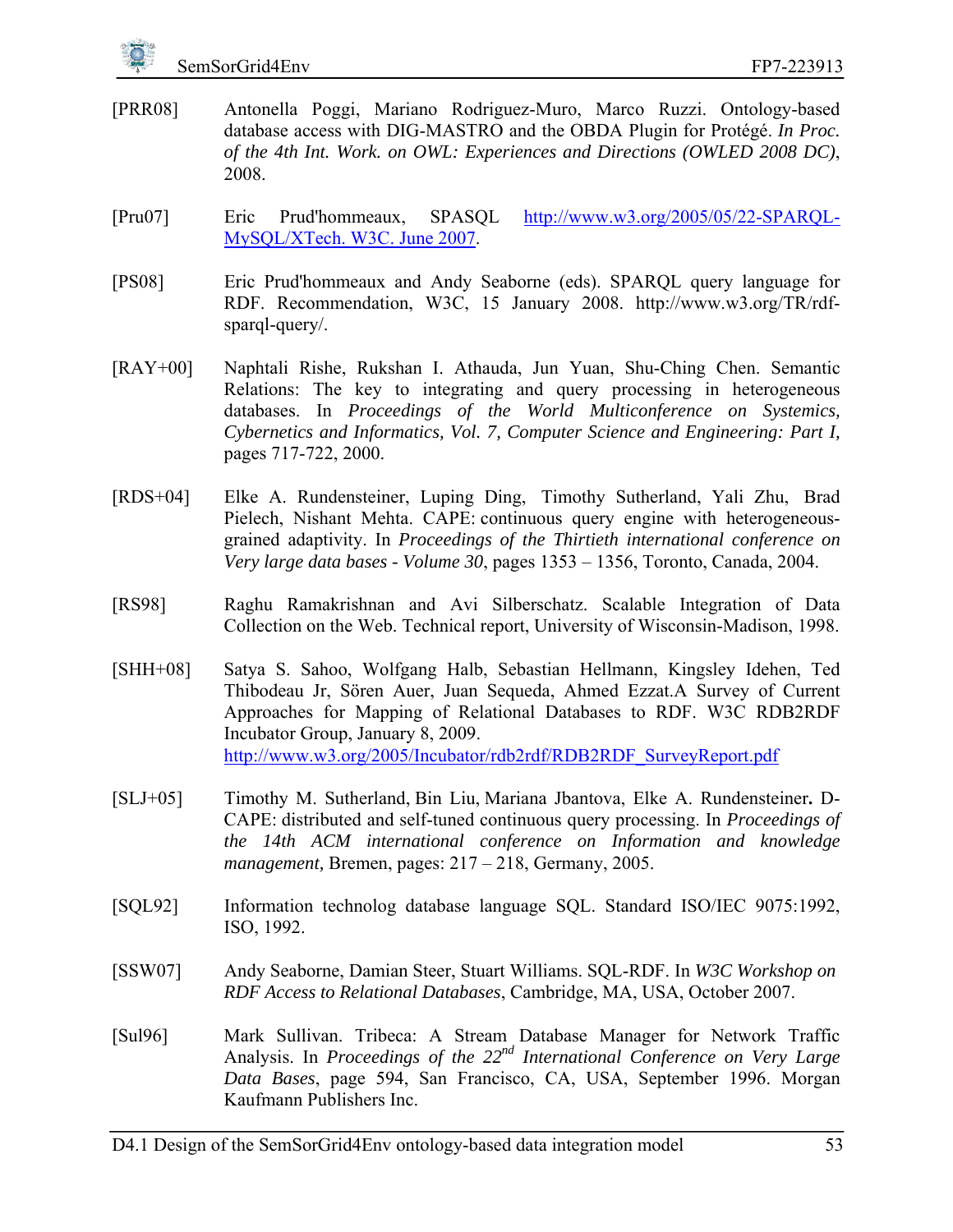- [TGN+92] Douglas Terry, David Goldberg, David Nichols and Brian Oki. Continuous Queries over Append-Only Databases. In *Proceedings of the 1992 ACM SIGMOD International Conference on Management of Data*, pages 321-330, San Diego, CA, USA, June 1992. ACM.
- [YG02] Yong Yao and Johannes Gehrke. The cougar approach to in-network query processing in sensor networks. In *SIGMOD Rec., 31(3)*, pages 9-18, 2002.
- [YKB99] Haiwei Ye, Brigitte Kerhervé, Gregor v. Bochmann. QoS-Aware Distributed Query Processing. In *Proceedings of the 10th International Workshop on Database & Expert Systems Applications*, page: 923, Florence, Italy, September 1999.
- [Wie92] G. Wiederhold. Mediators in the architecture of future information systems. *IEEE Computer, 25(3)*, pages 38–49, March 1992.
- [WVV+01] Holger Wache, Thomas Vögele, Ubbo Visser, Heiner Stuckenschmidt, Gerhard Schuster, Holger Neumann and Sebastian Hübner. Ontology-Based Integration of Information - A Survey of Existing Approaches. In *IJCAI--01 Workshop: Ontologies and Information Sharing (2001)*, pages 108-117. 2001.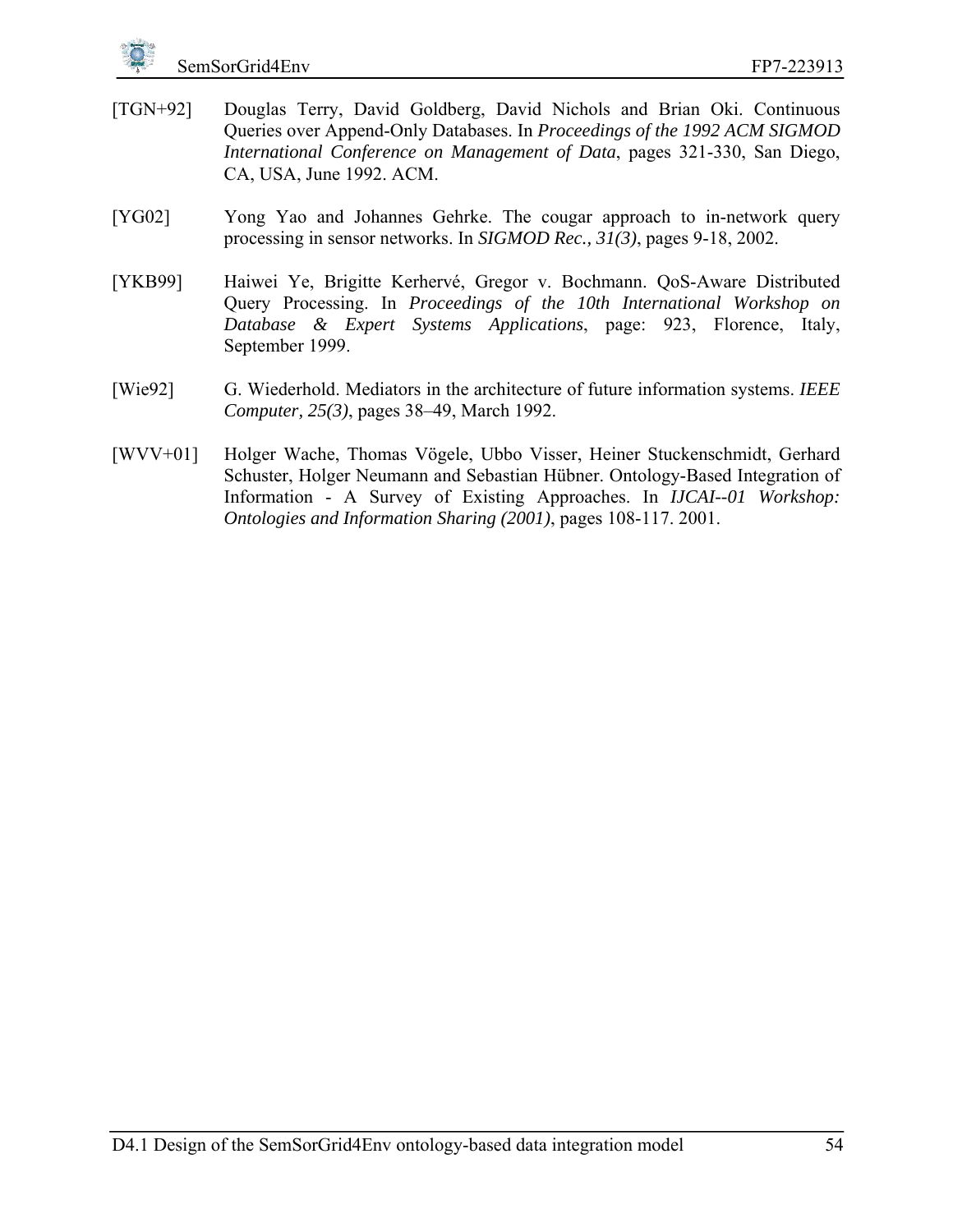# **7 Annexes**

# **Linked Stream Data: A Position Paper**

Juan F. Sequeda<sup>1</sup>, Oscar Corcho<sup>2</sup>

1 Department of Computer Sciences. University of Texas at Austin

<span id="page-63-0"></span>2Ontology Engineering Group. Departamento de Inteligencia Artificial. Universidad Politécnica de Madrid, Spain

[jsequeda@cs.utexas.edu](mailto:jsequeda@cs.utexas.edu), [ocorcho@fi.upm.es](mailto:ocorcho@fi.upm.es)

**Abstract**. The amount of sensors publishing data on the Web is increasing as a result of the online availability of Sensor Web platforms that provide support for this task. With such increase in sensor data publication, new challenges arise for the identification, discovery and access to this data. Following the set of best practices to publish and link structured data on the web proposed by the Linked Data community, in this paper we introduce the concept of Linked Stream Data, a way in which the Linked Data principles can be applied to stream data and be part of the Web of Linked Data.

### **1 Introduction**

The cost of deploying sensor networks has been falling in the last years, while their capacity has been increasing steadily. As a result, more sensor networks are being deployed in many different environments (roads, forests, agricultural lands, people, homes, etc.), and the information coming from these sensor networks is being used more often for better situation assessment and decision making.

The amount of information being generated by deployed sensor networks is extremely large. For example temperature sensors can emit their readings every 30 min, while heart rate sensors can send their data to a repository every minute. Having this data available not only internally to legacy applications but also available on the web will provide a new source of knowledge for scientists, decision-makers and other types of users. We can then talk about the worldwide sensor web [1].

However, the availability of this data on the web poses new challenges related to how this data can be discovered, identified and exploited in a range of applications. In other words, there needs to be a way to identify it and describe it consistently and to access it easily.

We believe that there is a good opportunity to apply to sensor data the same principles that have been used for the publication of other types of (more static) data on the (Semantic) Web, in the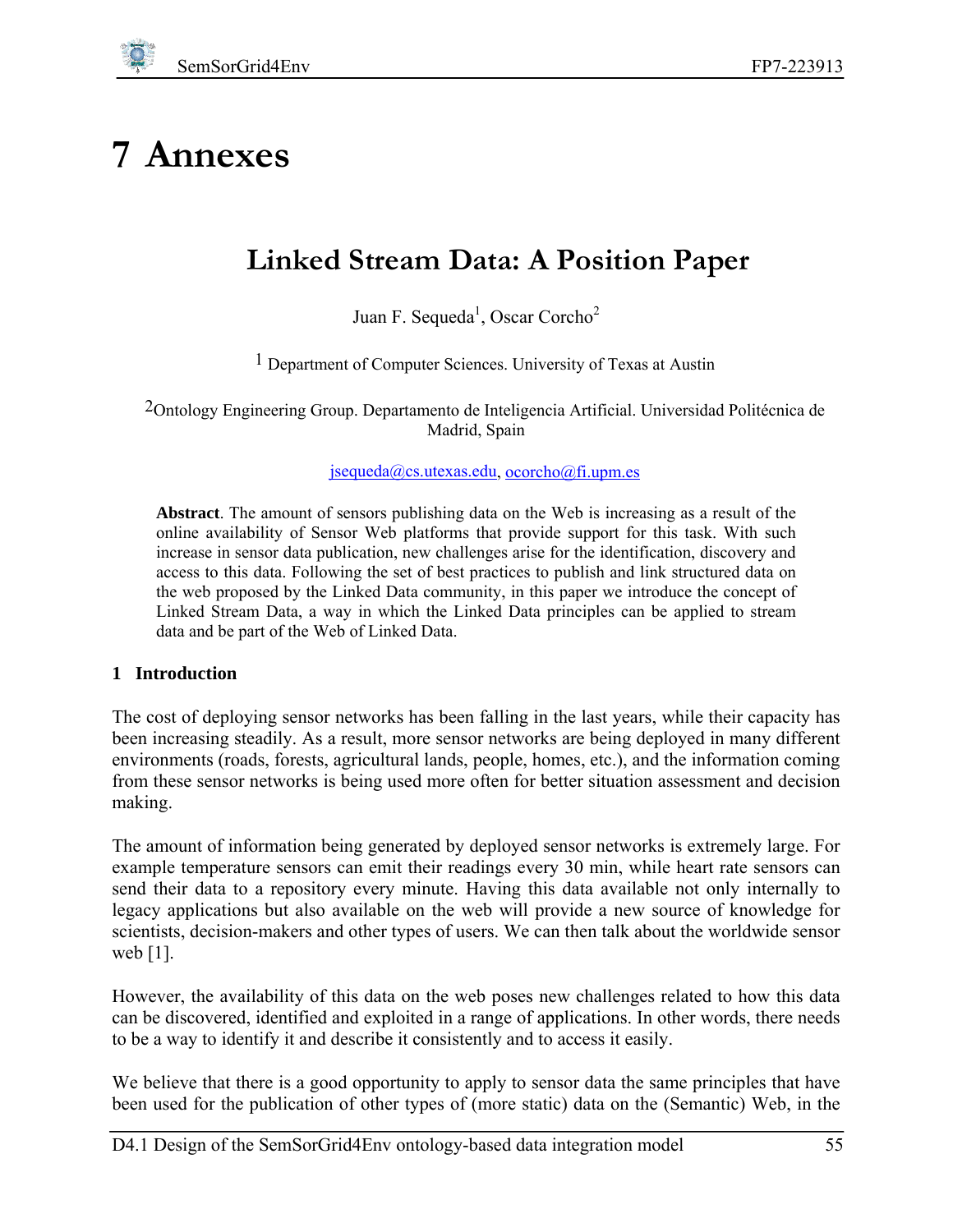

context of the Linked Data initiative. Basically, Linked Data refers to a set of best practices to be followed in order to publish and link data on the Web, using the following basic principles:

- Use URIs as names for things.
- Use HTTP URIs so that people can look up those names.
- When someone looks up a URI, provide useful information, using appropriate standards (RDF, SPARQL)
- Include links to other URIs, so that more things can be discovered.

In the application of these principles, there are several features that clearly differentiate the type of data that is normally published in the Linked Data world from data that is originated from sensor networks. First, sensor-based data is normally related to physical measurements and observations, hence predominantly numerical. Second, time and space considerations have to addressed: sensors and sensor networks are located in specific geographical positions and these positions are usually important for decision making and for further processing, and the measurements provided are commonly tagged with timestamps (what allows for fragments of sensor-based data to be identified by time windows). Third, data accuracy and uncertainty is another factor to be taken into account. Although these are characteristics of most types of sensor-based data, this is not exclusive from this type of data and could also be the case for other types of data.

In summary, the objective of this paper is to discuss how to apply linked data principles to sensor-based data, in what we call "Linked Stream Data" (LSD). We propose a URI-based mechanism to identify and access Stream Data coming from sensor networks, detailing the main requirements for their creation and the main reasons for taking decisions on their design. Finally, we discuss the open challenges for future research.

### **2. A Selection of Use Cases**

In this section we present a series of use cases where information coming from sensors is used and which may benefit from the availability of this information as linked data.

**Linear Road Benchmark [2]**. It is a well established benchmark for Data Stream Management Systems. This benchmark specifies a variable tolling system by determining changing factors of car congestion on a highway. Each car on the highway is equipped with a sensor that emits the vehicle's exact location and speed every 30 seconds. The data emitted by the sensors is sent as streams to a central system where statistics are generated about traffic conditions on the highways. This tolling system is designed to discourage drivers to use already congested roads because they have an increased toll. Consequently, it would encourage drivers to use less congested roads because they would have decreased tolls. Although this use case was created in order to test and compare different characteristics of existing data stream management systems, the domain in which it is applied is one that may clearly benefit from its availability as Linked Data.

**Heart Sensors**. Patients with heart problems can have sensors that monitor their heart rate and current location. The data emitted by the heart sensor can be sent as stream data to the patient's hospital where it is monitored. The hospital can detect if the patient suffers from any heart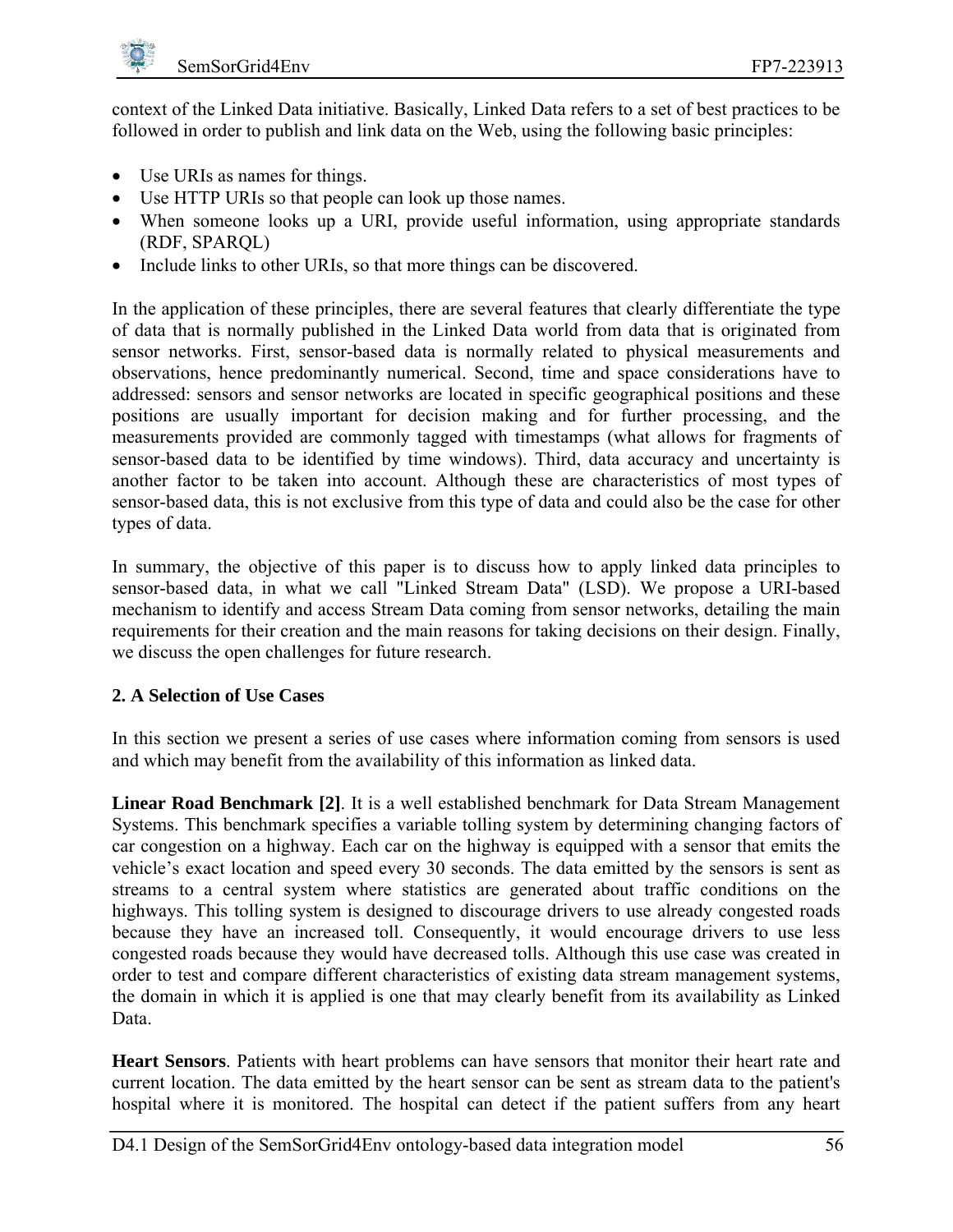abnormality in real-time. Furthermore, if a patient is having a heart attack, the hospital can immediately send an ambulance to the patient's exact location. Using common Web protocols for publishing and accessing this data, while preserving security and privacy, can ease the development of such type of emergency management applications.

**Environmental Sensors**. Environmental researchers need to track a large number of aspects of specific regions. For example, one specific application may be monitoring the temperature and humidity of a region. Usually static sensors are used in this type of applications, because they are monitoring fixed areas, therefore space is not an issue in these types of sensors. However, the accuracy of the measurements made may be relevant.

#### **3. Requirements**

In this section we present some of the requirements that can be extracted from the previous use cases and that we consider that need to be satisfied by our proposal for linked stream data.

### **3.1 Identification and Querying**

Resources on the Web are commonly identified by means of URIs. As mentioned in the Linked Data principles, URIs act as unique names (identifiers) for such resources on the web, but can also be extended to objects in the real world. As a consequence, we can propose the use of URIs to identify sensors that are deployed in the real world. Furthermore, URIs may also be used to identify data that is emitted by sensors.

The Linked Data principles also stipulate that these should be HTTP URIs and that once dereferenced, useful information should be provided. Therefore, by getting data back once a URI is de-referenced, the URI acts like a query interface or a RESTful service. Hence, the data returned from a sensor URI should be the metadata about the sensor and from the stream data URI should be the observations of the sensor.

From this discussion we can derive the following set of requirements that will inform our decisions for the creation of Linked Data Streams:

- Req 1: Sensors should be identified by URIs.
- Req 2: Stream Data emitted by sensors should be identified by URIs.
- Req 3: The information returned by a sensor URI should be its metadata.
- Req 4: The information returned by a stream data URI should be the observations of the sensor.

#### **3.2 Time Dimension**

Data streams provided by a specific sensor or group of sensors can be identified by a specific moment in time or by a time window. For example, consider a sensor that emits the heart rate of a person. One could identify the exact heart rate of a person at a specific time. Furthermore, one could also identify the series of heart rates emitted by that sensor in a specific window of time.

From this discussion we can derive the following set of requirements: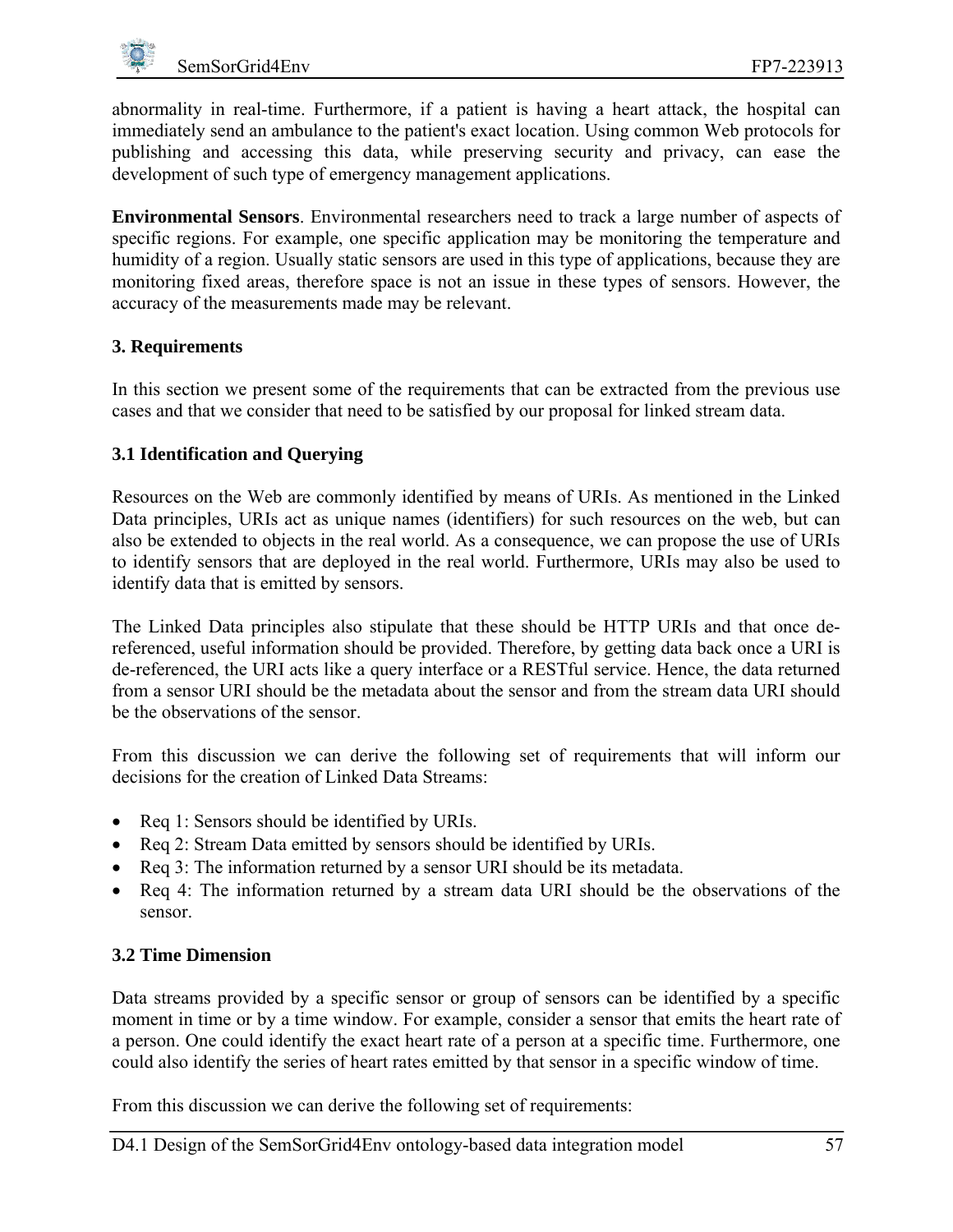

- Req 5: Stream data should be identifiable at specific moments in time.
- Req 6: Stream data should be identifiable in specific time windows.
- Req 7: Time used to describe time points or time windows should be expressed in a given unit of time (milliseconds, seconds, minutes, etc).

### **3.3 Space Dimension**

Data Streams can also be identified given their spatial context. For example, consider a mobile sensor that emits the heart rate of a person. One could identify the exact heart rate of a person at a specific location. In the case of the linear road benchmark, we may be interested only in data coming from vehicles in a specific segment. Similar to the time dimension case, identifying space in sensors can be done by a specific location (or coordinate in this case), or by a bounding area (similar to the time windows but for space). A bounding area, given a center point, can be a radio, square or polygon.

- Req 8: Stream data should be identifiable at a specific location.
- Req 9: Stream data should be identifiable in a bounding area.
- Req 10: Bounding areas can be defined by a radio, square or polygon.

### **3.4 Combined Time and Space Dimensions**

The notions of time and space are particularly interesting in the case of mobile sensors. In the case of the heart rate sensor, one could identify the exact heart rate of a person at a given time and location. In this case, we consider that the requirements for Time and Space should both be satisfied when identifying stream data from mobile sensors.

- Req 11: Stream data should be identifiable at a specific moment in time and specific location
- Req 12: Stream data should be identifiable in a time window and at a specific location.
- Req 13: Stream data should be identifiable at a specific moment in time and in a bounding area.
- Req 14: Stream data should be identifiable in a time window and in a bounding area.

### **4. A Proposal for Linked Stream Data**

1

In the previous section, we have presented several requirements in order to identify sensors and stream data coming from sensors on the web. Per our motivation, we believe Stream Data can become part of the Web of Data by defining a URI-based mechanism, following the linked data principles, to identify sensors and stream data, optionally given their spatial and temporal context, which can be provided in many different forms. In this section, we present a proposal of human-friendly URIs<sup>[1](#page-66-0)</sup> to identify sensors and stream data.

D4.1 Design of the SemSorGrid4Env ontology-based data integration model 58

<span id="page-66-0"></span><sup>&</sup>lt;sup>1</sup> It is important to note that the fact of using a human-friendly URI that encodes implicitly its semantics in the URI itself does not mean that the explicit semantics are necessarily provided for them. However, in our proposal we aim at combining human readability and the provision of explicit semantics when the URI is dereferenced. This last one is the only one that will allow automation of tasks based on semantics. The first one is only for human consumption and should be always considered like that by any application that uses them.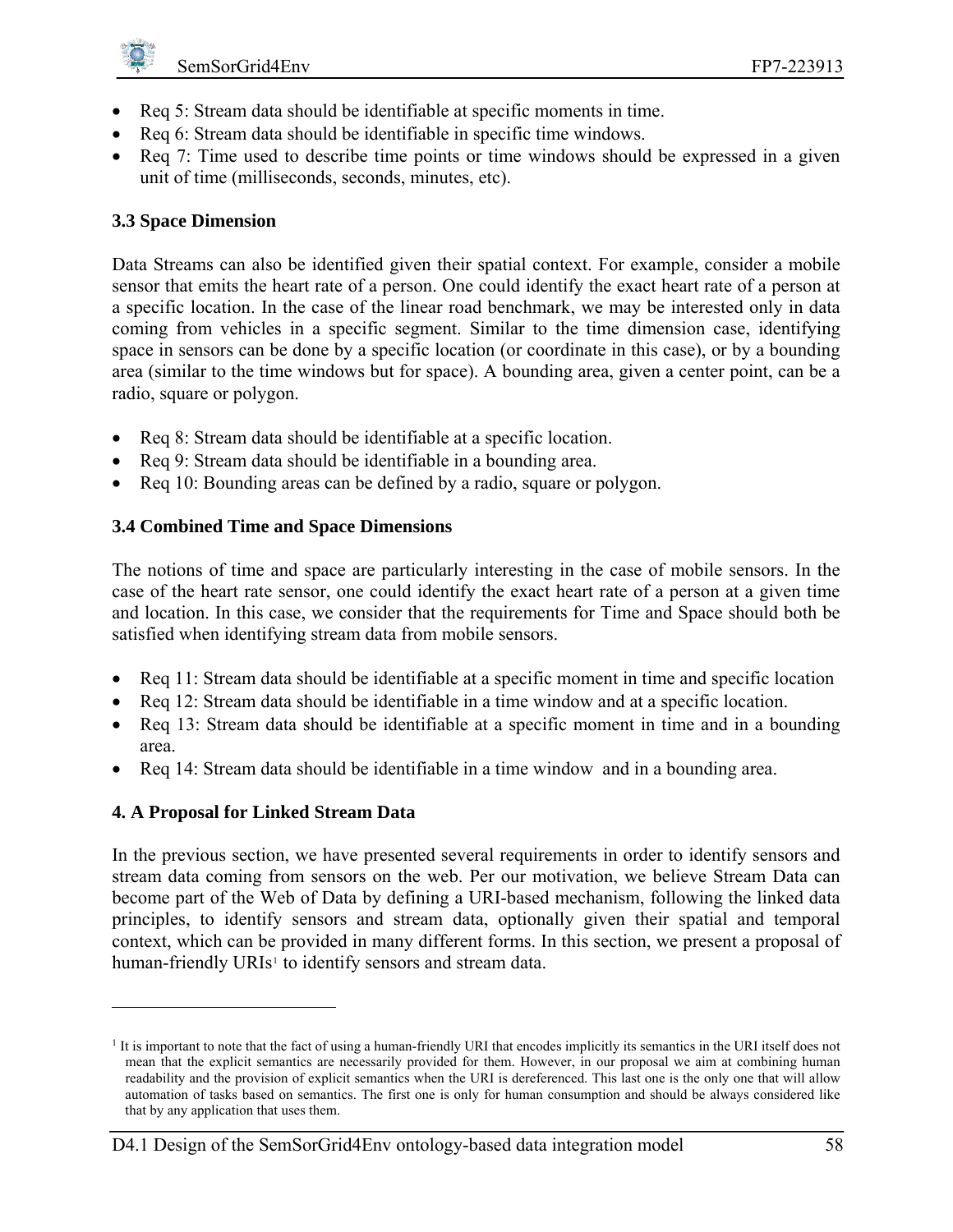#### **4.1 URI for Sensors**

Sensors are real objects that can be identified by a URI. The data that is returned after dereferencing the URI is the sensor or sensor network metadata (type of sensor, type of measurements made, etc.).

For example, for the sensor that streams the Heart Rate for a Patient 1, we could use the following URI:

http://www.linkeddatastreams.org/sensor/heartrate/1

Following the guidelines on "cool URIs" for real-world objects<sup>[2](#page-67-0)</sup>, these URIs have to be dereferenceable on the Web and be unambiguous, which is the case in our proposal.

For example, de-referencing the URI that identifies Heart Rate Sensor for Person 1 would lead us to the following RDF document<sup>[3](#page-67-1)</sup>:

```
@prefix owl: <http://www.w3.org/2002/07/owl#> 
@prefix rdfs: <http://www.w3.org/2000/01/rdf-schema#> 
@prefix rdf: <http://www.w3.org/1999/02/22-rdf-syntax-ns#> 
@prefix hr: 
<http://www.linkeddatastreams.org/sensors/ontology/HeartRateMonitor.owl#> 
@prefix hrsensor: <http://www.linkeddatastreams.org/sensor/heartrate/> 
@prefix sensor: <http://www.csiro.au/Ontologies/2009/SensorOntology.owl#>
```

| hrsensor:1  | rdf:type sensor:Sensor ;      |  |
|-------------|-------------------------------|--|
|             | sensor: measures measurement. |  |
| measurement | rdf:type hr:HeartRateMonitor. |  |

### **4.2 URIs for Time**

Sensors normally emit data at a certain frequency. In the Heart Rate case, data is streamed every couple seconds. In the Linear Road Benchmark, data is streamed every 30 seconds. Hence it is advisable to have a URI scheme that identifies the observations that the sensor emits at a given time, such as the following:

http://www.linkeddatastreams.org/sensor/name/%time%

Furthermore, in many situations it would be also useful to represent time windows (intervals of time), as it happens with most data stream and sensor network query languages (e.g., CQL [3]). Therefore we propose the following URI scheme:

 $\overline{a}$ 

<span id="page-67-0"></span><sup>2</sup> http://www.w3.org/TR/cooluris

<span id="page-67-1"></span><sup>&</sup>lt;sup>3</sup> Please note that the type of metadata that a sensor can provide is not standardised, and this is only a simple example of how the URI would be dereferenced. The W3C incubator group on Semantic Sensor Networks is currently working on different types of sensor ontologies, which include sensor types, observations and measures, etc.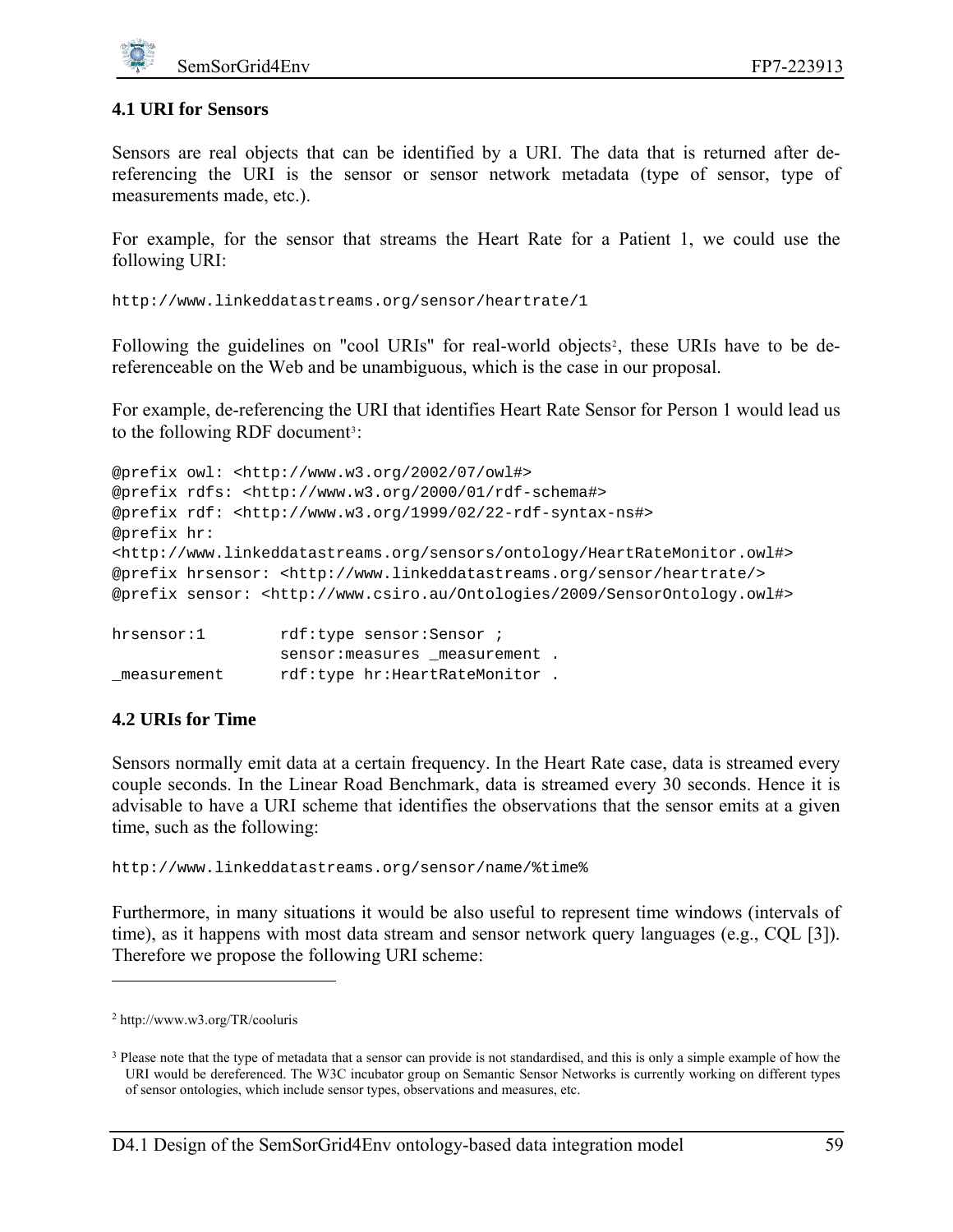http://www.linkeddatastreams.org/sensor/name/%start time%,%end time%

For example, the following URI identifies the observations from the Heart Rate sensor of Person 1 on July 15, 2009 at 17:00:

http://www.linkeddatastreams.org/sensor/heartrate/1/2009-07-15 17:00:00

De-referencing this URI may lead us to an RDF document like the following:

```
hrsensor:1 sensor:measures 
<http://www.linkeddatastreams.org/sensor/heartrate/1/2009-07-15 17:00:00>. 
<http://www.linkeddatastreams.org/sensor/heartrate/1/2009-07-15 17:00:00> 
    rdf:type hr:HeartRateMonitor; 
   hr:heartRate "74"; 
  hr:timestamp "2009-07-15 17:00:00"^^xsd:dateTime .
```
And the following URI identifies the observations from the Heart Rate sensor of Person 1 between July 15, 2009 at 17:00 and July 15, 2009 at 18:00:

```
http://www.linkeddatastreams.org/sensor/heartrate/1/2009-07-15 17:00:00, 
2009-07-15 18:00:00
```
For example, de-referencing this URI may lead us to the following RDF document<sup>[4](#page-68-0)</sup>:

```
hrsensor:1 sensor:measures 
<http://www.linkeddatastreams.org/sensor/heartrate/1/2009-07-15 17:00:00>. 
hrsensor:1 sensor:measures 
<http://www.linkeddatastreams.org/sensor/heartrate/1/2009-07-15 17:00:05>. 
hrsensor:1 sensor:measures 
<http://www.linkeddatastreams.org/sensor/heartrate/1/2009-07-15 17:00:10>.
```
Note that if %start time% and %end time% are the same, then the time window is 0, hence the URI would be the same as the URI with one given time. For example:

```
<http://www.linkeddatastreams.org/sensor/heartrate/1/2009-07-15 17:00:00, 
2009-07-15 17:00:00> 
owl:sameAs 
<http://www.linkeddatastreams.org/sensor/heartrate/1/2009-07-15 17:00:00>
```
### **4.3 URIs for Space**

1

A sensor may also emit its current location together with the rest of data, if it is mobile, or may have as part of its metadata information about the location where it is place, in the case of static

<span id="page-68-0"></span><sup>4</sup> The three measures hereby shown as an example may also come bundled in an RDF list.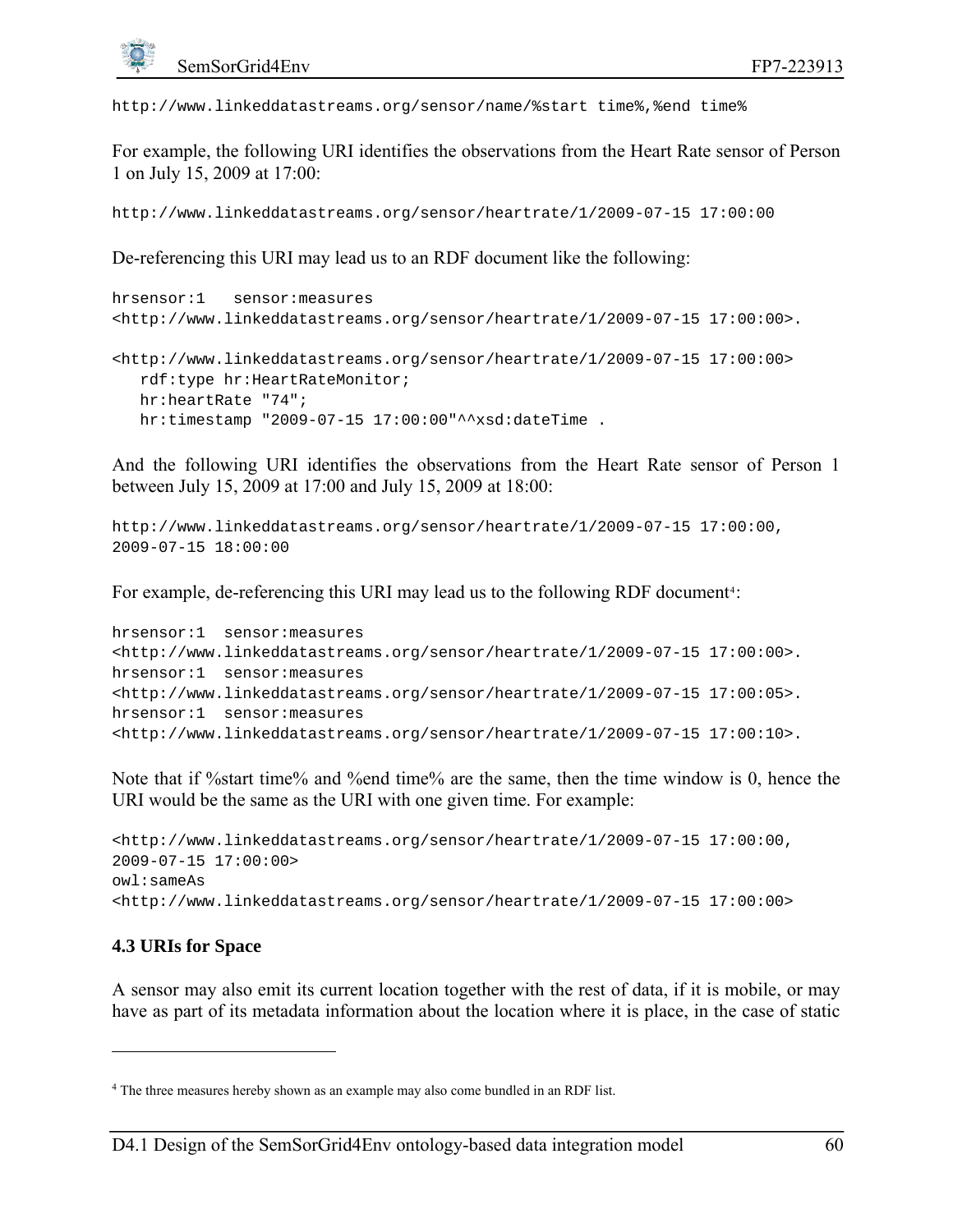ones. In the Heart Rate and the Linear Road cases, sensors are mobile, hence their coordinates depend on the sensor location.

The Linked GeoData project has already proposed a way of representing spatial dimensions as Linked Data. Therefore we follow their guidelines. A URI to identify spatial dimension from a sensor would be:

http://www.linkeddatastreams.org/sensor/name/%latitude%,%longitude%/%radius%

For example, the following URI identifies the car position emitted from Car 1 in a 1 meter radius from the coordinates 50.60242, -2.5225.

http://www.linkeddatastreams.org/sensor/car/1/50.60242,-2.5225/1

For example, de-referencing this URI would lead us to the following RDF document:

```
@prefix carsensor: <http://www.linkeddatastreams.org/sensor/car/> 
carsensor:1 sensor:measures 
<http://www.linkeddatastreams.org/sensor/car/1/50.7, -2.6>. 
carsensor:1 sensor:measures 
<http://www.linkeddatastreams.org/sensor/car/1/51.2, -3.3>. 
…
```
This leads us to have URIs that identify observations from sensors are specific locations. If this type of URI would be de-referenced, it would lead us to the following RDF document:

```
carsensor:1 sensor:measures 
<http://www.linkeddatastreams.org/sensor/car/1/50.7, -2.6>. 
<http://www.linkeddatastreams.org/sensor/car/1/50.7, -2.6> 
   rdf:type lr:CarLoc; 
   lr:speed "60"; 
    hr:timestamp "2009-07-15 17:00:00"^^xsd:dateTime .
```
A same location can emit different observations, and this would be differentiated through time, because we assumed that two or more observations of a sensor cannot be emitted at the same time.

In these examples, we have used a radius as the bounding area. Other possibilities can be the use of a bounding box or a bounding polygon.

### **4.4 URIs for Time and Space**

Now that we have proposed how to represent Time and Space in URIs separately, we propose a way to represent them together. As discussed before, this type of URI makes more sense for sensors that are mobile. Given that we have proposed two ways of representing time in URIs (specific time and time window), we therefore propose the following two schemes for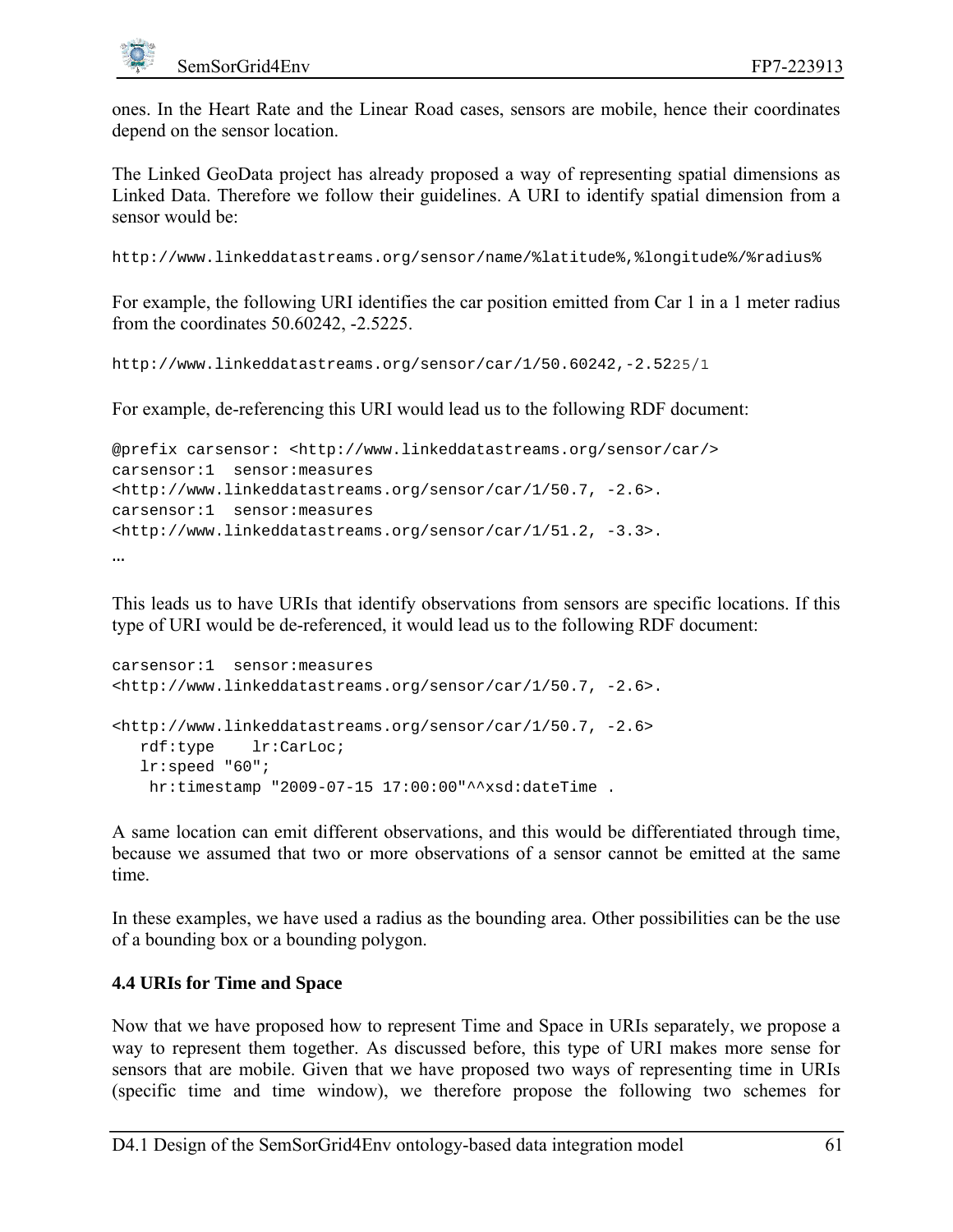

representing time and space in URIs (please note that temporal attributes go before the spatial attributes, however, there is no strong reason for this and it could be done in a different order):

```
http://www.linkeddatastreams.org/sensor/name/%time%/%latitude%,%longitude%/%r
adius%
http://www.linkeddatastreams.org/sensor/name/%start time%,%end 
time%/%latitude%,%longitude%/%radius%
```
The following URI identifies the observations of the Heart Rate sensor of Person 1 on July 15, 2009 at 17:00 when it was in a 1 meter radius from the coordinates 50.60242, -2.5225:

```
http://www.linkeddatastreams.org/sensor/heartrate/1/2009-07-15 
17:00:00/50.60242,-2.5225/1
```
The following URI takes in account a time window and identifies the observations of the Heart Rate sensor of Person 1 between July 15, 2009 at 17:00 and July 15, 2009 at 18:00 when it was in a 1 meter radius from the coordinates 50.60242, -2.5225:

```
http://www.linkeddatastreams.org/sensor/heartrate/1/2009-07-15 17:00:00,2009-
07-15 17:00:00/50.60242,-2.5225/1
```
### **5. Related Work**

To our knowledge, there has not been an approach that applies the linked data principles to stream data. However, several other approaches take in account some of the issues that we have presented in this paper.

First, we have presented a set of human-friendly URIs that can be used to identify sensors and sensor data. However, these human-friendly URIs may be written in many other different ways. For example, Davis [4,5] proposes a different way of representing intervals in URIs. Instead of having the start and end time in the URI, one could write the start time with the duration. This approach is feasible and we consider that a user should decide what the best approach is.

The approach presented by Pfeiffer et al [6] specifies a syntax for addressing time intervals within time-based Web resources through URI queries and fragments. However, these types of URIs do not follow the Cool URIs approach used in Linked Data.

Hausenblas et al [7] presented an approach for applying the Linked Data principles to multimedia fragments. This approach focuses on addressing multimedia fragments through a URI-based mechanism. The main motivation behind it is the ability to send only the multimedia fragment that is wanted by the user, instead of sending the whole multimedia file and then having the user multimedia client find the relevant fragment, which is what it is currently done. Furthermore, this approach also describes metadata about multimedia fragments, which enables it to be part of the Linked Data cloud.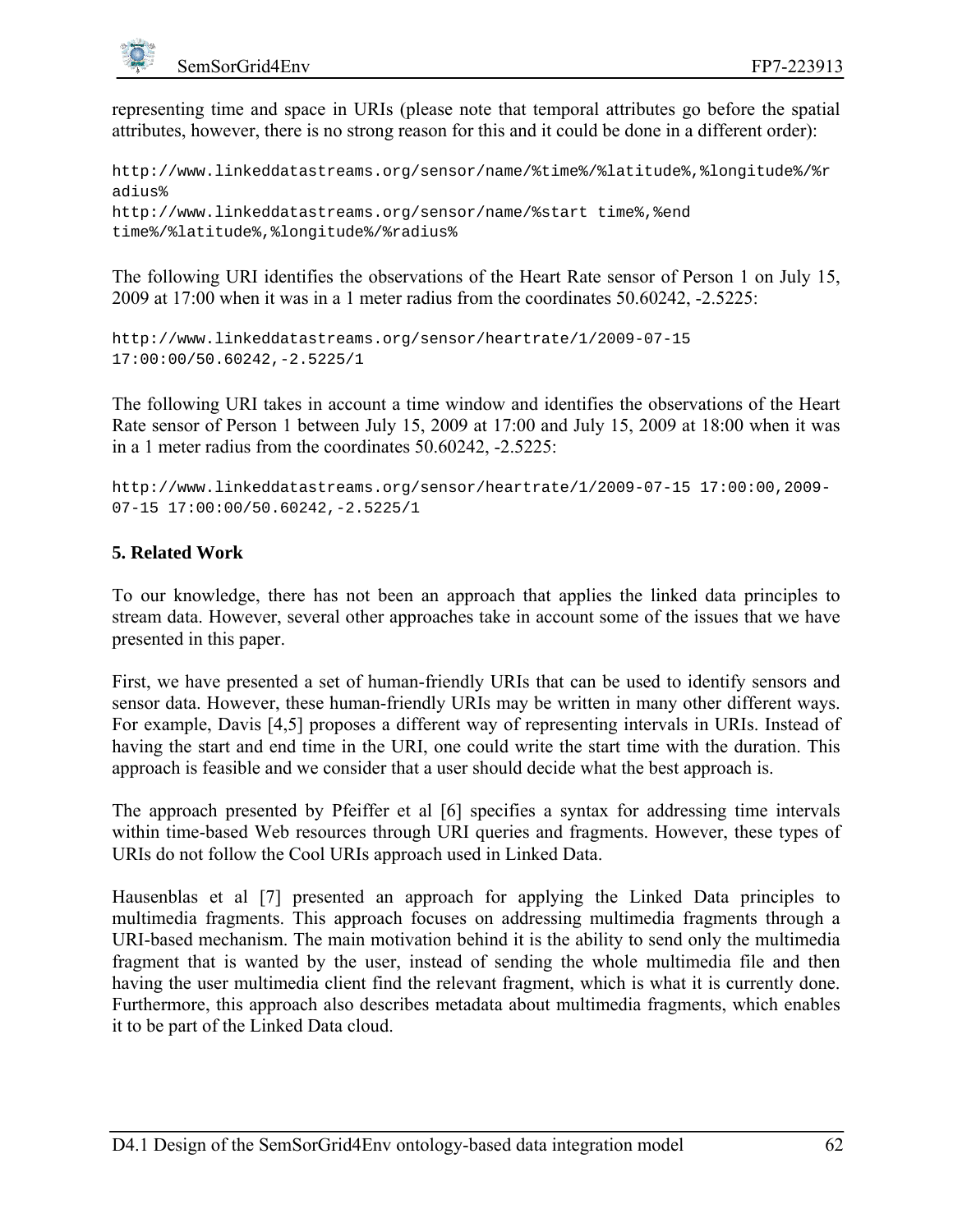

#### **6. Conclusions, Open Challenges and Future Work**

In this position paper we have described our proposal for the generation of Linked-Dataobservant URIs for sensors and sensor data, so that this wealth of information could be easily included in the Linked Data cloud. We have covered the two most relevant issues that have to be dealt with when considering this type of data, time and space, and we have tried to be compliant with existing proposals that have addressed the use of time and space in URIs, including Linked Data efforts in the of geolocalition-related information.

One important aspect to be considered is that by just generating human-readable URIs that encode internally time and space constraints we are not providing the explicit semantics of those URIs so that they could be adequately consumed by semantic-aware systems. This means that when dereferencing these URIs, the results obtained (e.g., in RDF) should also reflect that information as part of the information provided.

Another important consideration that has to be made is that this way of defining URIs allows for the easy creation of REST-like query interfaces to sensor data. The time and space constraints expressed in the URIs can be transformed into stream query languages that will allow performing transformations into RDF on the fly. However, architectural decisions about how to make these transformations still need to be made, and corresponding implementations will need to be done as well.

A final aspect that has not been considered in our proposal, and that is still open, is the handling of uncertainty in the data that is provided when dereferencing URIs or when expressing them. We have discussed that this is an important feature of this type of data and should be handled somehow.

Finally, it is important to note that other sources of information, such as RSS feeds, social network feeds (Twitter, Facebook, etc.) may be also considered as stream data, even if used for different types of applications. Even though in this paper we are considering stream data emitted from physical sensors, our proposal may be applied to these other types of stream data.

#### **Acknowledgements**

This work is supported by the EC project SemsorGrid4Env (http://www.semsorgrid4env.eu/). We appreciate the discussions held with the project members about the different requirements and design decisions taken, which have allowed us to improve our proposal.

#### **References**

- 1. Magdalena Balazinska, Amol Deshpande, Michael J. Franklin, Phillip B. Gibbons, Jim Gray, Mark Hansen, Michael Liebhold, Suman Nath, Alexander Szalay, Vincent Tao, "Data Management in the Worldwide Sensor Web," IEEE Pervasive Computing, vol. 6, no. 2, pp. 30-40, Apr.-June 2007
- 2. Arasu, A., Cherniack, M., Galvez, E., Maier, D., Maskey, A., Ryvkina, E., Stonebracker, M., Tibbetts, R. Linear Road: A Stream Data Management Benchmark. In Proceedings of Very Large Databases Conference 2004.
- 3. Arasu, A., Babu, S., Widom, J., The CQL continuous query language: semantic foundations and query execution. VLDB Journal 15(2). 2006
- 4. Davis, I. http://placetime.com/instant/gregorian/